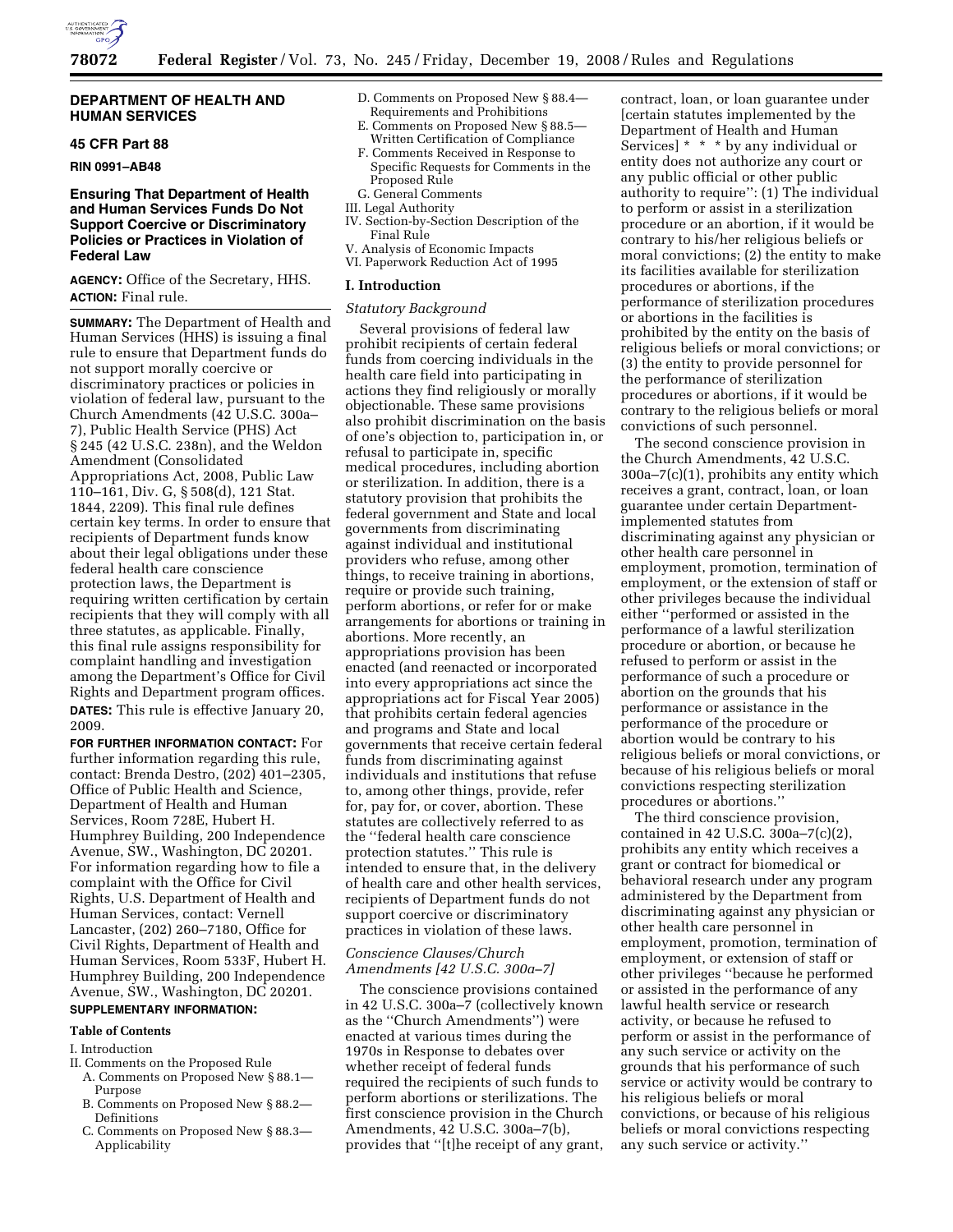The fourth conscience provision, 42 U.S.C. 300a–7(d), provides that ''[n]o individual shall be required to perform or assist in the performance of any part of a health service program or research activity funded in whole or in part under a program administered by [the Department] if his performance or assistance in the performance of such part of such program or activity would be contrary to his religious beliefs or moral convictions.''

The final conscience provision contained in the Church Amendments, 42 U.S.C. 300a–7(e), prohibits any entity that receives a grant, contract, loan, or loan guarantee under certain Departmentally implemented statutes from denying admission to, or otherwise discriminating against, ''any applicant (including for internships and residencies) for training or study because of the applicant's reluctance, or willingness, to counsel, suggest, recommend, assist, or in any way participate in the performance of abortions or sterilizations contrary to or consistent with the applicant's religious beliefs or moral convictions.''

## *Public Health Service Act § 245 [42 U.S.C. 238n]*

Enacted in 1996, section 245 of the Public Health Service Act (PHS Act) prohibits the federal government and any State or local government receiving federal financial assistance from discriminating against any health care entity on the basis that the entity (1) refuses to receive training in the performance of abortions, to require or provide such training, to perform such abortions, or to provide referrals for such training or such abortions; (2) refuses to make arrangements for such activities; or (3) attends or attended a post-graduate physician training program or any other training program in the health professions that does not (or did not) perform abortions or require, provide, or refer for training in the performance of abortions or make arrangements for the provision of such training. For the purposes of this protection, the statute defines ''financial assistance'' as including, ''with respect to a government program,'' ''governmental payments provided as reimbursement for carrying out healthrelated activities.'' In addition, PHS Act § 245 requires that, in determining whether to grant legal status to a health care entity (including a State's determination of whether to issue a license or certificate (such as a medical license)), the federal government and any State or local government receiving federal financial assistance deem accredited any post-graduate physician

training program that would be accredited, but for the reliance on an accrediting standard that, regardless of whether such standard provides exceptions or exemptions, requires an entity: (1) To perform induced abortions; or (2) to require, provide, or refer for training in the performance of induced abortions, or make arrangements for such training.

## *Weldon Amendment [Consolidated Appropriations Act, 2008, Public Law 110–161, Div. G, § 508(d), 121 Stat. 1844, 2209 (Dec. 26, 2007)]*

The Weldon Amendment, originally adopted as section 508(d) of the Labor-HHS Division (Division F) of the 2005 Consolidated Appropriations Act, Public Law 108–447 (Dec. 8, 2004), has been readopted (or incorporated by reference) in each subsequent HHS appropriations act. Title V of the Departments of Labor, Health and Human Services, and Education, and Related Agencies Appropriations Act, 2006, Public Law 109–149, § 508(d), 119 Stat. 2833, 2879–80; Revised Continuing Appropriations Resolution of 2007, Public Law 110–5, § 2, 121 Stat. 8, 9; Consolidated Appropriations Act, 2008, Public Law 110–161, Div. G, § 508(d), 121 Stat. 1844, 2209; Consolidated Security, Disaster Assistance, and Continuing Appropriations Act, 2009, Public Law 110–329, Div. A, § 101, 122 Stat. 3574, 3575. The Weldon Amendment provides that ''[n]one of the funds made available under this Act [making appropriations for the Departments of Labor, Health and Human Services, and Education] may be made available to a federal agency or program, or to a State or local government, if such agency, program, or government subjects any institutional or individual health care entity to discrimination on the basis that the health care entity does not provide, pay for, provide coverage of, or refer for abortions.'' It also defines ''health care entity'' to include ''an individual physician or other health care professional, a hospital, a providersponsored organization, a health maintenance organization, a health insurance plan, or any other kind of health care facility, organization, or plan.''

## *The Proposed Rule*

On August 26, 2008 (73 FR 50274), the Office of the Secretary, Department of Health and Human Services, published a Notice of Proposed Rulemaking (proposed rule) entitled, ''Ensuring That Department of Health and Human Services Funds Do Not Support Coercive or Discriminatory

Policies or Practices In Violation of Federal Law.'' The proposed rule set forth the purpose of the proposed rule, proposed definitions to clarify the meaning of statutory requirements, and proposed to require certain recipients and sub-recipients of Departmental funds to certify their compliance with the statutory requirements.

The Comment: period closed on September 25, 2008.

## *The Final Rule*

As noted in the preamble to the proposed rule, the Department is concerned about the development of an environment in sectors of the health care field that is intolerant of individual objections to abortion or other individual religious beliefs or moral convictions. Such developments may discourage individuals from entering health care professions. Such developments also promote the mistaken belief that rights of conscience and self-determination extend to all persons, except health care providers. Additionally, religious and faith-based organizations have a long tradition of providing medical care in the United States, and they continue to do so today—some of these are among the largest providers of health care in this nation. Such institutions may have traditions of issuing clear public guidance which informs the members of their workforces, including physicians having privileges at their institutions, of the parameters under which they should operate in accordance with the organization's overall mission and ethics. A trend that isolates and excludes some among various religious, cultural, and/or ethnic groups from participating in the delivery of health care is especially troublesome when considering current and anticipated shortages of health care professionals in many medical disciplines and regions of the country.

The Department is committed to its mission of expanding patient access to necessary health care services. Americans can enjoy healthier, happier, and more productive lives through access to, and appropriate utilization of, all of the life-saving and life-improving procedures and services produced by medical innovation. The Department has a long history of demonstrated success in facilitating the improvement of lives in this way.

A necessary element in ensuring the best possible care for patients is protecting the integrity of the doctorpatient relationship. Patients need full access to their health care provider's best judgment as informed by practice, knowledge, and experience. This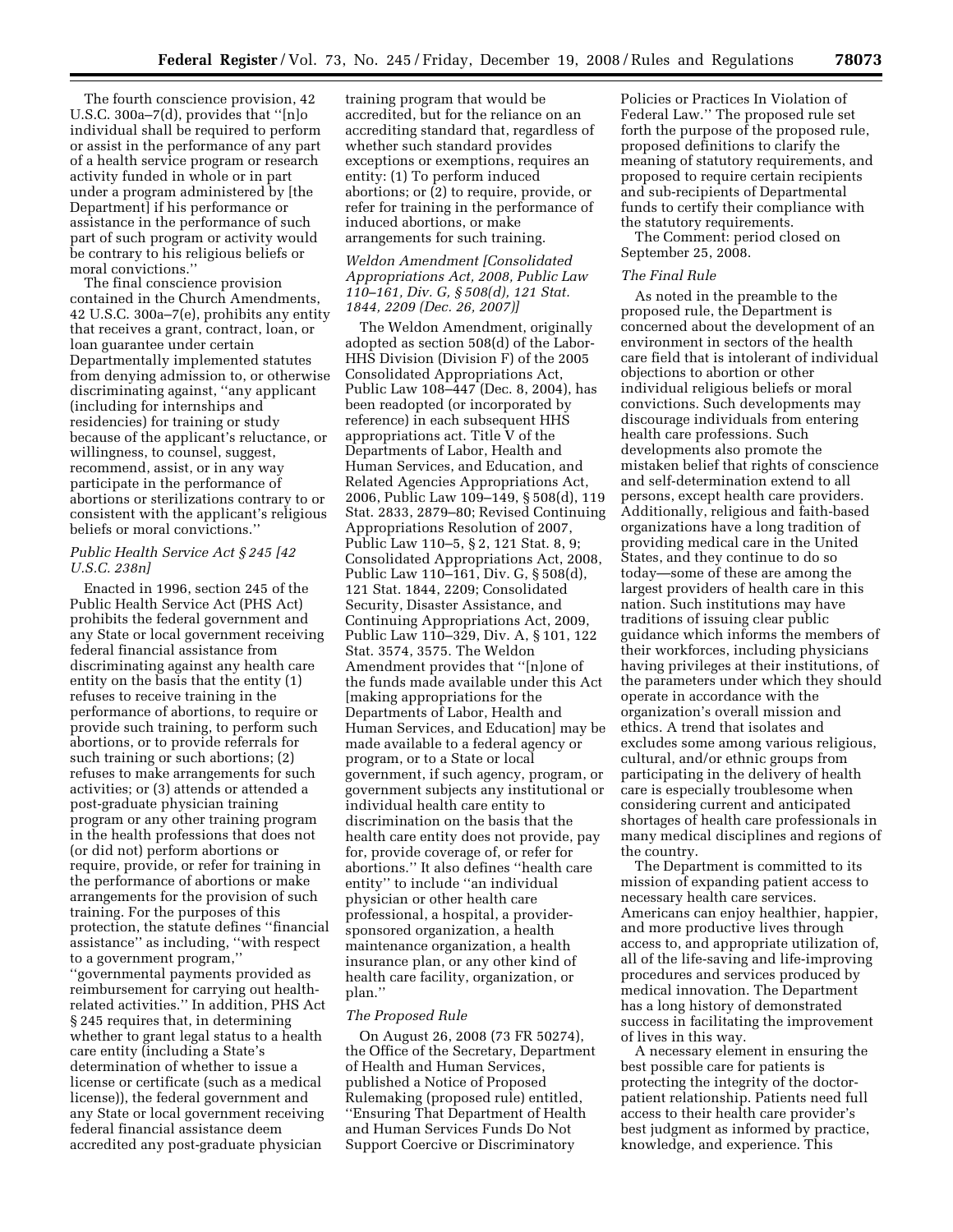relationship requires open communication between both parties so patients can be confident that the care they seek and receive is endorsed by their health care provider. It is one of the reasons for the common practice of patients meeting with several health care providers in order to find the one in whom they are most confident about entrusting their care. This helps ensure patients receive the care they believe is appropriate, and that doctors provide care that they are comfortable providing.

The doctor-patient relationship requires a balancing of interests. The patient has an interest in obtaining legal health care services—and, in the context of federally funded health care programs, an eligible patient may have the right to obtain certain health care services from certain entities. This must be balanced against the statutory right of the provider in the context of a federally funded entity to not be discriminated against based on a refusal to participate in a service to which they have objections, such as abortion. As stated above, Congress recognized those provider rights in several statutes.

The Department seeks to ensure this balance through raising awareness of federal health care conscience protection laws by specifically including reference to the nondiscrimination provisions contained in the Church Amendments, PHS Act § 245, and the Weldon Amendment in certifications currently required of most existing and potential recipients of Department funds. It also seeks to provide for Departmental enforcement of these three statutes.

Toward these ends, the Department has concluded that regulations and related efforts are necessary, in order to (1) educate the public and health care providers on the obligations imposed, and protections afforded, by federal law; (2) work with State and local governments and other recipients of funds from the Department to ensure compliance with the nondiscrimination requirements embodied in the Church Amendments, PHS Act § 245, and the Weldon Amendment; (3) when such compliance efforts prove unsuccessful, enforce these health care conscience protection laws through the various Department mechanisms currently in existence, to ensure that Department funds do not support morally coercive or discriminatory practices or policies in violation of federal law; and (4) otherwise take an active role in promoting open communication within the health care field, and between providers and patients, fostering a more inclusive, tolerant environment in the

health care industry than may currently exist.

The ability of patients to access health care services, including abortion and reproductive health services, is longestablished and is not changed in this rule. Instead, this rule implements federal laws protecting health care workers and institutions from being compelled to participate in, or from being discriminated against for refusal to participate in, health services or research activities that may violate their consciences, including abortion and sterilization, by entities that receive certain funding from the Department. (It also implements the provisions of federal law which protect health care personnel from being discriminated against for their participation in any lawful health service or research activity, including abortion and sterilization, by entities that receive certain funding from the Department.) Delivery of health care services is significantly improved when patients and health care providers have full, open, and honest conversations about the services they request and provide. These conversations are particularly useful at the beginning of a patientprovider relationship. This rule should help generate greater transparency between patients and providers and foster open discussion, which should strengthen relationships between patients and providers, as well as those between entities and their employees.

This final rule sets out, and provides further definition of, the rights and responsibilities created by the federal health care provider conscience provisions. It clarifies the scope of protections to applicable members of the Department's workforce, as well as health care entities and members of the workforces of entities receiving Department funds. This final rule also requires certain recipients and subrecipients of Department funds to certify compliance with these federal requirements. In order to ensure proper enforcement, this final rule defines certain terms for the purposes of this final rule.

As was stated in the preamble to the proposed rule, the Office for Civil Rights (OCR) of the Department of Health and Human Services has been designated to receive complaints of discrimination and coercion based on the healthcare conscience protection statutes and this regulation. OCR will coordinate handling of complaints with the staff of the Departmental programs from which the entity, with respect to whom a complaint has been filed, receives funding (*i.e.*, Department funding component). Enforcement of the

requirements set forth in this regulation will be conducted by staff of the Department funding component through the usual and ordinary program mechanisms. Compliance with the requirements promulgated herein will likely be examined as part of any broader compliance review conducted by Department staff. If the Department becomes aware that a State or local government or an entity may have undertaken activities that could lead to violation of, or may actually be in violation of, the requirements or prohibitions promulgated herein, the Department will work with such government or entity to assist such government or entity to comply or come into compliance with such requirements or prohibitions. If, despite the Department's assistance, compliance is not achieved, the Department will consider all legal options, including termination of funding, return of funds paid out in violation of health care conscience protection provisions under 45 CFR parts 74, 92, and 96, as applicable.

### **II. Comments on the Proposed Rule**

On August 26, 2008 (73 FR 50274), Department of Health and Human Services published the proposed rule. The Department received a large volume of Comments on the proposed rule, both from Commenters supporting the proposed rule, as well as from those opposing the proposed rule. Comments came from a wide variety of individuals and organizations, including private citizens, individual and institutional health care providers, religious organizations, patient advocacy groups, professional organizations, universities and research institutions, consumer organizations, and State and federal agencies and representatives. Comments dealt with a range of issues surrounding the proposed rule, including the need for the rule; what kinds of workers would be protected by the proposed rule; what services are covered by the proposed rule; whether health care workers use the regulation to discriminate against patients; what significant implementation issues could be associated with the rule; legal arguments; and the cost impacts of the proposed rule. Many Comments from health care providers, members of the public, and others confirmed the need to promulgate this regulation to raise awareness of federal conscience protections and provide for their enforcement.

A summary of the substantive Comments, and the Department's Responses to those Comments, follows.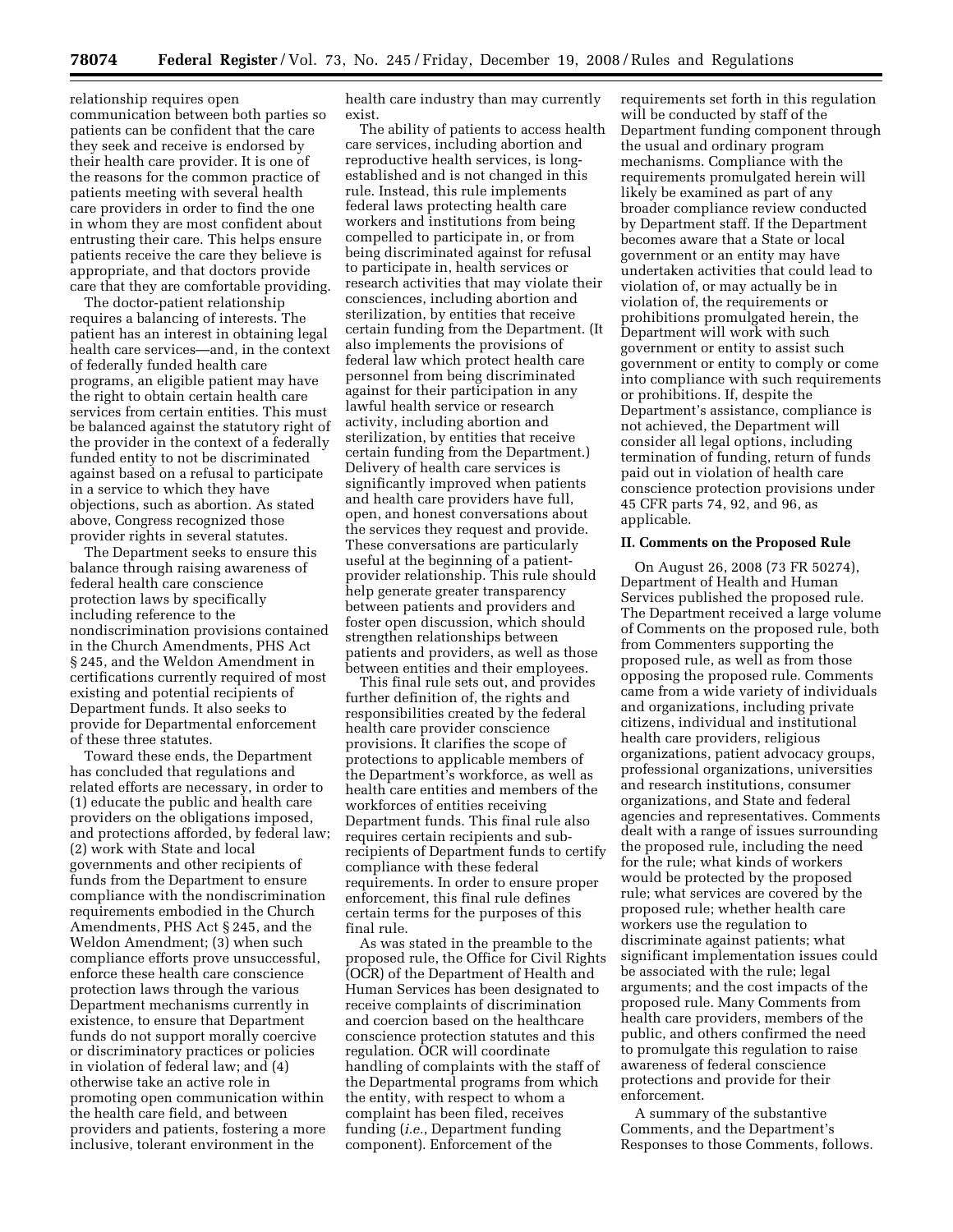*A. Comments on Proposed New § 88.1— Purpose* 

No Comments were received pertaining to this section.

## *B. Comments on Proposed New § 88.2— Definitions*

### Assist in the Performance

*Comment:* Many Comments suggested that the proposed definition of ''assist in the performance'' was too broad. These Comments focused primarily on the inclusion of referral, training, and other arrangements within the ambit of this statutory term, claiming that this would allow an individual or institution to refuse to provide information or counseling about an objectionable procedure to which he or it objected. Commenters also expressed concern that the definition was too broad because, they asserted, a health care provider has an obligation to provide or assist patients with a referral or other information that allows the patient to receive health care services, regardless of the health care provider's conscientious objection.

*Response:* Commenters raising these concerns may lack understanding of the context in which the term ''assist in the performance'' is used in the statutes and in this regulation. The term is only used in the Church Amendments and in the provisions of this regulation that implement those statutory provisions. As noted above (see section I), all provisions of the Church Amendment use the term ''assist in the performance'' to ensure that individuals are protected from being required to assist in the performance of certain health care services or research activities, and from being discriminated against on the basis that the individual (1) assisted in the performance of a legal health service or research activity, or (2) refused to assist in the performance of such a health service or research activity because it would be contrary to his religious beliefs or moral conviction. Given that context, in interpreting the term ''assist in the performance,'' the Department has sought to provide broad protection for individuals, consistent with the plain language of the statutes. As a policy matter, the Department believes that limiting the definition of the statutory term ''assist in the performance'' only to those activities that constitute direct involvement with a procedure, health service, or research activity, falls short of implementing the protections Congress intended under federal law. However, we recognized the potential for abuse if the term was unlimited. Accordingly, we proposed and here finalize—a definition of ''assist

in the performance'' that is limited to ''any activity with a reasonable connection to a procedure, health service or health service program, or research activity.'' We also finalize the limitation in the definition that required the individual involved to be ''a part of the workforce of a Department-funded entity.''

We wish to clarify here the scope of federal law respecting the protections afforded with respect to ''assist[ing] in the performance'' of a procedure, health service, or research activity. Whether the relevant provision of the Church Amendments uses the term ''individual'' (42 U.S.C. 300a–7(b)(1), (d)), ''personnel'' (42 U.S.C. 300a–  $7(b)(2)(B)$ , "any physician or other health care personnel'' (42 U.S.C. 300a–  $7(c)(1)–(2)$ , or applicant  $\lceil \cdot \rceil$  for training or study'' (42 U.S.C. 300a–7(e)), the term ''assist in the performance'' of a procedure, health service, or research activity applies to people. Thus, the protections of the Church Amendments with respect to "assist[ing] in the performance'' of a procedure, health service, or research activity are afforded only with respect to people. To the extent such entities' or institutions' refusal to assist in the performance of such an activity would not be protected by PHS Act § 245, the Weldon Amendment, or the Church Amendments at section 300a–7(b)(2), such entities or institutions would have to arrange to provide any information or service otherwise required by law.

### Individual and Workforce

*Comment:* Some Comments questioned whether the proposed definitions of the terms ''individual'' and ''workforce'' are too broad. Comments suggested that the definitions of these two terms would require a health care facility to apply the protections to all of its employees and contractors, no matter how removed their involvement is from the delivery of abortion or sterilization services. Other Comments expressed concern that the proposed definition of ''workforce'' would extend the conscience protections to volunteers and trainees. Commenters were also concerned that physicians, hospitals, and other health care institutions may find the definition burdensome in various areas of their operation (*e.g.*, janitorial services, medical recordkeeping, security, reception services). Lastly, Comments asserted that the definition of ''workforce'' needs to be changed to provide a complete list of the types of individuals who fall within it.

*Response:* The Department believes that its proposed definition of

''individual'' is consistent with the statutory language and the intent of Congress as gleaned from an examination of the provisions in context. We had proposed to define ''individual'' as ''a member of the workforce of an entity/health care entity.''

As noted above, the term ''individual'' is used in two provisions of the Church Amendments: 42 U.S.C. 300a–7(b)(1) 1 and 42 U.S.C. 300a–7(d).2 In other provisions of the Church Amendments, Congress chose to use more clearly limiting terms: ''personnel'' (42 U.S.C. 300a–7(b)(2)(B)), ''any physician or other health care personnel'' (42 U.S.C. 300a–7(c)(1)&(2)), or ''applicant [] for training or study"  $(42 \text{ U.S.C. } 300a - 7(e))$ . In addition, those other provisions are explicitly limited to discrimination in the employment/privileging or education/training contexts, while 42 U.S.C. 300a–7(d) is not so limited: It provides that ''[n]o individual shall be required to perform or assist in the performance of any part of a health service program or research activity funded in whole or in part under a program administered by [HHS]'' if doing so ''would be contrary to his religious beliefs or moral convictions.'' Given this context, we believe that Congress did not intend that the term ''individual'' be limited to employees or health care personnel with privileges at a Department-funded entity, and that it is reasonable to include volunteers and trainees in the definition of ''workforce.'' These laws are intended to protect the conscience rights of all individuals participating in health care services, and research programs and activities receiving certain federal funds, or that are administered by the Department. The Department provides a definition of the term ''workforce'' to serve as a limiting criterion to ensure that individuals that are not under the control of an entity receiving Department funds do not claim the protection afforded by the statues. We further note that, where the individual is assisting in the performance of a sterilization procedure or abortion (or

 $142$  U.S.C. 300a–7(b)(1) provides that the "[t]he receipt of any grant, contract, loan, or loan guarantee under [certain statutes implemented by HHS] \* \* \* by any individual \* \* \* does not authorize any court or any public official or other public authority to require'' the individual to perform or assist in a sterilization procedure or an abortion if it would be contrary to his/her religious

 $242$  U.S.C. 300a–7(d) provides that "[n]o individual shall be required to perform or assist in the performance of any part of a health service program or research activity funded in whole or in part under a program administered by [HHS]'' if doing so ''would be contrary to his religious beliefs or moral convictions.''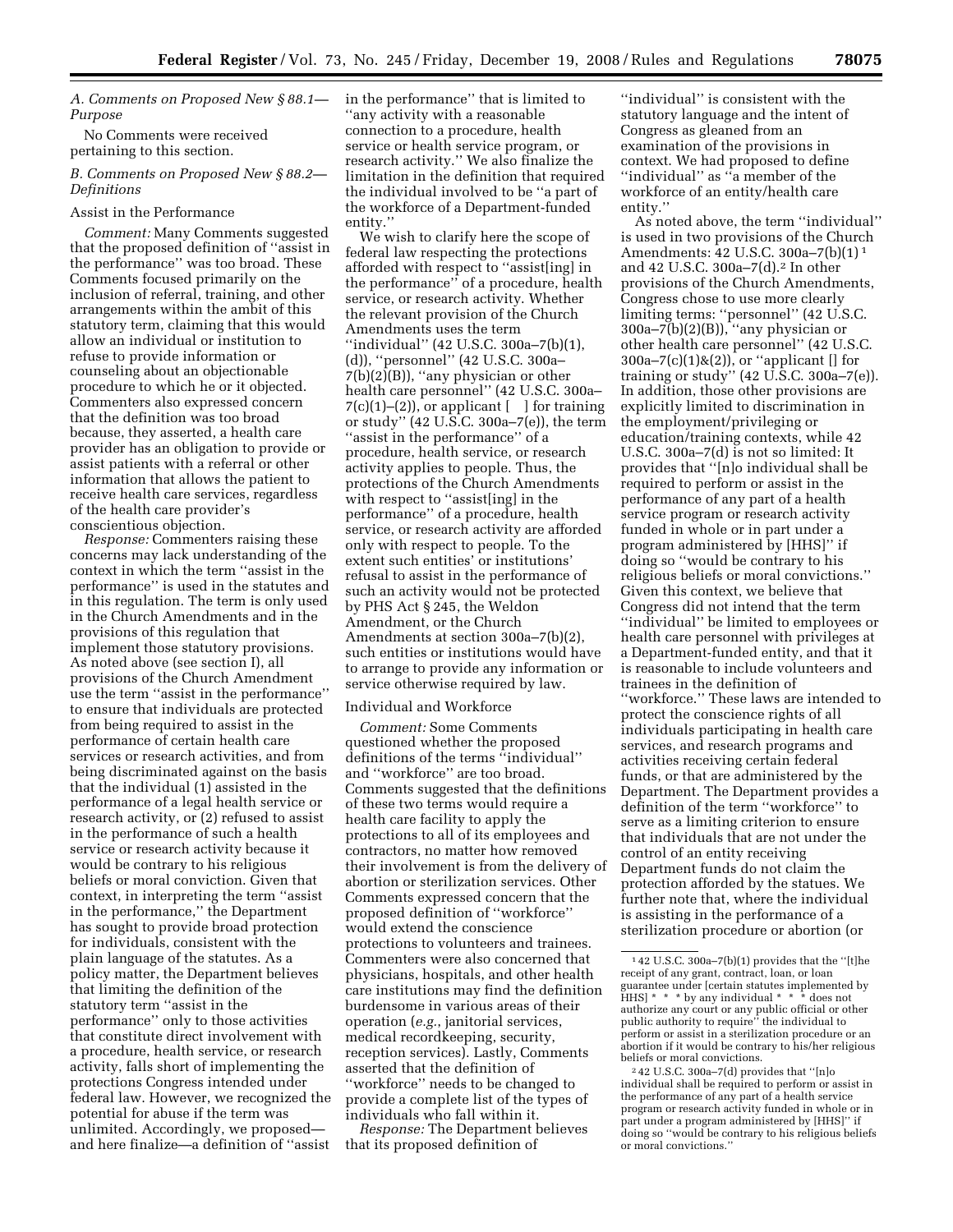any other health service or research activity) in which the provisions of the Church Amendments are relevant, the definition of ''assist in the performance'' further limits the protection to ''any activity with a reasonable connection to a procedure, health service or health program, or research activity \* \* \*.'' Thus, we disagree with the Comment that the definitions would require a health care facility to apply protections to all of its employees and contractors no matter how far removed from the performance of sterilization procedures or abortion. The Department acknowledges that these definitions would include volunteers and trainees. It is clear that the statutes specifically envision that these protections apply to training programs, students, and applicants for training or study in the health professions. Regarding the Comment that physicians, hospitals or other providers may find it difficult or burdensome to comply with this requirement, the Department points to the fact that these requirements are not new, but are rather existing conditions on certain federal funds that recipients should be following already.

The Department agrees with the Comment that the term ''workforce'' should provide a complete identification of covered individuals, and will therefore replace the word ''includes'' with the word ''means'', to provide a clearer and more definitive definition.

As indicated in the proposed rule and consistent with the scope of the Church Amendments, which include physicians and other health care providers that have privileges with an entity receiving funding from the Department—we intended the concept of ''workforce'' to include physicians and other health care providers who have privileges at the entity funded by the Department. After publication of the proposed rule, it came to the Department's attention that the language of the ''workforce'' definition may not be clear on this issue. Accordingly, to ensure clarity on this point, we are revising the definition of ''workforce'' by adding at the end ''or health care providers holding privileges with the entity.'' The definition now reads: '' 'workforce' means employees, volunteers, trainees, contractors, and other persons whose conduct, in the performance of work for a Departmentfunded entity, is under the control or authority of such entity, whether or not they are paid by the Department-funded entity, or health care providers holding privileges with the entity.

## Health Care Entity/Entity

*Comment:* A number of Comments suggested that the definitions of ''health care entity'' and ''entity'' are too broad and go beyond those in the Public Health Service Act and the Weldon Amendment. They assert that the Department exceeded its rule-making authority when it applied the legal standard enunciated in the Weldon Amendment and Public Health Service Act to ''health care entities'' that are not encompassed by the definitions set forth in those statutes. Comments also requested that the Department clarify whether a health care entity includes pharmacists, nurses, occupational therapists, public-health workers, janitors working for health care entities, and technicians, as well as psychiatrists, psychologists, counselors, and other mental health workers, while others suggested that pharmacists should not be included. Lastly, one Commenter expressed concern that the proposed rule did not specify what amount of Departmental funding would place an entity under the purview of these regulations.

*Response:* The Department believes the definitions proposed in the proposed rule and adopted herein are appropriate and within its authority. In providing definitions of the term ''health care entity'' in their statutes, the Weldon Amendment and Public Health Services Act use the word ''include.'' As a matter of statutory drafting and construction, the use of that word indicates that the list following it is not exhaustive. In seeking to issue this regulation, the Department thought it would be beneficial to provide a clear and consistent definition that it would apply when implementing any of the three statutes. In proposing the definition, the Department intended it to be appropriately broad, but did not attempt to specifically list every possible entity or health profession classification, to avoid the situation that new health care professional classifications—or current health care professions inadvertently not listed were not protected. As such, the Department used the terms ''health care professional'' and ''health care personnel'' to cover other professions such as pharmacists, nurses, occupational therapists, public-health workers, and technicians, as well as psychiatrists, psychologists, counselors, and other mental health workers. The Department rejects the suggestion that pharmacists or pharmacies be specifically excluded from the definition because that would seem inconsistent with both the text and the

purpose of the statutes. Lastly, the Department is concerned that some Commenters may incorrectly believe that there is a minimum financial threshold below which entities may receive a certain amount of Departmental funds without being subject to he statutory provisions and these implementing regulations. As in other cases, such as Title VI of the Civil Rights Act of 1964, when an entity elects to receive any amount of federal funds, that entity agrees to follow all conditions and rules that apply to the use of those funds or upon which receipt of the funds is conditioned.

### Health Service/Health Service Program

*Comment:* Several Comments declared that the definitions of ''health service'' and ''health service program'' inappropriately expand the scope of the conscience provisions to all medical treatments or services, biomedical and behavioral research, activities related to providing medicine, health care, or other services related to health or wellness (including programs such as Medicare and Medicaid). Some observed that the definitions include certain public health programs, such as vaccinations and family planning. Lastly, other Comments on these proposed definitions suggested that the definition of ''health service program'' be expanded to specifically include assisted suicide, transgender-related surgery and assisted reproductive technologies.

*Response:* Commenters' objections to this definition are fundamentally an objection to the Department's interpretation of the scope of the statutory protections themselves. We proposed to define ''health service program'' as including any plan or program that provides health benefits, whether directly, through insurance, or otherwise, which is funded, in whole or in part, by the Department, which may include components of programs operated by State or local governments. There is nothing in the statute to suggest that the term ''health service program'' in 42 U.S.C. 300a–7(d) is to be read narrowly. Moreover, given the context of the provision in which it appears, while individuals and health care personnel are protected with respect to their participation in research activities, it would not be the result of a broad understanding of ''health service,'' but because such individuals and healthcare personnel are engaged in performing or assisting in the performance of research activities funded under programs administered by the Department, which are subject to statutory protection. See 42 U.S.C. 300a–7(d). The definition and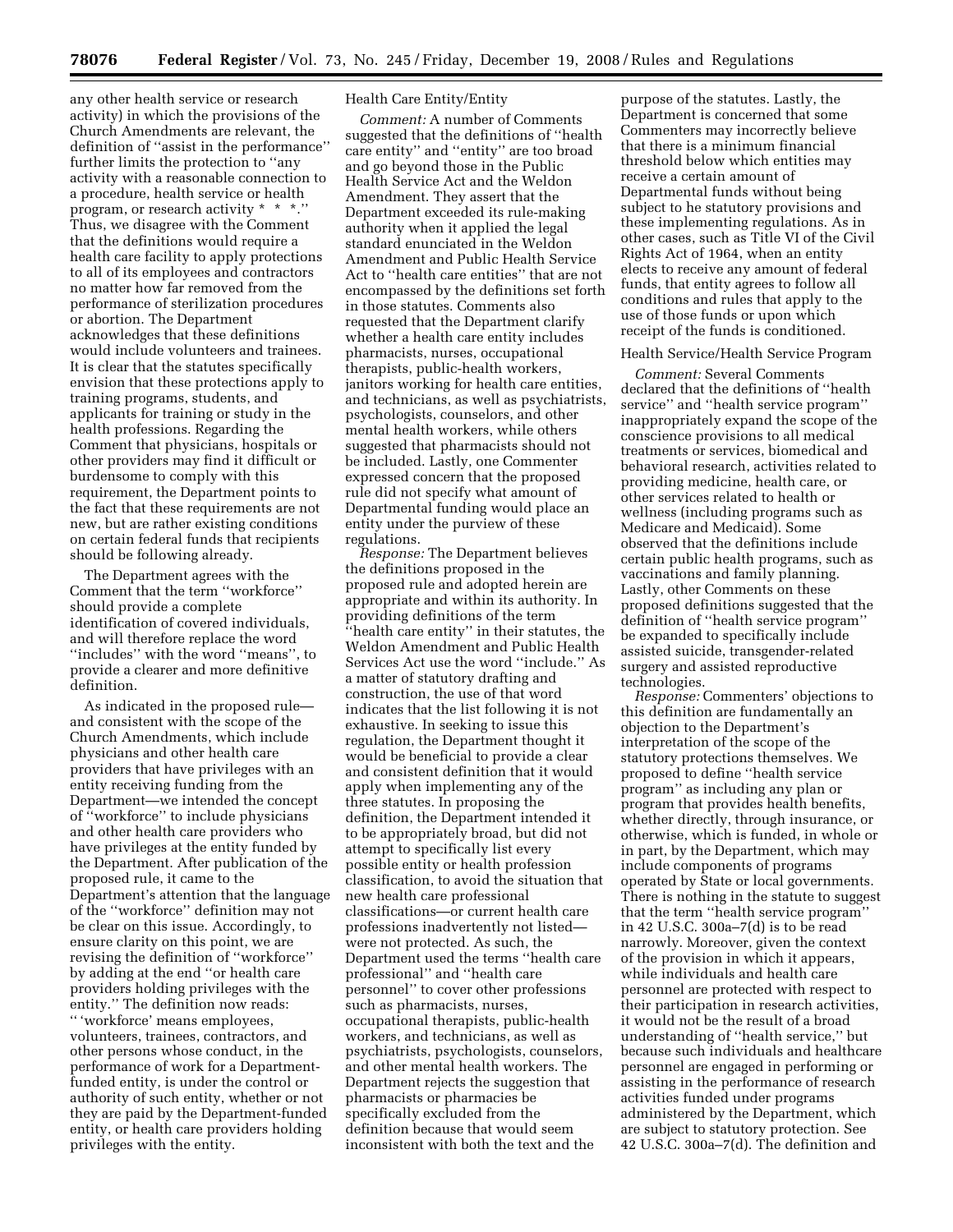the statutory protections apply to health services and research activities that are funded in whole or in part by the Department. For the Department to adopt a definition that removes protection from entire programs that are appropriately included in the definition, given the statutory context, would be inconsistent with our understanding of the purpose of the statutory provisions. The observation that some of these programs may involve important public health issues that may be controversial or objectionable to some is not a justification to eliminate the statutory protections. The Comment that seeks the inclusion of ''assisted suicide'' and other procedures in the definition of ''health service program'' is misinformed. This definition does not set out a list or description of the types of procedures to which a protected individual may or may not object, but the types of programs under which such protection exists.

While the Department had proposed to define the term ''health service,'' the Department has determined that the term is self-explanatory, and that a definition is not necessary, or may potentially confuse recipients. Accordingly, we do not finalize a definition of the term.

### Recipient/Sub-Recipient

*Comment:* Several Comments expressed concern over extending the applicability of the proposed definitions of ''recipient'' and ''sub-recipient'' to foreign non-governmental organizations or international organizations (such as agencies of the United Nations) without reference to existing federal law governing U.S. foreign policy. These Comments claimed that it could create confusion among federal agencies about which laws to follow and could lead to unforeseen foreign policy complications. They added that it may also create confusion for entities that receive United States funding, but are located outside of the United States.

*Response:* The Department does not believe a conflict exists between these statutory requirements and U.S. foreign policy related to the use of federal funds abroad. To reduce any potential confusion among federal agencies, we proposed and here finalize a definitions of recipient and sub-recipient which permit the Department awarding agency to exercise discretion as to whether the terms include foreign or international organizations (such as agencies of the United Nations).

### Other Definitions

*Comment:* Many Commenters asserted the term ''abortion'' should be defined

in the regulation, some believing that, without such definition, the proposed rule does not provide sufficient information to direct health care providers to meet the obligations of the requirements. The main division among Commenters regarding the definition of abortion was whether certain contraceptive methods or services that have the potential to terminate a fertilized egg after conception but before implantation are considered abortion under the proposed rule. Several Commenters claimed that the proposed rule would seriously jeopardize Title X programs and Medicaid services if ''abortion'' is not clearly defined to exclude contraceptive services.

*Response:* After the full consideration of Comments on this issue, the Department declines to add a definition of abortion to the rule. As indicated by the Comments, such questions over the nature of abortion and the ending of a life are highly controversial and strongly debated. The Department believes it can enforce the federal health care conscience protection laws without an abortion definition just as the Department has enforced Hyde Amendment, Consolidated Appropriations Act, 2008, Public Law 110–161, Div. G, §§ 507, 508(a)–(c), 121 Stat. 1844, 2208 (Dec. 26, 2007), abortion funding restrictions without a formal definition. Additionally, nothing in this rule alters the obligation of federal Title X programs to deliver contraceptive services to clients in need as authorized by law and regulation.

*Comment:* Comments requested that the Department define many other terms or phrases that are used in the regulation. Some Comments suggested that the Department adopt a narrow definition of the term ''discrimination'' and make clear that the reassignment of an employee who states a religious or moral objection to a certain activity (such as abortion) does not constitute discrimination.

*Response:* The Department believes that these terms are sufficiently clear, and do not need further definition. The Department does not believe that a definition of the statutory term ''discrimination'' is necessary. The term ''discrimination'' is widely understood, and significant federal case law exists to aid entities in knowing what types of actions do or do not constitute unlawful discrimination. The Department expressly rejects the suggestion that the reassignment of an employee who states a religious or moral objection to a certain activity (such as abortion) may not constitute discrimination in all cases. Like most discrimination cases, the outcomes are dependent on the

facts. It seems likely that there are situations where the reassignment of an employee for the refusal to perform a specific procedure could constitute unlawful discrimination. Likewise, the Department recognizes that circumstances exist where the reassignment of such an employee would not constitute unlawful discrimination. We encourage employers subject to the rule to have discussions with their employees that lead to mutually agreeable resolutions.

*Comment:* Some Comments asked that the Department define the terms ''religious belief'' and ''moral conviction'' to ensure that they would not be interpreted broadly.

*Response:* The Department declines to adopt particular definitions of these terms because the common definitions are plainly understood, and the Department intends that common sense interpretations apply. A well-defined body of federal law exists in this general topic, and the U.S. Supreme Court has repeatedly clarified that these terms are to be read broadly.

## *C. Comments: on Proposed New § 88.3— Applicability*

No Comments were received specifically pertaining to this section.

*D. Comments on Proposed New § 88.4— Requirements and Prohibitions* 

No Comments were received specifically pertaining to this section.

## *E. Comments on Proposed New § 88.5— Written Certification of Compliance*

*Comment:* Several Comments stated that the requirement for written certification in proposed section 88.5 would be duplicative or unnecessary because current regulations already require written certification of compliance with federal nondiscrimination and civil rights laws. Other Comments suggested that the certifications be modified in order to avoid confusion on the part of recipients and sub-recipients.

*Response:* We find that a specific written certification is necessary to protect institutions under these laws. Many recipients (and sub-recipients) of Department funds currently must certify compliance with certain listed federal nondiscrimination laws, yet federal health care conscience protection laws are separate laws not specifically mentioned in existing forms. As part of a broad effort to raise awareness in the public, in the health care community, among recipients of Department funds, and among protected individuals and institutions, of their rights and responsibilities under existing federal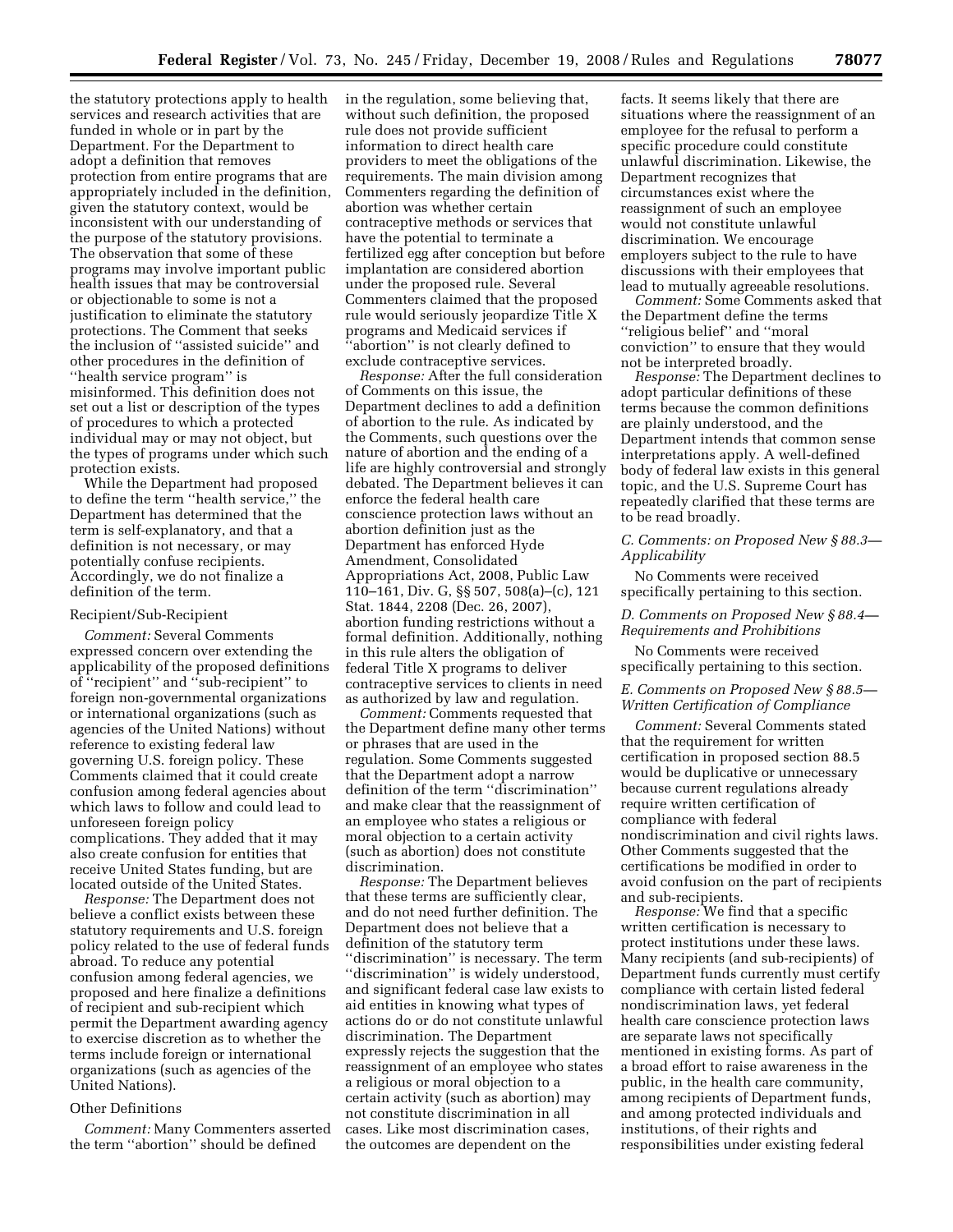health care conscience protection laws, as well as to facilitate enforcement of these laws, the regulation requires certain recipients and sub-recipients of Department funds to certify their compliance in writing. Wherever possible, Department programs will attempt to integrate certifications required under this regulation into existing forms.

The Department has modified the certifications in section 88.5. They have been made clear so that recipients and sub-recipients know, by means of the certifications themselves, with which provisions they must comply based on the type of entity the recipient is or the type of funding mechanism through which they receive funds.

*Comment:* Comments asserted that the Department is overstepping its authority by making compliance with the federal health care conscience protection statutes a condition of payment, stating Congress has not made compliance a condition of payment and would have said so if that were its intent.

*Response:* The Department disagrees that the proposed rule exceeds its authority. It is important to emphasize that the Department and recipients of Department funds, including State and local governments, are obligated to comply with the health care protection conscience laws that have been in effect for many years, which prohibit federal funds from being used in a discriminatory or coercive manner against institutional and individual health care entities and workers for their participation or refusal to participate in abortions, other certain medical procedures, health services, or research activities that they find objectionable on religious or moral grounds. By employing existing regulatory enforcement measures to ensure compliance with such statutory requirements under 45 CFR parts 74, 92, and 96, as well as other measures, the Department does not exceed its authority, but rather is carrying out its obligation to enforce existing laws.

## *F. Comments Received in Response: Specific Requests for Comments in the Proposed Rule*

Current Awareness of and Compliance With Provider Conscience Protections

*Comment:* This regulation implements existing federal health care conscience protection laws contained in the Church Amendments, the Public Health Service Act § 245 and the Weldon Amendment. Several Comments objected to the regulation on the grounds that these laws were sufficient in themselves and that their

implementation by regulation was unnecessary or redundant. Generally, these Comments suggested that the health care field is sufficiently aware of the statutory protections available for provider conscience, and that no further regulatory effort was required in order to provide awareness of these laws or to assure compliance with them. Several other Comments, however, reported widespread lack of knowledge regarding these laws and inconsistent application of them. These Comments generally supported the regulation as a necessary and useful mechanism to support statutory protection. In addition, numerous Comments reported what they believed to be individual instances of violation of conscience, including health care providers suffering loss of employment, adverse actions during medical training, and discrimination in residency placement, among other consequences, due to their assertion of their conscience rights. Some Commenters also reported pressure to perform certain procedures from State authorities, professional organizations, or employers that appeared to the Commenters to be inconsistent with federal conscience protections.

*Response:* The Comments received in Response to the proposed rule support the Department position that the regulation is necessary to implement the statutes. While many people in the health care field may have general knowledge that conscience protections exist for providers, the scope of these protections is not always widely understood. Because Congress has enacted several different protections, an individual or organization may be aware that, for instance, a physician may not be compelled to perform abortions, but may not be aware of other aspects of the statutes providing conscience protection. Others may become aware of these laws, at least in detail, only when a dispute arises and a provider or entity attempts to assert their conscience rights; there may be subsequent disagreement over the nature of the rights asserted. The Department believes that coordinating the several related statutory protections, by incorporating their various requirements into this regulation, will allow for greater clarity and awareness of these protections within the health care field, in conjunction with other public education efforts connected with this regulation. In addition, the issuance of a regulation will allow for greater ease of administration, provide a Departmental point of contact for complaints regarding violations of the statutes and this regulation, and provide a uniform

mechanism for investigating complaints of noncompliance. The types of noncompliance reported by Commenters are expected to be reduced as a result of this regulation.

Methods To Address Compliance Problems and Increase Awareness

*Comment:* Commenters who supported and opposed the rule both noted that the Department must increase awareness of health care provider conscientious objection rights, and the obligations this rule may pose for employers, entities, and States. Some Commenters also responded to the Department's request for Comments on methods which may be used by the Department and others to increase awareness among health care providers of their rights under laws protecting providers from discrimination for exercising their conscience rights.

Commenters who opposed the rule suggested that, as an alternative to further federal regulation, the Department should prepare and distribute informational materials to individual and institutional health care providers and State and local governments, and make these materials available on the HHS Web site. A Commenter also proposed that the Department develop continuing education courses for health care practitioners and attorneys, and that existing certifications that recipients of Departmental funds must currently sign could be modified to achieve the objectives of the rule.

*Response:* The Department agrees that the suggestions offered by Commenters of mechanisms for improving awareness of conscience rights among health care providers would increase the effectiveness of the rule. However, the rule seeks to achieve not only greater awareness of provider conscience rights, but also a more consistent understanding of the scope of these rights (and the corresponding obligations), greater ease of administration, provision of a Departmental point of contact for complaints regarding violations of the statutes and this regulation, a uniform mechanism for investigating complaints of noncompliance, and, as a result, greater compliance with the laws protecting these rights.

*Comment:* Commenters who supported the rule also offered suggestions on how both the Department and covered entities could increase awareness of the legal protections for health care provider conscience. Among the suggested activities were posting notices in hightraffic areas of buildings receiving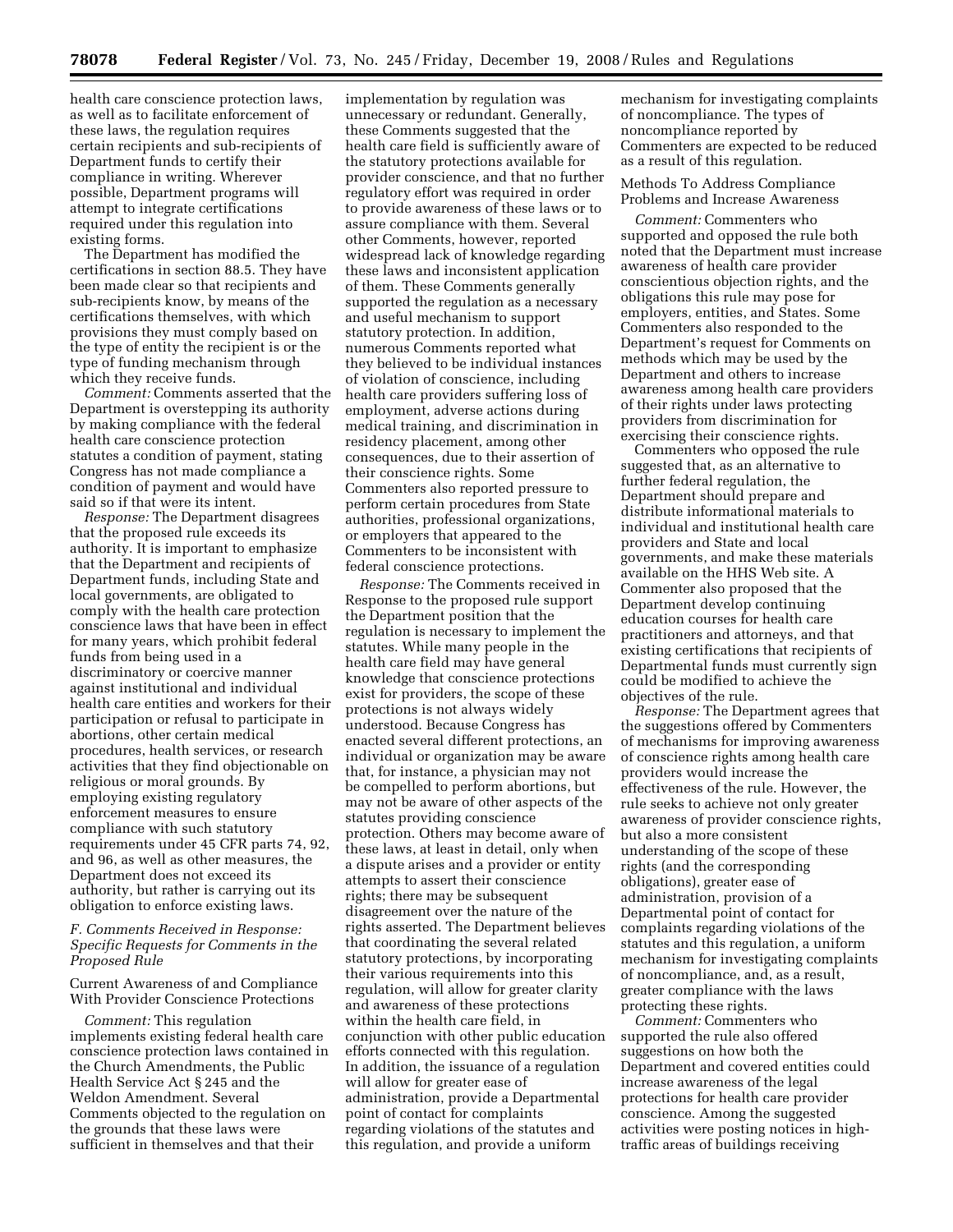Department funds, providing information within educational programs that receive Department funds, including information in applications for training, applications for residency programs, and private insurance plans benefit descriptions, posting information on the Department or provider Web sites, including of information in employee handbooks, and sending e-mail or postal communications directly to providers. Comments were made on how to best attract attention to such postings by making them distinct from other materials in which they might be included.

*Response:* The Department agrees that these suggestions would contribute to significantly greater public awareness of health care provider conscience protections. The Department encourages covered entities to undertake such public awareness activities. The Department also recognizes that it must undertake reasonable outreach efforts in order for the rule to be effective at increasing awareness of, and compliance with, provider conscience protections in the statutes and this implementing regulation. Thus, the Department will consider all avenues available for increasing public awareness of health care conscience protection laws. Requiring certification of compliance by entities receiving Department funds provides an important vehicle for increasing awareness of health care conscience protection laws and ensuring compliance with them.

*Comment:* Some Comments declared that the description of notice/posting of health care provider conscience protections in the proposed rule should be enhanced. One argued that posting of notices on bulletin boards, where they appear among multiple notices, is not a very effective way of communicating the protections afforded under the regulation and statutes. Other Comments requested that notices of federal health care conscience protection statutes should be conspicuous and posted in such locations as provider offices and pharmacies and in such public communications as advertising, health plan promotion materials, Medicaid literature, Web sites, as well as applications for training, residency, and educational programs, and in employee/ volunteer handbooks.

*Response:* The Department agrees that informing health care entities of their rights and responsibilities under federal health care provider conscience provisions is important to ensuring institutional and individual conscience

rights are protected. Consequently, the Department encourages covered entities to undertake such educational/public awareness activities. Within its statutory authorities, the Department is exploring a number of options, including many of those suggested by Comments as well as others, to provide further public education and notice of federal health care conscience protection laws and this regulation.

Exceptions to the Written Certification Requirement in Proposed New § 88.5

*Comment:* Several Comments expressed concern that the certification requirement would create an administrative burden, and one Commenter suggested that the Department should not impose the certification requirements of the regulation on every Department grantee regardless of the grant's purpose.

*Response:* In its Notice of Proposed Rule Making, the Department solicited Comments on whether further exceptions should be made from certification requirements for recipients or sub-recipients of federal funds, where such recipients or sub-recipients receive Department funds for purposes unrelated to the provision of health care or medical research. Because there is concern among Commenters over any burden of a certification, including that stemming from certifications required without regard to a grant's purpose, and because there appears to be little objection to limiting the certification requirement in the way put forth for Comments in the proposed rule, the Department has determined to make further exceptions to the certification requirement for Departmental programs whose purpose is unrelated to health care provision, including certain programs currently administered by the Administration for Children and Families and the Administration on Aging. These programs often involve the provision of grants to States and other governments, or cash assistance or vouchers rather than direct services, and they are not likely to involve medical research, the participation of health care providers, or referral to health care providers. These programs are unlikely to encounter the circumstances contemplated by this regulation, and therefore the assurance of compliance represented by a certification is not considered necessary by the Department for such programs. The regulatory text has been changed by addition of sections  $88.5(e)(4)$  and  $(e)(5)$ , together with associated language and example programs in the preamble. Finally, in section 88.5(e)(6), we provide an exception from the written certification

requirement for Indian tribes and tribal Organizations when contracting with the Indian Health Service under the Indian Self-Determination and Education Assistance Act. Of course, these entities must still comply with the relevant statutes, even if they are not under an obligation to make a certification.

Should Language Specify Written Certification Is a Material Prerequisite to Payment of Department Funds

*Comment:* The Department requested Comments on whether written certification of compliance with nondiscrimination provisions should contain language specifying that the certification is a material prerequisite to the payment of Department funds. The Department received a number of Comments in Response to this request, both in favor of and against including such language in the written certification of compliance. Those in favor of including material prerequisite language felt that such language was important as part of the written certification process to protect individuals and institutions from discriminatory treatment. Others stated that certification should not be a prerequisite for Department funding, noting that explicitly tying payment to compliance with the certification requirement would subject the certification process to the federal False Claims Act. One Commenter stated that, absent more explicit guidance on the policies and practices that will satisfy compliance, written certification should not be a material prerequisite to payment of Department funds.

*Response:* The Department does not consider the written certification of compliance to be a material prerequisite to the payment of Department funds any more than in any other similarly worded statute or regulation. As stated above, the Department intends to work with recipients and sub-recipients of Department funds to ensure compliance with the requirements or prohibitions promulgated in this regulation, and, if such assistance fails to achieve compliance, the Department will consider all legal options, including termination of funding and return of funds paid out in violation of health care conscience protection provisions under 45 CFR parts 74, 92, and 96, as applicable.

#### *G. General Comments*

*Comment:* Many Comments stated concern that the proposed regulation could serve as a pretext for health care workers to claim religious beliefs or moral objections under the protections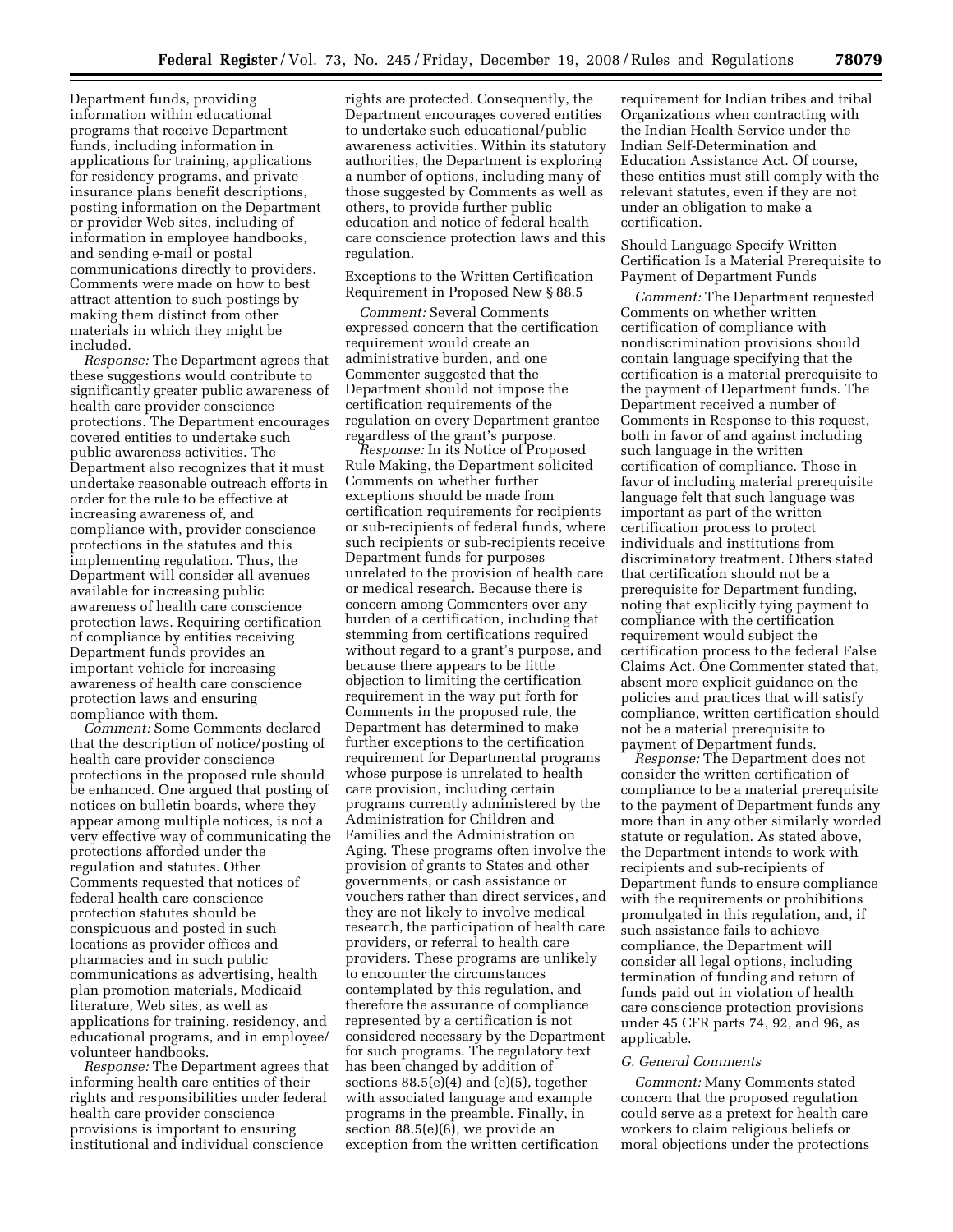of the fourth provision of the Church Amendments, 42 U.S.C. 300a–7(d), in order to discriminate against certain classes of patients, including illegal immigrants, drug and alcohol users, patients with disabilities or patients with HIV, or on the basis of race or sexual preference.

*Response:* Comments offered a number of hypothetical situations where individual health care workers might attempt to discriminate against individuals on a variety of grounds, using provider conscience as a pretext, and have suggested that the proposed regulation would permit such activity. Many of the described hypothetical situations are vague or lack substantial detail, but to the extent that the Comments suggest that the regulation permits unlawful discrimination, we disagree. It is important to emphasize that the health care provider conscience protection provisions have existed in law for many years, and that this regulation only implements these existing requirements. As a result, there is nothing in this regulation that newly permits the types of actions described in Comments. It is also important to emphasize that the health care conscience protection laws exist as one part of a number of federal laws that address discrimination on a variety of grounds, and that the actions described in the hypothetical situations that violate federal civil rights laws, continue to violate federal civil rights laws.

We do not believe there is a conflict between the operation of health care conscience protection laws and other federal laws. Congress has enacted a network of laws that govern different activities, and we believe proper meaning can be given to all of them. There are several federal civil rights laws intended to protect individuals from discrimination in programs receiving federal financial assistance or in public accommodations based on their individual characteristics (*e.g.*, race, color, national origin, disability, age, sex and religion). In the former, the individuals protected by these laws typically are beneficiaries of, or applicants for, services and activities provided through federally funded programs. The health care conscience protection laws have a different purpose, protecting individual health care workers and entities from discrimination in connection with particular practices such as abortion, or from compulsion to perform health care activities that they find religiously or morally objectionable. As such, these two sets of laws are intended to protect different populations and on different

grounds. On their face, there is no inherent inconsistency or conflict between these laws.

How various federal laws would apply to any particular situation depends largely on the facts of the situation. Thus, it is inappropriate to make definitive statements about legal outcomes in Response to the many scenarios raised in Comments. Entities subject to these laws are responsible for ensuring against illegal discrimination in providing health care services to the public, while also protecting the conscience rights of the health care workers who are affiliated with these entities. Because these laws do not on their face conflict, we believe it is possible in most situations for entities to act without violating any applicable federal laws. In many cases, for example, entities may accommodate health care worker conscience rights while ensuring that all eligible patients are served, including members of federally protected classes—by managing the workforce to ensure sufficient coverage.

Many of the scenarios raised in Comments involved health care workers hypothetically discriminating against particular individuals on legally impermissible grounds (*e.g.*, race or disability). To the extent these scenarios implied that the health care conscience protection laws protect workers who object to providing services based on an individual's federally protected characteristics, we disagree. We believe such actions are outside of the scope of the health care provider conscience protections. Those laws protect health care workers' conscience rights with respect to particular actions or activities, not with respect to an individual's characteristics that are protected by federal law. To the extent there are actual conflicts between any of the health care conscience protection laws and federal civil rights laws, an entity would be required to comply with federal civil rights requirements.

Where the federal health care conscience protection laws and the civil rights laws are both conditioned on the receipt of federal funding, application of rules of statutory construction require continued compliance with federal civil rights laws. The health care conscience protection laws would not be interpreted to impliedly repeal federal civil rights requirements. Moreover, given the strong national policies embodied in federal civil rights laws that protect individuals from unlawful discrimination based on their federally protected individual characteristics, and that ensure that federally supported programs are available to all without

discrimination, we believe that federal civil rights protections prevail.

*Comment:* A number of Comments argued that the proposed regulation would limit patient access to basic reproductive health care services, including contraceptive services. Many Comments also asserted that the proposed regulation would disproportionately affect certain subpopulations, including low-income patients, minorities, the uninsured, patients in rural areas, the Medicaid population, or other medically underserved populations. Some Comments further warned of health consequences, such as an increase in unintended pregnancy, should the proposed rule be promulgated. Finally, several Comments expressed concern that the proposed rule would limit access to emergency procedures, such as emergency contraception for rape victims, surgery for ectopic pregnancies, and other services.

*Response:* The Department recognizes that access to health care services is a challenge facing the entire health care system, and that it is not a challenge restricted to the context of reproductive health services. In recent years, the Department has proposed or implemented several important initiatives aimed at increasing access to quality health care, including by providing health care services for the poor, elderly and disabled; increasing access to quality medical care through expansion of the federal Community Health Center program; proposing to support and encourage States' efforts to work with the private marketplace to help ensure affordable health insurance; and supporting the enactment of proven medical liability reforms that increase patient access to quality medical care. The Department supports continuing such efforts into the future in addressing barriers to affordable, quality health care.

We disagree that this regulation would create new limitations on health care access, including basic reproductive health care services, services provided by publicly funded clinics, and health care services provided in emergency situations. First, this regulation does not expand the scope of existing federal laws, some of which have been in place for many years, protecting health care entities from discrimination on the basis of provider conscience with respect to abortion and certain other services to which a provider may have religious or moral objections. The Department has a duty to enforce these laws applying to recipients of Department funds. Even absent the issuance of this final rule,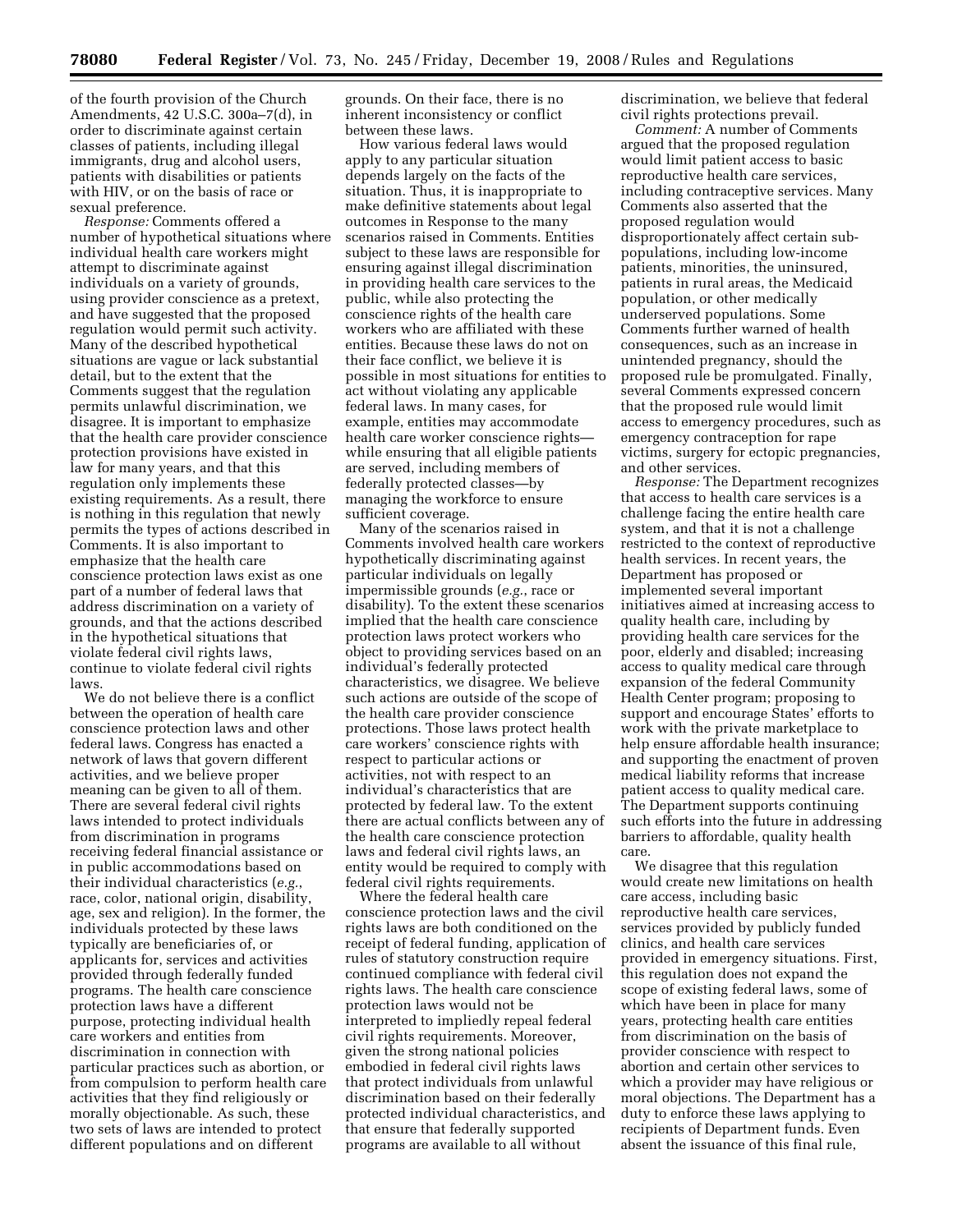recipients of Department funds are still required to comply with these laws; this regulation is intended to raise awareness of the laws among the public, protected health care entities, and recipients of Department funds, as well as to provide for enforcement of federal conscience protections.

Second, the current shortage of health care providers in certain areas of the country provides additional justification for protecting conscience rights. Many Comments we received, including those of many health care providers, stated that forcing providers to perform or participate in procedures that violate their consciences discourages individuals from entering or remaining in careers in the health professions. One Commenter wrote, ''by insisting that those who are willing to violate their consciences in the delivery of health care are the only persons who should enter the health care field, one contributes to the creation of a health care delivery system of professionals who blindly follow directives rather than conscience, putting society at risk.'' Unlike some Commenters, we believe that problems of access to health care can be resolved without requiring health care providers to violate their conscience. By protecting conscience rights in accord with federal law, we wish to encourage more individuals and institutions to participate in Department-funded health service programs in accord with their consciences and, thereby, increase access to quality health care services.

Third, with regard to contraceptive services, the Department continues to support efforts to make safe and effective contraceptives and family planning services available to women and men—who cannot otherwise afford them. This regulation will ensure that such programs are carried out in a way that is consistent with existing federal health care conscience protection laws. While Comments posed many hypothetical situations in which they claimed access to contraceptive services would be limited, we have found no evidence that issuing these regulations to better ensure compliance with existing federal health care conscience protection laws will create additional barriers to accessing contraceptive services.

Fourth, we note that many Commenters who believed that this rule will significantly restrict access to contraceptives or increase teen pregnancies also submitted Comments stating that the rule was unnecessary because health care provider conscience protection laws are being followed and no provider rights are currently being

violated. These two statements are contradictory. If access to any service significantly declined with the implementation of this rule and all other factors remained unchanged, that fact could be evidence that health care providers in question had previously been compelled to deliver the service over their conscience objections.

*Comment:* Comments argued that any revised rule should include guidance discussing ways to balance the rights of providers and patients, and one Commenter stated that any final rule should contain ''a forceful statement of patients' rights to receive health care services in accordance with their religious beliefs or conscience.'' The Commenter also argued that any certification should require health care entities to certify that the rights of patients are respected to the extent required by law.

*Response:* Patients' ability to access health care services, including abortion and reproductive health services, is long-established and is not changed in this rule. In issuing regulations implementing federal laws protecting health care entities' conscience rights, we recognize that many current or prospective recipients of Department funds must already certify or assure their compliance with certain federal nondiscrimination laws as a part of existing funding applications. We also encourage all participants in the health care system, including patients, health care providers, and those entities receiving Department funds, to review existing laws, regulations, and guidance, including the U.S. Constitution and federal laws enacted by Congress prohibiting discrimination by health care entities receiving certain federal funds. (For more information on these issues, visit the Web site of the Office for Civil Rights of the Department of Health and Human Services at *http:// www.hhs.gov/ocr*.) We also encourage full and open communication between patients and providers on sensitive issues surrounding the provision of health care services, including issues of morality and conscience. Patients are best served when their providers communicate clearly and early about any services they decline to provide or participate in. We similarly encourage full and open communication between providers and their employers or the entities with which they have privileges on issues concerning the services the provider may be unwilling to perform. This would facilitate the appropriate accommodation of a provider's religious or moral objections to particular services, while at the same time

enabling the employer/institution to meet the needs of its patients.

The Department seeks to strike a careful balance between the health care provider conscience protections provided in federal law, on the one hand, and patients' needs and the needs of the health care system on the other hand. A health care system that is intolerant of individual conscience, certain religious beliefs, ethnic and cultural traditions, or moral convictions serves to discourage individuals with diverse backgrounds and perspectives from entering the health care professions, further exacerbating health care access shortages and reducing quality of care. It is more likely to lead to situations in which a patient is receiving services or procedures from a provider who is not fully committed to the choice of care. We seek a health care field in which patients can be more confident that their provider shares their views and concerns as identified through mutually open communication. The final regulation takes a cautioned and balanced approach to ensure compliance with federal health care conscience protection laws by defining key terms, stating requirements and prohibitions, and requiring certain recipients and sub-recipients of Department funds to provide written certification of compliance. In so doing, we wish to promote diversity in the health professions, increasing access to health care services.

*Comment:* Some Comments expressed concern that the proposed rule could restrict access to contraceptives which are being used for purposes other than preventing pregnancy or are being used in conjunction with other medical treatments.

*Response:* According to 42 U.S.C. 300a–7(d), which applies to any program funded in whole or in part under a program administered by the Department, no protected individual may be required to perform or assist in the performance of any part of a health service program or research activity funded in whole or part under a program implemented by HHS contrary to that individual's religious beliefs or moral convictions; the motivation of the patient or intended use of the service is irrelevant under the statute. We note that nothing in this rule changes the obligations of the federal Title X program or Medicaid to deliver contraceptives to eligible patients in need. However, we reiterate that we have found no evidence that these regulations will create new barriers in accessing contraception unless those contraceptives are currently delivered over the religious or moral objections of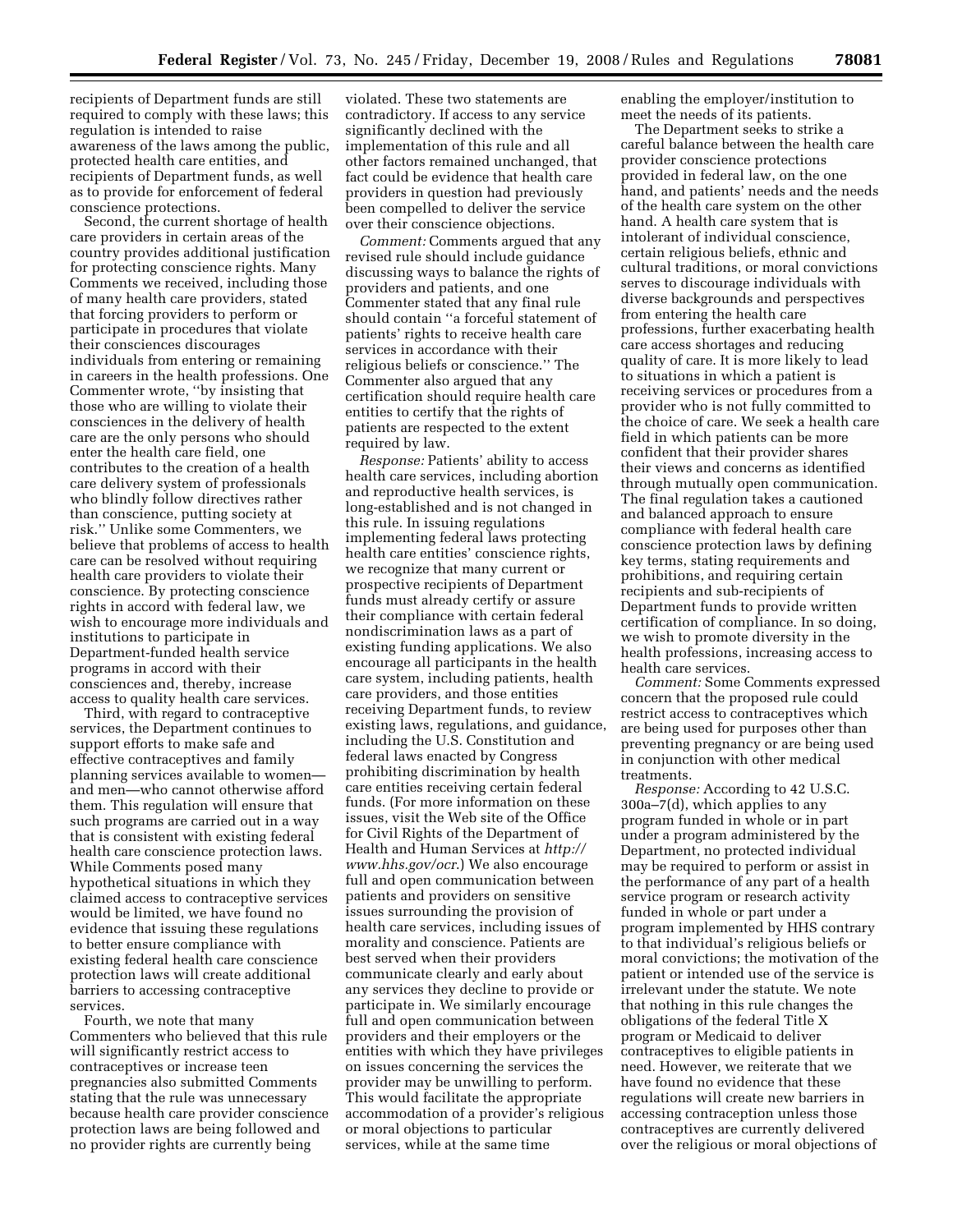the provider in such programs or research activities.

*Comment:* Some Comments requested the creation of a hotline to report patient access to care problems.

*Response:* Again, we do not anticipate a reduction in access to legal health services as a result of this regulation, much less a significant enough change to warrant the creation of a hotline. As a result, we decline to create a specific hotline solely to report patient access to care problems as part of this regulation. However, we encourage members of the public to visit *http://www.hhs.gov/ about/referlst.html* for a list of available hotlines and information resources regarding Department programs and activities.

*Comment:* Comments asserted that the proposed rule, if finalized, would disrupt the ethical and legal requirements of providers to obtain informed consent from their patients. Commenters argued that principles of informed consent require health care providers to inform patients about all treatment options or reasonable alternatives, including those to which they object or refuse to perform because it would violate their consciences.

*Response:* We recognize that informed consent is crucial to the provision of quality health care services. This final rule raises awareness and provides for the enforcement of federal laws, some of which have been in effect for many years, protecting the conscience rights of health care entities. We are aware that nearly all States have laws protecting health care practitioners' rights of conscience to some degree or another, many providing full exemptions to any health care practitioner who conscientiously refuses to participate in an abortion. Over the last four decades, medical professional associations, such as the American Medical Association (AMA), have reaffirmed the rights of physicians and other health care personnel to practice medicine without violating their moral principles.3 Despite the widespread and sustained existence of federal and State laws protecting the consciences of health care providers, we have found no evidence that protecting conscience rights disrupts the informed consent process between providers and patients. Rather, we believe the provider-patient relationship is best served by open communication of conscience issues surrounding the provision of health care services, including any conscientious objections providers or patients may

3See, *e.g.,* AMA House of Delegates Policy H– 5.995 (issued 1973; reaffirmed 1986, 1996, 1997, and 2000).

have to providing, assisting, participating in, or receiving certain services or procedures.

To avoid potential conflicts from occurring, we emphasize the importance of and strongly encourage early, open, and respectful communication between providers and patients surrounding sensitive issues of health care, including issues of conscience, so that both parties' consciences are respected as patients are provided with necessary information to make informed decisions about their health care and choice of provider. We disagree that health care providers' consciences must be violated in order to meet requirements of informed consent in the provision of medical services.

*Comment:* Several Comments asserted that the proposed regulation could negatively impact and potentially hinder scientific research, arguing that hospital, academic, nonprofit, and corporate research activities that receive Department funds could have difficulty fulfilling their research contracts if workers were allowed to refuse participation. Offering several research activities as examples, Comments argued that Department-funded research institutions could be compromised because of personnel objections to conducting or supporting the research conducted there. Other Comments argued that health care quality and safety will be compromised by the proposed regulation because of the refusal of staff to do their jobs. Similarly, some Comments expressed concern that the regulation will adversely impact the academic rigor of medical education. They argued that professors at publicly funded medical schools could refuse to teach medical procedures or information they find morally objectionable, which would reduce the quality and breadth of medical education.

*Response:* The Department does not find evidence supporting the Comments' assertions. In enacting federal health care conscience protection laws, including the Church Amendments, PHS Act § 245, and the Weldon Amendment, Congress has clearly stated a policy that Department funding should not support coercive or discriminatory practices that violate individual conscience. The Church Amendments contain specific provisions relating to scientific research, while both the Church Amendments and PHS Act § 245 contain provisions applying to physician training and other training programs in the health professions regarding abortion and sterilization. Some provisions of the Church Amendments, for instance,

which specifically mention scientific research (42 U.S.C. 300a–7(c)(2), ''biomedical or behavioral research,'' "research activity"; 42 U.S.C. 300a-7(d), ''research activity'') and discrimination against applicants for training or study (42 U.S.C. 300a–1(e)), have been in effect for over three decades. PHS Act § 245 has been in effect since the mid-1990s. The Department is unaware of evidence showing a negative impact of federal conscience provisions on Department-funded scientific research, health services programs, training, or instruction in the health professions; nor have Comments provided evidence supporting the claim that regulations implementing existing federal conscience protections and requirements would hinder such activities. We also disagree with the Commenters' assertions to the extent that Commenters suggest that institutions must require health care providers to violate their consciences in order to conduct health services, training, or research activities.

*Comment:* Comments expressed concern that the proposed regulation will expand the ability of insurers to refuse to provide health care services, information, and referrals to patients. Other Comments expressed concern that the regulation could impact funding for programs that benefit immigrants or victims of domestic violence.

*Response:* As previously stated, this regulation does not expand the scope of existing federal conscience protections for health care entities, including health insurance plans. Rather, it provides for Departmental implementation and enforcement of existing federal health care conscience protection laws and educates the public and the health care community about laws protecting the consciences of health care entities that refuse to participate in abortions or other services in the case of Departmental grantees. We are unaware of any way in which the regulation could impact funding for programs that benefit immigrants or victims of domestic violence.

*Comment:* One Commenter thought the rule would increase spending and add a significant strain on Medicaid.

*Response:* We have not found evidence supporting the Commenter's assertion that the final rule would increase spending in Medicaid, in part because this final rule does not expand the scope of existing federal health care conscience protection laws, some of which have been in place for over thirty years.

*Comment:* Several Comments disagreed with the Department's assertion in the proposed rule that the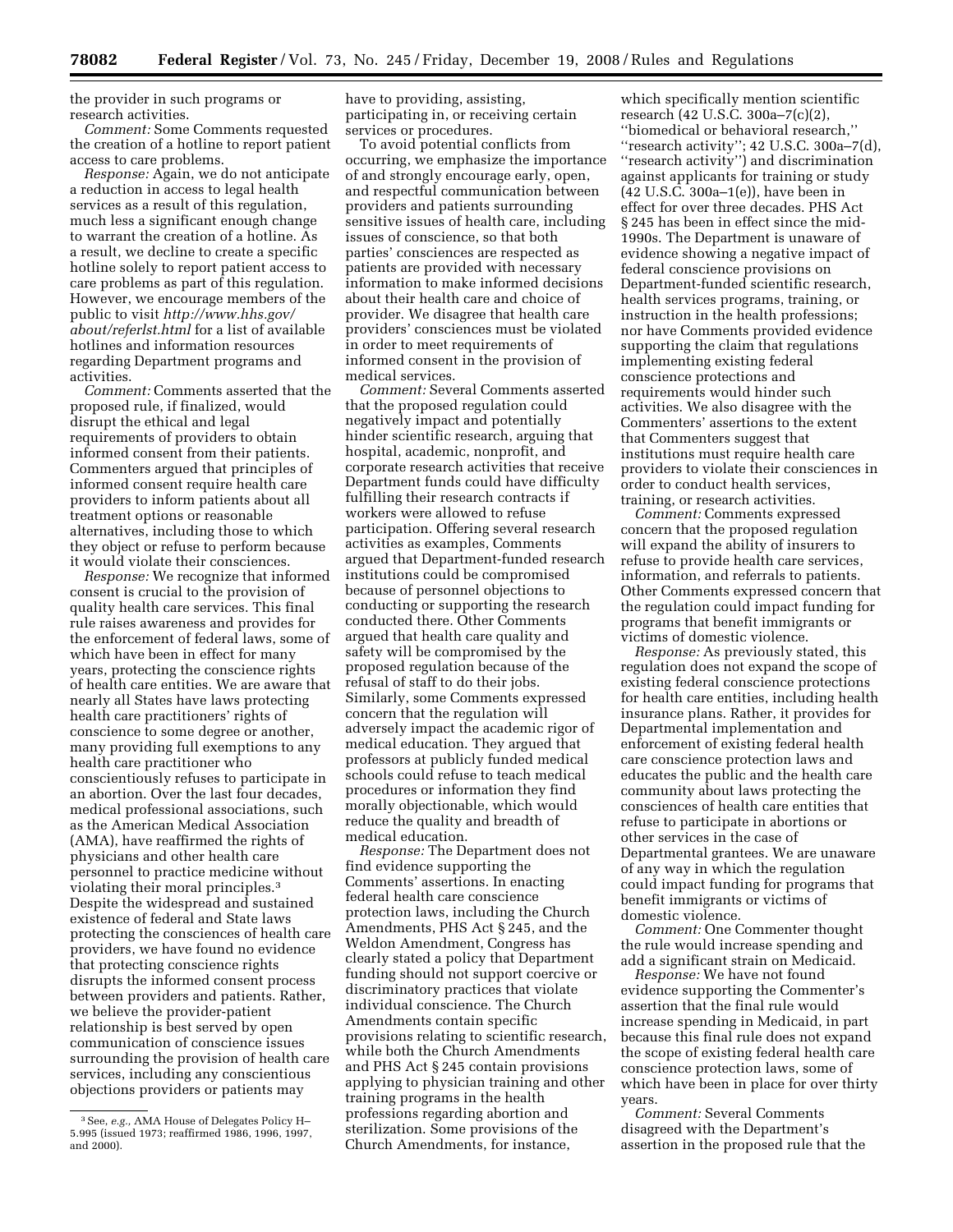regulation will not have an impact on family well being. Another Commenter stated that the Treasury and General Government Appropriations Act of 1999 requires the Department to determine if the proposed rule would affect family well-being. The Commenter stated that, if family well-being is affected, the Department must provide an impact assessment of these effects. The Commenter also stated that the proposed rule does not adequately address the impact on family wellbeing.

*Response:* As stated in the proposed rule, the Department has determined that the final rule will not affect family well-being within the meaning of section 654 of the Treasury and General Government Appropriations Act, 1999, enacted as part of the Omnibus Consolidated and Emergency Supplemental Appropriations Act, 1999 (Pub. L. 105–277, 112 Stat. 2681). This final rule defines certain key terms, ensures that recipients of Department funds know about their legal obligations under existing federal health care provider conscience protection provisions, and requires written certification by certain recipients that they will comply with such provisions, as applicable.

*Comment:* Some Comments asserted that the proposed regulation follows from general laws restricting religious discrimination, such as Title VII of the Civil Rights Act of 1964, or the religious exercise clause of the First Amendment to the United States Constitution. Commenters on this topic disagreed over whether this suggested connection made the regulation necessary to implement core constitutional principles, or unnecessary because these rights are protected in other ways. Commenters pointed out current grantees, for instance, already certify to obey all nondiscrimination laws, and that a specific certification on conscience protection, as contemplated in the proposed regulation, would not be necessary.

*Response:* The Department agrees with Comments noting that federal health care conscience protections are consistent with constitutional and other statutory protections of religious belief and moral conviction. However, Congress has enacted specific and detailed legislation in the area of health care provider conscience applicable to recipients of certain federal funds which is broader in scope than protections afforded under Title VII and the other examples cited by some Commenters. Because they implement health carespecific statutory provisions applicable to recipients of certain federal funds,

these regulations offer more administrable and directive guidance than do other existing laws prohibiting religious discrimination. Many organizations and individuals may not be aware of the scope of the conscience protections or their relationship to other federal nondiscrimination laws when certifying compliance with the latter. The Department believes that the responsibilities of certifying entities will be made clearer by a certification that explains federal health care conscience protection laws explicitly.

*Comment:* A few Comments suggested that the Department should gather more evidence of noncompliance before regulating in this area, for example, by commissioning a national survey to determine the prevalence of civil rights violations of provider conscience, and that, in the absence of statistical evidence that a significant number of violations are occurring, refrain from issuing implementing regulations.

*Response:* The Department disagrees that such a survey is a necessary precondition to issuing this regulation. The basis for the regulation is the existence of the several federal health care conscience protection laws. There are a number of purposes served by regulating in this area, including, but not limited to, making the health care community more aware of these rights and clarifying their scope through the exercise of agency expertise, as well as assuring compliance. The Department has good reason to believe that there are risks of non-compliance. By their nature, civil rights protections create responsibilities for entities such as recipients of federal funds or employers to do things they otherwise may not do. It has been the Department's experience that, in the absence of a clear statement of responsibilities, civil rights are less effectively exercised. Commenters did not indicate what they believed would be an ''acceptable'' level of civil rights violations preventable by this regulation. The Department's goal is compliance with federal law. In Response to the proposed rule, numerous Comments were received, including from those in the health care community, that indicated serious misunderstandings regarding statutory health care provider conscience protections, or which expressed a narrower view of the scope of these protections than is consistent with the Department's interpretation. Especially in light of the additional Comments alleging violations of conscience protection, this Commentary reinforces the Department's view that, in the absence of a clear statement of responsibilities, there is a serious risk

that, either from misunderstanding or from a groundless and overly narrow view of health care provider conscience rights, these conscience rights will not be fully protected. How often these violations occur is not known, and it is unclear whether a valid survey could be conducted to determine this figure. Some health care providers may not at this time be aware their rights are being violated when they are compelled to act against their conscience, or they may not attempt to report such violations. As a result of this regulation, a procedure will be put in place to receive and compile complaints, extend protection to those who make them, and the complaints will be reviewed for validity. Consequently, a more reliable estimate of the prevalence of actual violations is likely to be obtained, which will enable the Department to track the extent of noncompliance over time.

*Comment:* Several Comments were concerned about the absence of implementation guidance in the proposed rule for communication of a provider's individual conscience objections to entities and to patients. Commenters presented a variety of suggestions for additional guidance in the rule concerning communication of a health care provider with his or her employer and patients. Several Comments recommended a requirement that employees submit a written statement of their conscience objection or objections. Some Comments suggested a requirement for posting or providing notice of limitations to health care services provided at a facility or office. One Commenter pointed out that the State of Illinois requires pharmacies that do not carry emergency contraception to post a sign directing patients to other pharmacies that do.

*Response:* We strongly encourage early, open, and mutually respectful communication of conscience concerns that may arise in the provision of medical services, including between employees and employers as well as between providers and patients. However, we concluded that it was neither feasible nor prudent in this final rule to provide specific guidance on methods and means for such communication given the vast array of circumstances and settings in which communications regarding conscience are likely to take place.

*Comment:* Comments stated that the proposed rule did not clarify what safeguards health care facilities were required to have in place when a medical professional refused to provide a particular service.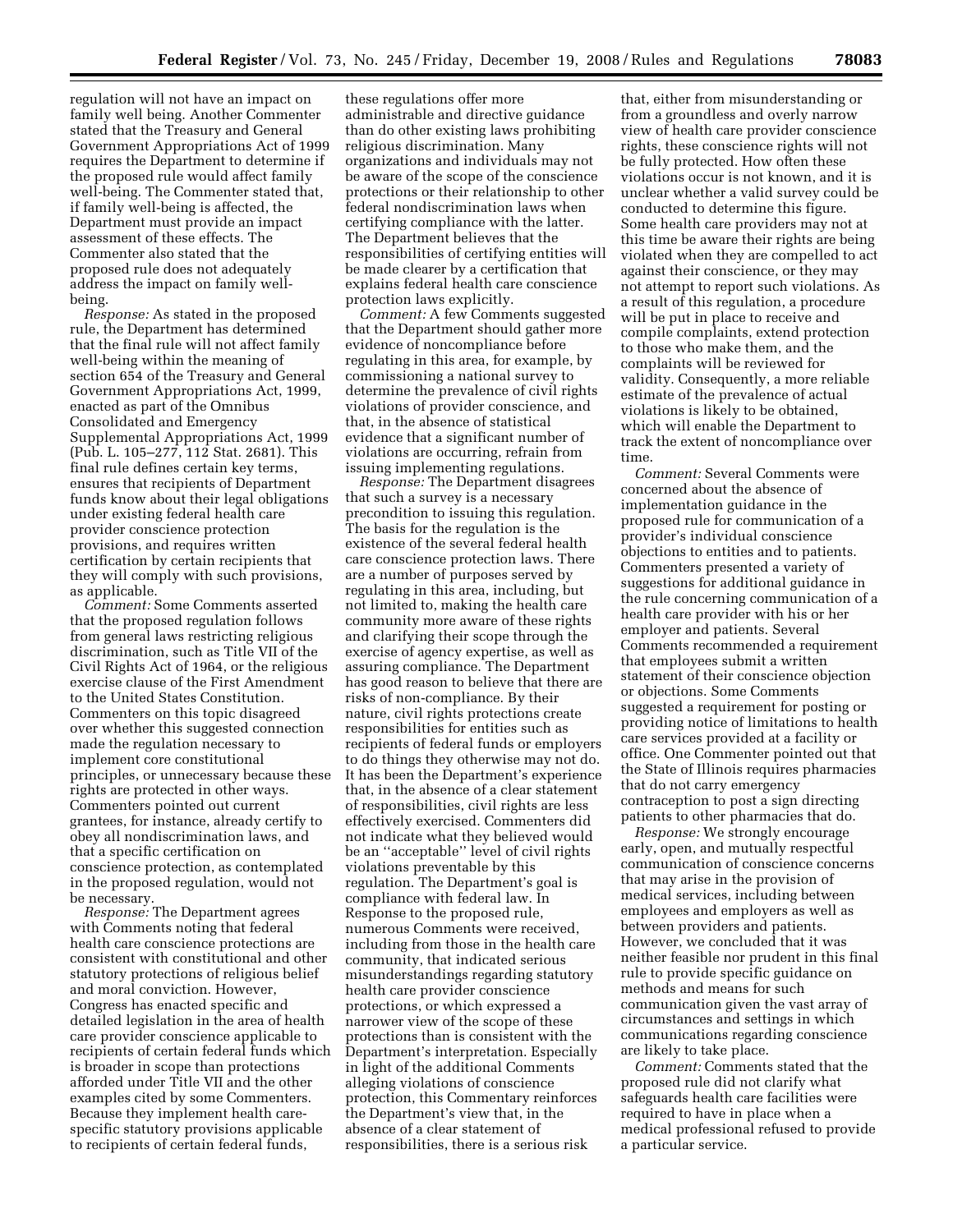*Response:* In general, the Department acknowledges that not every institutional or individual health care provider offers every legal health service, and requiring them to do so would be neither appropriate nor prudent. At the same time, we encourage and expect health care facilities to take measures to protect conscience rights while ensuring access to health care services. The myriad number of circumstances occurring across different health care settings where the need to protect conscience rights may arise leads us to decline to prescribe particular measures in this final rule. Because federal health care conscience protection laws have been in place for many years, we fully expect health care entities to take the necessary steps to protect conscience rights while meeting the needs of their patients.

*Comment:* Another Commenter stated that the proposed rule does not address whether refusal to perform a service must be a consistent, across-the-board refusal, or whether it can be a ''graded refusal.'' For example, the proposed rule does not clarify if an employee can refuse to schedule sterilizations for young or single women but not for married women.

*Response:* We reiterate here that, for abortion-related activities as covered by the Weldon Amendment and Public Health Service Act § 245, a health care entity's refusal can be on any ground. (42 U.S.C. 300a–7(d), which applies to any program funded in whole or in part under a program administered by the Department, requires that no individual may be required to perform or assist in the performance of any part of a health service program or research activity contrary to that individual's religious beliefs or moral convictions. For involvement in abortion and sterilization as covered by the rest of 42 U.S.C. 300a–7, again, provisions require that no health care personnel be discriminated against for, among other reasons, his/her refusal to perform or assist in the performance of a sterilization procedure (or abortion) contrary to that professional's religious beliefs or moral convictions. Thus, in the case of these statutes, it is the individual's religious beliefs or moral convictions that will control in a particular case, rather than the frequency of the objection.

In addition, as we have previously noted, if the decision is being made based on an individual's characteristics that are federally protected, that is impermissible.

*Comment:* Comments argued that if a provider is unwilling to provide a certain service, it should give the

patient a referral for that service. One Commenter asserted that providers should give patients a ''meaningful referral that will ensure that the patients receive continuity of care without facing an undue burden, such as traveling long distances or encountering additional barriers to obtaining the desired services.''

*Response:* Providers who object to participation in abortion or a particular health service may provide information on other options, if asked, but are under no obligation to do so. First, with respect to abortion, both PHS Act § 245 and the Weldon Amendment (among other things) specifically prohibit discrimination by the federal government and State and local governments, and federal agencies and programs, and State and local governments, respectively, against health care entities who refuse to refer for abortion. The Department could not enforce such a referral requirement without violating these provisions. With respect to entities imposing requirements on their employees or members of their workforces, the Church Amendments, while not identifying specific medical practices or services, uses very broad language to characterize the wide array of practices and services to be protected. For example, 42 U.S.C. 300a–7(d) states that individuals may not be required to perform or assist in the performance of ''any part of'' an objectionable health service program or research activity. For many health care providers, including many who Commented on the proposed rule, referral means assisting in the performance of objectionable procedures or services such as abortion and would violate their consciences. One health care practitioner Commenting on the proposed rule stated that referrals are a form of participation in objectionable acts, and forcing providers to provide referrals would effectively circumvent their moral objection. Federal law recognizes and protects the conscience rights of individuals and entities when it comes to referral for certain objectionable services. Taking the Church Amendments, the Weldon Amendment, and Public Health Service Act § 245 together, the regulation interprets these three federal laws in a way that is consistent with both the letter and the spirit of the law.

*Comment:* Some Comments argued that the proposed regulation seems to run counter to the Hippocratic Oath's admonition to ''do no harm'' to patients. Comments pointed out that health care providers must take this oath and agree to treat patients without judgment and

provide patients with the care they need.

*Response:* According to the National Institutes of Health's National Library of Medicine (NLM), the Hippocratic Oath is an ancient medical text requiring new physicians to swear oaths by a number of deities to uphold several professional ethical imperatives, the most widely known of which is ''to do no harm.'' Notably, the NLM translation of the Hippocratic Oath also includes the prohibitions, ''I will not give a lethal drug to anyone if I am asked, nor will I advise such a plan, and similarly I will not give a woman a pessary to cause an abortion.'' The NLM further states that most medical schools do not require graduates to take the Hippocratic Oath. For those physicians who take the Hippocratic Oath or other similar oaths, federal law protects health care providers whose consciences lead them to recognize that participation in certain activities, such as abortion, harms others. Conscience is consistent with and is a necessary part of quality care.

*Comment:* Commenters expressed concern about impacts on health care delivery, burdens and costs (particularly on small employers), and overlap with existing protections afforded to protect religious conscience of healthcare workers under Title VII of the Civil Rights Act of 1964, and suggested that the Department adopt elements of Title VII jurisprudence in enforcing these laws. Commenters also stated that health care providers must be able to address staffing issues and otherwise appropriately screen job applicants to determine if they are capable and willing to perform the core services required of the job.

*Response:* We do not believe that it is necessary or appropriate to incorporate elements of Title VII jurisprudence into this provider conscience regulation. Title VII was enacted nine years before the first of the health care conscience protection laws was passed; it includes specific language with respect to reasonable accommodation and undue hardship with respect to religion. In contrast, the Church Amendment, the first of the health care conscience protection laws, is specific as to its prohibitions, and contains none of the reasonable accommodation or undue hardship language Congress elected to include in Title VII. This is also true of the additional health care conscience protection laws that Congress subsequently enacted. Notwithstanding the existence of Title VII, Congress passed a series of laws to explicitly protect provider conscience without using Title VII's formulation. Moreover, where Title VII is restricted to the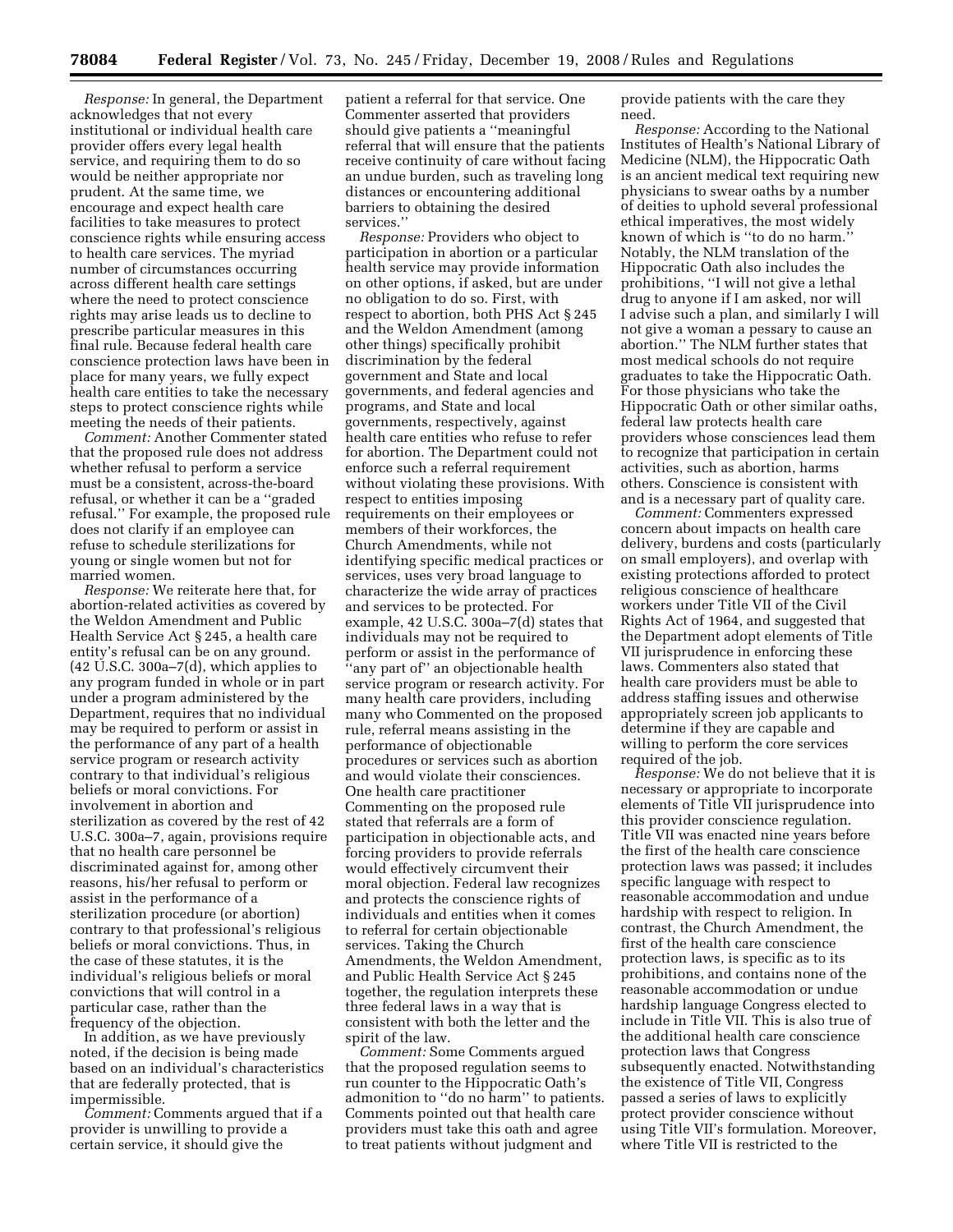employment context, the provider conscience provisions are not so limited. As a result, we believe it is a reasonable interpretation of the statutes that Congress sought to ensure provider conscience protections that are distinct from, and extend beyond, those under Title VII. The Department's enforcement of the provider conscience laws will be informed, for example, by comparison to Title VII religious discrimination jurisprudence.

Congress enacted Title VII of the Civil Rights Act of 1964 to protect employees from discrimination by their employers with respect to certain individual characteristics, including religion. It applies to all employers of a certain size, regardless of whether the employer receives federal funding. In the context of the Title VII prohibition on employment discrimination on the basis of religion, Congress in 1972 limited the protection afforded to employees by defining ''religion'' as ''all aspects of religious observance and practice, as well as belief, unless an employer demonstrates that he is unable to reasonably accommodate an employee's or prospective employee's religious observance or practice without undue hardship on the conduct of the employer's business.'' Under the Title VII standard, an employer is, thus, only required to attempt to reasonably accommodate its current or prospective employee's religious objections if it would not place an undue burden on the employer. In contrast, the health care conscience protection provisions apply only to recipients of federal funding, and primarily to recipients of funding from the Department, regardless of size. Congress was capable of incorporating an express balancing of interests in health care conscience protection provisions, but it chose not to, in spite of its general familiarity with the balancing test in the Civil Rights Act religious nondiscrimination provision. We believe that it is reasonable to interpret this action by Congress to impose higher standards for provider conscience on employers in the health care and medical research that receives Departmental funding than is imposed on employers in general. Thus, we believe it is a reasonable interpretation that Congress in this context imposed a choice not between reasonable accommodations and undue burden, but between accommodation of religious belief or moral convictions and federal funding. Where an employer will not accommodate an employee's sincere religious belief or moral conviction, it may cease being eligible for federal funds and lose certain federal funding.

While it is a reasonable interpretation of the statutes that Congress did not intended to limit provider conscience protections to those provided to employees under the Title VII legal framework for religious accommodation requests, we also interpret nothing in the provider conscience statutes as preventing employers from accommodating employees' sincerely held religious beliefs, observances, and practices when requested as a means of accomplishing the same protections for provider conscience. As long as employees in the health care field are free from being discriminated against or required to participate in abortions or services they find religiously or morally objectionable, employers are free to balance employee rights with other interests in conducting their business operations. We envision that, through open communication between employees and employers about each other's respective needs and requirements, and by employers providing accommodations of employees' religious beliefs and moral convictions, full compliance with the health care conscience protection laws and organizational objectives can best be achieved.

Similarly, we do not foresee that the health care conscience protection laws and this regulation would necessarily constrain employers in the health care field to hire individuals or accept volunteers who, due to their religious beliefs or moral convictions, refuse to perform job duties that comprise the significant majority or the entirety of duties required by the position.

There are a number of reasons why these and other staffing concerns might not be constrained by protections afforded to health care workers on the basis of conscience. First, employers have no obligation under the health care conscience protection laws to employ persons who are unqualified to perform the functions required of the jobs that they seek to fill. A job applicant must be qualified or, typically among a pool of qualified applicants, the best qualified, to perform the core services of a job for which he/she is applying. It is difficult to conceive of a circumstance in which an applicant who is fundamentally opposed on religious or moral grounds to a particular medical procedure, health service program, or research activity, would be among the best qualified to perform that procedure, service, or activity. Additionally, a job applicant with a sincerely held religious belief or moral conviction against a lawful health service or activity would be unlikely to apply for a job in which that precise health service or activity

constitutes a significant majority or the entirety of the job. That said, employers are to be expected to make rational hiring decisions based on due consideration of an applicant's knowledge, skills, ability, and desire to perform the essential functions of a job. To the extent a health care employer's adverse decision is based on an applicant's inability to perform the essential functions of a job, the decision would not typically constitute discrimination under the regulation even if the applicant had expressed an unwillingness to perform those functions on conscience grounds. However, an adverse decision predicated on an applicant's alleged ''inability'' could constitute unlawful discrimination if the employer's stated reasons are pretextual; for example, if the employer is using the definition of essential functions as a pretext for excluding applicants with certain religious beliefs or moral convictions. In applying this standard, the Department will remain vigilant against discrimination and the potential for employers to use an applicant's qualifications as a pretext for unlawful discrimination.

*Comment:* Comments requested clarification regarding the application of the written certification requirement in the proposed rule to programs receiving federal funding under the President's Emergency Plan for AIDS Relief (PEPFAR).

*Response:* PEPFAR funding is distributed to several federal agencies, including the federal Centers for Disease Control and Prevention (CDC) within the Department. If the activities of CDC under PEPFAR are funded from the annual Labor, Health and Human Services appropriations act, the Weldon Amendment would apply, as would certain provisions of the Church Amendments.

To the extent that CDC's PEPFAR programs are funded solely from the Department of State appropriations, the Weldon Amendment would not apply because the funds for PEPFAR would come from the Department of State's appropriations act. The Weldon Amendment applies to funds appropriated under the Labor/HHS appropriations act to which the Weldon Amendment is a rider. PHS Act § 245, 42 U.S.C. 238n, would not apply because section 245 applies to the federal government and to State and local governments receiving federal financial assistance. The Church Amendments at 42 U.S.C. 300a–7(b), (c)(1) and (e) apply to activities funded and carried out under the PHS Act, the Community Mental Health Centers Act,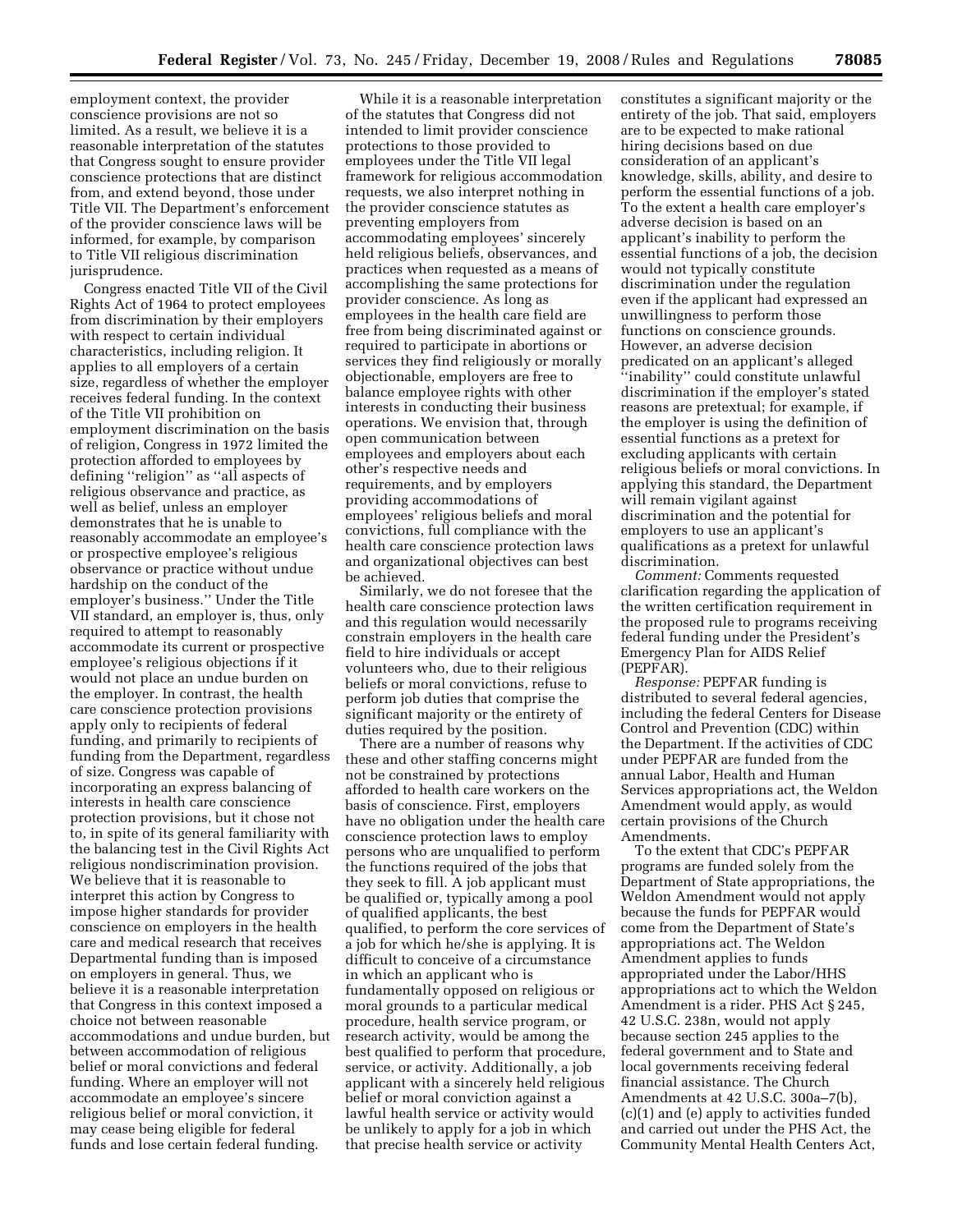and/or the Developmental Disabilities Assistance and Bill of Rights Act of 2000, and, thus, would not be applicable.

There are two provisions of the Church Amendments that apply more broadly. The Church Amendments at 42 U.S.C. 300a–7(c)(2) applies to grants or contracts for biomedical or behavioral research under any program administered by the Secretary of Health and Human Services. CDC's PEPFAR programs do not customarily involve such research.

The Church Amendments at 42 U.S.C. 300a–7(d) provides that ''[n]o individual shall be required to perform or assist in the performance of any part of a *health service program* or research activity *funded in whole or part under a program administered by the Secretary of Health and Human Services* if his performance or assistance in the performance of such part of such program or activity would be contrary to his religious beliefs or moral convictions.'' 42 U.S.C. 300a–7(d) (emphasis added). PEPFAR is a program administered, in part, by HHS. PEPFAR funds are appropriated under the State Department's authorities and then transferred to HHS and fund grant programs that are developed, administered and implemented by HHS/ CDC which provide health services, including HIV prevention, treatment, and care. Accordingly, CDC's PEPFAR programs would be subject to the requirements/prohibitions in 42 U.S.C. 300a–7(d), and foreign or international organizations (such as agencies of the United Nations) which are recipients or sub-recipients under CDC's PEPFAR programs may be recipients or subrecipients for the purposes of this rule at CDC's discretion. We note that these requirements are consistent with a conscience protection clause already existing in the PEPFAR authorizing statute.

*Comment:* One Commenter requested clarification on the Office for Civil Rights' (OCR) experience and knowledge of employment discrimination and how OCR would handle a potential increase in workload associated with its role in the proposed rule as the office designated to receive complaints of discrimination.

*Response:* With a Headquarters office in Washington, DC, ten regional and two field offices located throughout the United States, OCR promotes and ensures that individuals have equal access to, and opportunity to participate in, and receive services from, all relevant Department-funded programs without facing unlawful discrimination, and that the privacy of their health

information is protected. OCR is the sole agency within the Department charged with responsibility for enforcing these important federal protections. Through the enforcement work of its Headquarters policy staff and regional investigators, OCR annually resolves more than 12,000 citizen complaints alleging discrimination or a violation of the Privacy Rule under the Health Insurance Portability and Accountability Act (HIPAA). OCR provides training and technical assistance annually to individuals and health care entities nationwide that receive certain funds from the Department through its public education and compliance activities to promote and ensure compliance with applicable federal laws requiring nondiscriminatory access to Department programs and services and protection of the privacy of individually identifiable health information under the HIPAA Privacy Rule. OCR is therefore wellpositioned within the Department to fulfill its designated role as the point of contact to receive, and coordinate with the Department-funding components the handling of, complaints from individual and institutional health care providers and entities seeking protection from discrimination in connection with particular practices, or from compulsion to perform health care activities, that they find religiously or morally objectionable. The Department-funding components will bear the actual responsibility for enforcement of the health care conscience protection laws through their usual and ordinary program mechanisms, which include termination of funding and return of funds paid out in violation of the health care provider conscience protection provisions under 45 CFR parts 74, 92, and 96.

OCR also has considerable experience working collaboratively with the Department-funding components to identify barriers and implement practices that can avoid potential discrimination in services, and also in supporting funding components' enforcement responsibilities. For example, OCR conducts fully coordinated investigations with the Administration for Children and Families (ACF) in its enforcement of the Multiethnic Placement Act (MEPA) of 1994, as amended by section 1808 of the Small Business Job Protection Act of 1996, which provides that state agencies may not delay or deny the placement of a child for adoption or into foster care on the basis of the race, color, or national origin of the adoptive or foster parent, or the child involved. OCR and

ACF act collaboratively concerning the conduct of MEPA investigations and in resolution of MEPA complaints. Pursuant to a memorandum of understanding between OCR and ACF, OCR takes the lead in investigating violations; when OCR finds a violation of MEPA, ACF determines whether to require a monetary payment by the state as part of the resolution agreement and whether to require that the payment be an integral part of the resolution. In these ways, OCR routinely works with the staff of Departmental programs and brings its expertise to bear to ensure compliance with federal

nondiscrimination requirements. With respect to OCR's experience and knowledge in the area of employment discrimination complaints, OCR has served as the designated entity within the Department to receive a variety of discrimination complaints for over 40 years, including employment discrimination complaints. OCR's authority covers discrimination based on race, color, national origin, age, disability, sex, and religion. OCR's designated responsibilities under the provider conscience regulation to receive and coordinate the handling of discrimination complaints under the statutes and this implementing regulation, with the Departmental programs funding the entities at issue in any complaint, therefore, fall clearly within OCR's area of expertise and responsibility within the Department.

*Comment:* One Commenter noted that designating OCR as the office to receive complaints appears to overlap with EEOC jurisdiction, and could confuse employees as to when and where to file complaints.

*Response:* OCR, EEOC, and other federal agencies have developed procedures over the years to ensure appropriate handling of federal nondiscrimination complaints where there is overlapping jurisdiction.

The agencies responsible for federal nondiscrimination laws, including OCR and EEOC, coordinate to ensure these procedures are working and also confer on a case-by-case basis when needed to work out instances where there may be shared jurisdiction. As part of this coordination, federal agencies, including OCR, use a variety of methods, including consumer brochures, fact sheets, grassroots meetings, and the Internet, to get information to the public about their federal civil rights and when, where, and how to file discrimination complaints depending upon the facts of the complaint. The Department will continue to use appropriate means to educate the public about their rights and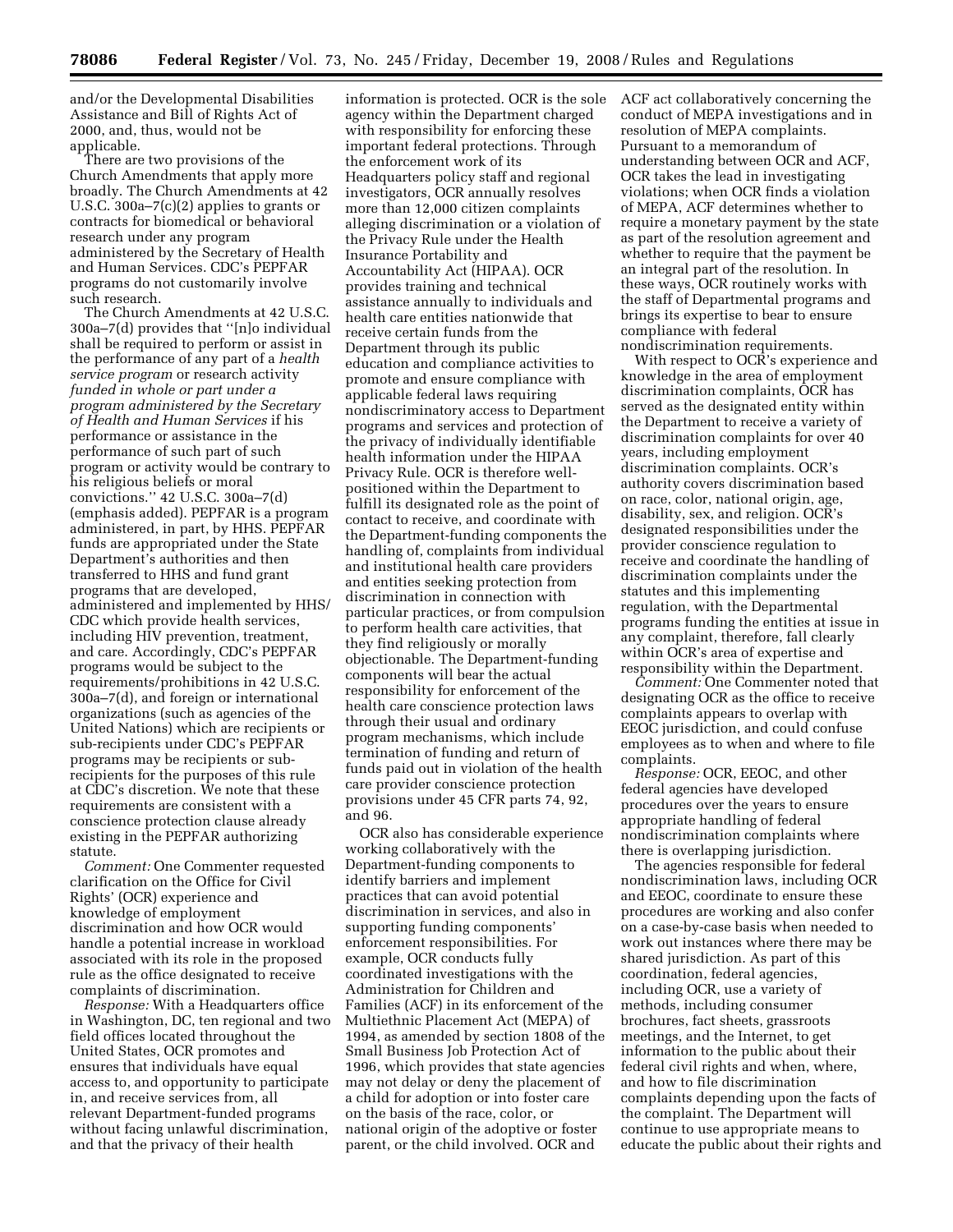how to file a complaint under the provider conscience regulation.

The Department agrees that it will be important to ensure that the regulated entities and their employees are aware that the EEOC retains its primary jurisdiction in the area of enforcing protections under Title VII prohibiting employment discrimination based on religion. The Department will explore all avenues available, in coordination with the EEOC, for increasing public awareness of both health care conscience protection laws and Title VII's protections against employment discrimination based on religion. Where there are overlapping interests between the EEOC and the Department with respect to enforcement of protections against religious discrimination in employment, the EEOC and OCR roles and responsibilities are set forth in a federal regulation which has been in effect for 25 years, 29 CFR part 1691, 48 FR 3574 (January 25, 1983) (as amended) (*Procedures for Complaints of Employment Discrimination filed against Recipients of Federal Financial Assistance*). This regulation provides for coordination between EEOC and OCR for review, investigation, and resolution of certain overlapping employment discrimination complaints, including those based on religion.

*Comment:* Several Comments questioned the authority of the Secretary to issue this regulation. They pointed out that several of the statutory provisions such as the Church amendments lacked an explicit delegation of rulemaking authority to the Department. Several of these Commentators also stated the ''housekeeping statute,'' 5 U.S.C. 301, does not authorize the Department to promulgate standards for entities outside the agency, and that this rule is, therefore, *ultra vires*.

*Response:* The Supreme Court has recognized the best, but not only, means by which an agency may promulgate binding legislative rules is through the issuance of regulations through notice and Comment rulemaking pursuant to delegated rulemaking authority. *United States* v. *Mead,* 533 U.S. 218 (2000). The Court has also found Chevron deference applicable where an agency has considerable expertise over a complex area and has given the issue careful consideration. *Barnhart* v. *Walton,* 535 U.S. 212 (2002); *Chevron U.S.A. Inc.* v. *Natural Resources Defense Council, Inc.,* 467 U.S. 837 (1984). Lower courts have also recognized binding deference to the Department in determining whether recipients of federal funds are complying with myriad federal requirements. *Pharmaceutical Manfs.* v.

*Thompson,* 362 F.3d 817 (DC Cir. 2004). All these deference factors are applicable here, and in addition to the notice and Comment the Secretary has conducted here.

Regardless of the Department's authority to promulgate legislative rules in this instance, it is well settled in case law that every agency has the inherent authority to issue interpretive rules and rules of agency practice and procedure. Pierce, *Administrative Law* at 306 (4th ed. 2002). The compliance requirements set forth in this rule do not substantively alter or amend the obligations of the respective statutes. *JEM Broadcasting* v. *FCC,* 22 F3d 320 (DC Cir. 1994). While specific certification of compliance for the health care conscience protection laws is new, recipients of federal funding have long certified compliance with other applicable federal laws, including civil rights laws. While this needed change in procedures may prompt a minor increase in the costs of compliance for some entities, that does not alter the procedural nature of the rule. *Hurson* v. *Glickman,* 229 F3d 277 (DC Cir. 2000).

Furthermore, provisions of the rule which do no more than define terms are reasonably drawn from the existing statutes. *Hoctor* v. *Dept. of Agriculture,*  82 F3d 165 (7th Cir. 1996). Particularly as Congress intended the conscience protections to apply broadly across institutions and individuals, the Department has ample authority to issue these interpretive provisions.

*Comment:* Several Comments raised the question of how this regulation may conflict with rules governing other Department programs. Some expressed concerns that the rule was inconsistent with program requirements of the Medicaid, Community Health Center, and Title X Family Planning programs, as well as the treatment requirements under the Emergency Medical Training and Active Labor Act (EMTALA). Specifically, Comments assert that this regulation is inconsistent with the requirement that institutions provide care in an emergency, a requirement that includes no exception for religious or moral objections to the needed service, and that the regulatory requirements for family planning clinics under Title X of the Public Health Service Act require Title X projects to offer pregnant women non-directive counseling, and referrals upon request for prenatal care and delivery, infant care, foster care or adoption, and abortion.

*Response:* The Department does not operate its programs in conflict with the existing federal protections being

further implemented by this rule. The Department believes that many Commenters are confused as to the programmatic requirements of various Departmental programs, and suggests that concerned parties seek clarification from individual program offices as appropriate. Similarly, the Department believes that Commenters mistakenly confuse certain legal requirements on institutions or health care entities as requirements on individual providers. With respect to emergency treatment, the obligations of EMTALA are imposed on hospital under 1867 of the Social Security Act only if they elect to operate an emergency room and are also limited to the capabilities of the particular hospital. The requirement under EMTALA that such hospitals treat and stabilize patients who present in an emergency is not in conflict with the Church Amendments' requirement that certain recipients of Department funds not force any individual to participate in a health service program that they object to based on a religious belief or moral conviction. While this and other hypothetical situations were raised in the Comments, the Department is not aware of any instance where a facility required to provide emergency care under EMTALA was unable to do so because its entire staff objected to the service on religious or moral grounds. With regards to the Title X program, Commenters are correct that the current regulatory requirement that grantees must provide counseling and referrals for abortion upon request (42 CFR 59.5(a)(5)) is inconsistent with the health care provider conscience protection statutory provisions and this regulation. The Office of Population Affairs, which administers the Title X program, is aware of this conflict with the statutory requirements and, as such, would not enforce this Title X regulatory requirement on objecting grantees or applicants.

*Comment:* Multiple Comments questioned the balance between provisions in the Department's proposed rule and requested clarification on EMTALA requirements and how they will be upheld if the Department's proposed rule is promulgated.

*Response:* The Department notes that this Comment would only be relevant where a hospital, as opposed to an individual, has an objection to performing abortions that are necessary to stabilize the mother, as that term has been interpreted in the context of EMTALA. The Department is unaware of any hospital that has such a policy. Furthermore, the laws this regulation supports have existed alongside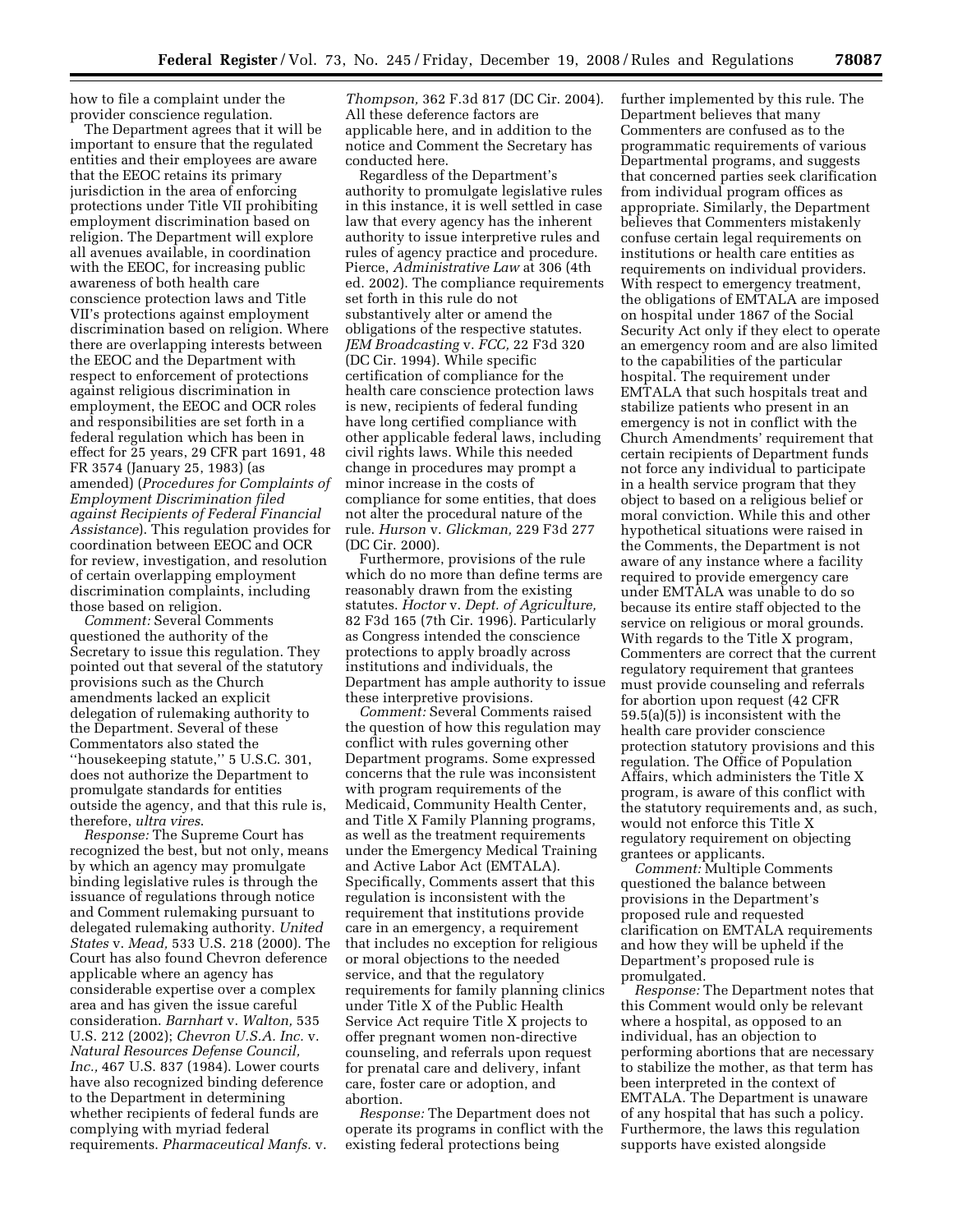EMTALA for many years. Thus, we do not anticipate any actual conflict between EMTALA and this regulation.

*Comment:* Some Comments expressed concern that this rule could interfere with existing state laws that regulate contraceptive coverage mandates in insurance policies, access to emergency contraception, and access to birth control at pharmacies. Commenters were also concerned that this regulation would impact a State's ability to enforce these laws and upset the balance that state and local laws already strike between the religious freedom of health care providers and a patient's need to access health care services.

*Response:* As mentioned above, this rule was issued to help define the rights and responsibilities created by the existing federal health care provider conscience protection provisions, clarify the scope of the existing protections, require certain recipients of Department funds to certify compliance with these requirements, and define certain terms for the purposes of this rule. This rule does not change federal policy regarding the conscience rights of health care providers, or create new rights, but simply seeks to ensure that recipients of Department funds are aware of the existing conditions that apply to the receipt of these funds. As such, States should already be aware of these existing protections, and should ensure that they do not take actions that would violate these established federal protections. By accepting federal funds, States accept the conditions that the Congress has imposed on the receipt of those funds. In this case, Congress has seen fit to include broad conscience protections for health care entities that apply to a wide array of Department activities. As this rule implements existing law, if States wish to adopt or enforce policies that seek to ensure that patients have proper access to health care services, they would be expected to do so, but they should avoid policies that interfere with federally protected rights, or risk the loss of federal funds. While the Department is aware that some States may have laws that, if enforced, depending on the factual circumstances, might violate these federally protected rights, the Department is not aware of any particular instance where a State has done so in an inappropriate fashion. The Department's objective is to protect the conscience rights established in federal law, not to penalize States that adopt laws that, if enforced against an objecting individual or entity, could violate federal law. The Department is committed to working cooperatively

with States to help ensure that they do not violate the federal protections.

*Comment:* Several Comments claimed that the proposed rule is covered under existing federal laws, which makes the new proposed rule unnecessary.

*Response:* The Department agrees that the provider conscience regulation's purpose is to implement existing federal laws by providing definitions to clarify the scope of those laws and to adopt certification mechanisms that will be used to increase awareness of, and compliance with, those laws. For reasons stated above, the Department disagrees that the rule is unnecessary.

*Comment:* Several Comments noted that the rule supports the First Amendment right of freedom of religion.

*Response:* The Department agrees. It is clear that Congress intended these statutes—the Church Amendment in particular—to further protect, in part, the First Amendment right to free exercise of one's religion in the context of healthcare provided by recipients of Departmental funds.

*Comment:* Commenters claimed that the rule, if promulgated, would violate the ''constitutionally protected right to choose.''

*Response:* We disagree. The Supreme Court has read the Constitution to include rights to privacy and bodily integrity broad enough to protect a woman's choice to procure an abortion. The case law enshrining this interpretation of the Constitution does not create or identify a corresponding duty on the part of any provider to be involved in the procedure in any way. In contrast, many protections, including principles established in court cases 4 and ethical principles found in State and federal laws,<sup>5</sup> are in place to ensure that no such duty is imposed on providers. The regulations implementing the Church Amendments, PHS Act § 245, and the Weldon Amendment merely interpret these federal health care conscience protection provisions and encourage compliance.

*Comment:* Comments stated that Congress upheld the access-to-care rights of pregnant women in the Education Appropriations Act beginning in 1997. The Comments declared that the proposed rule would contradict 42 CFR 59.5(a)(5), which states women are to receive ''neutral, factual information and nondirective counseling, and referral upon request,'' regarding prenatal care and delivery, as well as adoption and termination options.

*Response:* The Department is unsure which provision in the Education Appropriations Act the Commenter was referencing, and cannot respond except to say that we are unaware of any federal law that imposes a positive duty on doctors to provide services to which the provider objects.

This rule is consistent with 42 CFR 59.5 with respect to an individual provider's right to refuse to counsel or refer for abortion, as explained in the preamble to the final rule that promulgated that requirement:

The corollary suggestion, that the requirement to provide options counseling should not apply to employees of a grantee who object to providing such counseling on moral or religious grounds, is likewise rejected. In addition to the foregoing considerations, such a requirement is not necessary: Under 42 U.S.C. 300a–7(d), grantees may not require individual employees who have such objections to provide such counseling. However, in such cases the grantees must make other arrangements to ensure that the service is available to Title X clients who desire it. 65 FR 41270, 41274 (2000).

As is always the case, requirements and prohibitions contained in a regulation cannot be enforced in derogation of conflicting statutes. Thus, under section 245 of the Public Health Service Act and the Weldon Amendment, the Department cannot and does not enforce 42 CFR 59.5(a)(5) against an otherwise eligible grantee or applicant who objects to the requirement to counsel on or refer for, abortion. See *Nat'l Family Planning & Reprod. Health Ass'n* v. *Gonzales,* 468 F.3d 826, 828 (DC Cir. 2006) (''\* \* \* the government notes, and plaintiff doesn't contest, that in the event of conflict the regulation must yield to a valid statute.'').

*Comment:* A number of Comments stated that the proposed rule is unnecessary in part because of the National Research Act, which created protection within biomedical and behavioral research organizations and formed a commission to ensure these rights are protected.

*Response:* The Department disagrees. The Department has identified several instances that suggest that providers, employers, and employees are unaware of the protections found in federal law. Hundreds of Comments have confirmed this lack of awareness. This rule is an

<sup>4</sup> ''If [a] hospital's refusal to perform sterilization [or, by implication, abortion] infringes upon any constitutionally cognizable right to privacy, such infringement is outweighed by the need to protect the freedom of religion of denominational hospitals 'with religious or moral scruples against sterilizations and abortions.' '' *Taylor* v. *St. Vincent's Hospital,* 523 F.2d 75, 77 (9th Cir. 1975) (citations omitted).

<sup>5</sup>See, *e.g.*, S.D. Codified Laws § 36–11–70 (2003); Miss. Code Ann. § 41–107–5 (2004).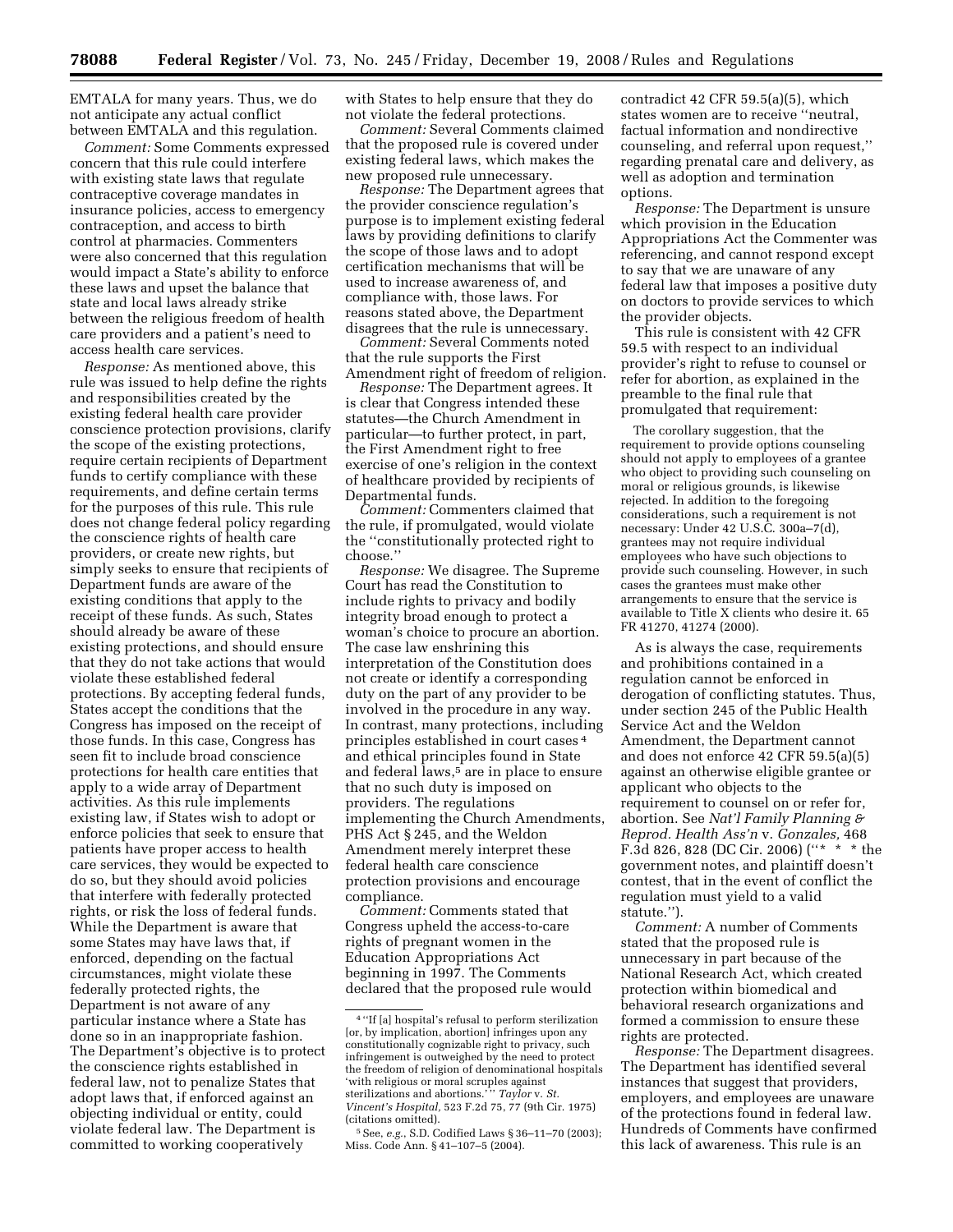important step in ensuring knowledge of, and compliance with, the provider conscience provisions found in these statutes.

*Comment:* One Commenter argued that the regulation was needed and there are no court rulings, including *Roe*  v. *Wade* and *Planned Parenthood* v. *Casey*, 505 U.S. 833 (1992), that compel an individual or institutional health care provider to participate in the provision of abortions, so the regulation does not contradict the cases.

*Response:* The Department agrees. Although these cases interpret the Constitution to include a right to abortion, they do not create an affirmative duty on the part of any provider to perform or participate in the provision of such an abortion.

*Comment:* A Commenter cited the Supreme Court case of *Griswold* v. *Connecticut*, 381 U.S. 479 (1965), that addressed the privacy of a married couple to engage in the use of birth control versus the State's law which declared contraception illegal.

*Response:* The Department notes that the Supreme Court in *Griswold* affirmed a married couple's right to use contraception as against a State law that prohibited such access. It did not impose upon any provider an affirmative duty to prescribe or dispense contraception.

*Comment:* One Commenter stated that *Shelton* v. *University of Medicine and Dentistry of New Jersey*, 223 F.3d 220 (3d Cir. 2000), clearly shows that in times of emergency professional ethical obligations to care for the sick and injured outweigh their conscience.

*Response:* The Department disagrees with this reading of *Shelton*. The sole issue in that case was ''whether a state hospital reasonably accommodated the religious beliefs and practices of a staff nurse who refused to participate in what she believed to be abortions.'' *Shelton* v. *University of Med. & Dentistry, 223 F.3d 220, 222 (3d Cir. 2000)*. Her employer offered her a lateral transfer, which she refused. The court held that this offer of a lateral transfer was a reasonable accommodation under the Civil Rights Act of 1964. The court said nothing of ethical obligations to care for the sick and injured outweighing conscience.

*Comment:* One Commenter argued that the rule does not make clear that the providers' religious objection has to be to the activity or procedure, not to the patient and stated that in a recent decision (*North Coast Women's Care Medical Group* v. *Benı´tez*, 44 Cal. 4th 1145 (2008)), the California Supreme Court ruled that doctors are barred from refusing medical care to homosexuals

based on the doctors' religious beliefs about homosexuals.

*Response:* In *Benı´tez,* the California Supreme Court was interpreting State, not federal, law. The Court's analysis is inapplicable to this situation. Further, the Department believes the statutes and this rule are sufficiently clear as to applicability.

*Comment:* One Commenter suggested that the proposed rule violates a White House directive that executive departments and agencies submit all proposed rules by June 1, 2008, except in ''extraordinary circumstances.'' The Commenter stated the Department should explain those extraordinary circumstances or withdraw its proposal.

*Response:* The memorandum issued by the Chief of Staff to the President was solely for purposes of management and coordination of the Executive Branch, conferred no rights on anyone outside the Executive Branch, did not create any legal requirements, and by its own terms authorized the exercise of discretion and exceptions to timing guidelines where appropriate. The Department has solicited and carefully evaluated public Comment as required by the Administrative Procedure Act. Nothing in applicable law precluded issuance of the proposed rule, just as nothing in applicable law precludes the issuance of this final rule.

*Comment:* Some Comments requested that the 30-day Comment period be extended.

*Response:* We decline to extend the 30-day Comment period. The purpose of extending the Comment period would be to provide additional opportunity to Comment on the proposed rule. We note that, as demonstrated by the volume of Comments received by the Department, Commenters had ample opportunity to submit Comments and did so. The Department received Comments discussing a wide range of issues, including potential impact of the proposed rule, from stakeholders including hospitals, health care providers, professional associations, trade groups, advocacy organizations, private citizens, and others. The Department has had sufficient opportunity to weigh the issues posed by public Comments, including the impact of the proposed rule and its interaction with State and federal laws, and has taken such Comments into account in issuing this final rule.

*Comment:* One Commenter stated that the interests protected in the regulation are only specific concerns of providers in particular situations or locations, and the only thing needed to remedy the conflict is to change the situation or location to accommodate the employee.

*Response:* The Department agrees that employers should strive for accommodation of religious beliefs, moral convictions, or convictions against involvement in abortions or sterilizations. However, the Department believes that regulations are necessary to ensure that employers opt to accommodate their employees' objections rather than to engage in intimidation or discrimination.

*Comment:* One Comment asserted that HHS's concern about the development of an environment in which individuals from diverse backgrounds are discouraged from entering health care professions contrasts with the accreditation requirements of The Liaison Committee on Medical Education (LCME) and The Accreditation Council for Graduate Medical Education (ACGME). That is, these organizations have standards that are ''designed to ensure that the education of physicians provides an environment that embraces a diversity of views and values for both health care providers and patients.''

*Response:* The Department disagrees. Although the requirements are certainly useful as future physicians are educated, the Department thinks it would be uncontroversial to suggest that over time, as physicians and other professionals are trained and begin practicing medicine, their attitudes and demeanor may change. Thus, these regulations are needed to protect against coercion and discrimination across the span of a professional's education and career.

*Comment:* One Commenter claimed that the regulation would require the American Medical Association to rewrite its code of ethics.

*Response:* As noted before, this regulation simply enforces federal law. The American Medical Association code of ethics—which, in any event, does not appear to conflict with federal law—is not binding law, so it may not matter if there is a conflict. Insofar as problems may arise as a result of conflict between any code of ethics and federal law, the proper solution is to rewrite the relevant code of ethics.

*Comment:* One Commenter recommended that the Department set up a process by which providers ensure patients receive care from another provider when they have objections to the requested procedure.

*Response:* While the Department suspects that such referrals may be how many providers will handle these types of situations, it declines to impose such a requirement in the rule, since such a requirement would constitute ''making arrangements for'', ''referring for'', or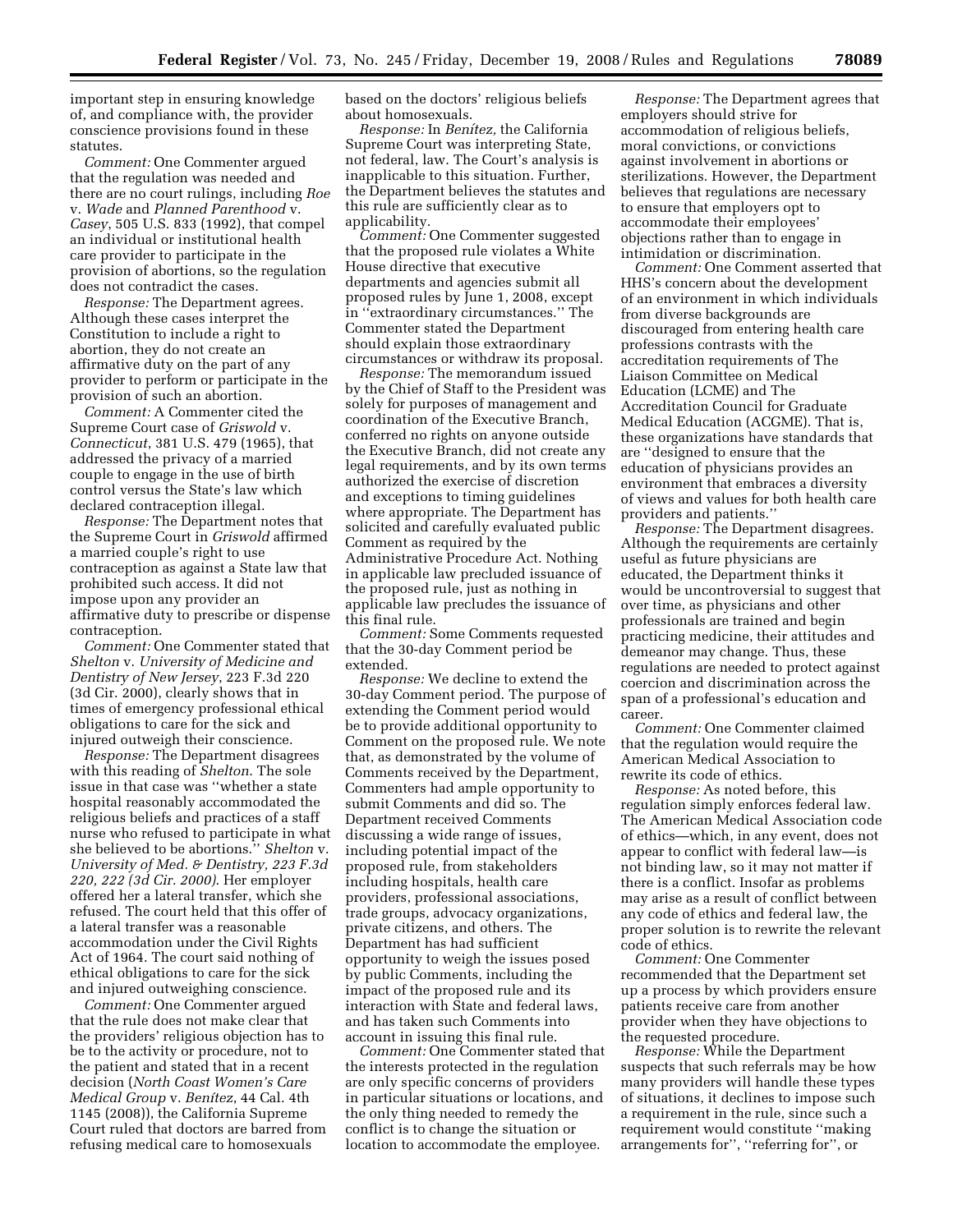''assisting in the performance'' of an abortion or other objectionable procedure in violation of the health care provider conscience protection statutes.

### **III. Legal Authority**

On the basis of the following statutory authority, the Secretary promulgates these regulations, requiring certification of compliance with anti-discrimination statutes.

5 U.S.C. 301 empowers the head of an Executive department to prescribe regulations ''for the government of his department, the conduct of its employees, the distribution and performance of its business, and the custody, use, and preservation of its records, papers, and property.''

The Church Amendments, 42 U.S.C. 300a–7 (2000), prohibit recipients of Department funding under the PHS Act and several other statutes from discriminating against employees and others who participate in health service programs or research activities funded in whole or part by the Department who refuse to perform certain medical services, including sterilization, abortion, or research activities because of religious or moral beliefs. Specifically, section 300a–7(c)(1)(A) and (B) provides that recipients may not discriminate in the employment of or the extension of staff privileges to any health care professional because he refused, because of his religious beliefs or moral convictions, to perform or assist in the performance of any sterilization or abortion procedures. Section 300a–7(d) provides that no individual shall be required to perform or assist in the performance of *any*  health service program or research activity funded in whole or part by the Department contrary to his religious beliefs or moral convictions.<sup>6</sup>

PHS Act § 245, 42 U.S.C. 238n (1996), prohibits the Federal government and any State or local government that receives federal financial assistance from discriminating against any health care entity (including both individual and institutional providers) on the basis that, among other things, the entity refuses to (1) receive training in abortion; (2) provide abortion training; (3) perform abortions; (4) provide referral for such abortions; and (5) provide referrals for abortion training. 42 U.S.C. 238n(a).

The Weldon Amendment, Consolidated Appropriations Act, 2008, Public Law 110–161, § 508(d), 121 Stat. 1844, 2209 (2008), prohibits a federal agency or program, or any State or local government from receiving Department funds if such agency, program, or government subjects any institutional or individual health care entity to discrimination on the basis that the health care entity does not provide, pay for, provide coverage of, or refer for abortions.

These statutory provisions require that the Department and recipients of Department funds refrain from discriminating against institutional and individual health care entities for their participation or refusal to participate in certain medical services or research activities funded by the federal government. The Department has authority to promulgate regulations to enforce these prohibitions. Finally, the Department also has the legal authority to require that recipients certify their compliance with these proposed requirements and to require their subrecipients to likewise certify their compliance with these proposed requirements.

Services'' if doing so ''would be contrary to his religious beliefs or moral convictions.'' 42 U.S.C. 300a–7(d). Section 300a–7(e) prohibits any entity that receives funding under the PHS Act from denying admission to, or otherwise discriminating against, ''any applicant (including for internships and residencies) for training or study because of the applicant's reluctance \* \* \* to counsel, suggest, recommend, assist, or in any way participate in the performance of abortions \* \* \* contrary to or consistent with the applicant's religious beliefs or moral convictions.'' 42 U.S.C. 300a–7(e). In addition, section 300a–7(b) provides in part that ''[t]he receipt of any grant, contract, loan, or loan guarantee under the [PHS Act] \* \* \* by any individual or entity does not authorize any court or any public official or other public authority to require'' (1) the individual to perform or assist in an abortion if it would be contrary to his/her religious beliefs or moral convictions; or (2) the entity to make its facilities available for abortions, if the performance of abortions in the facilities is prohibited by the entity on the basis of religious beliefs or moral convictions, or provide personnel for the performance of abortions if it would be contrary to the religious beliefs or moral convictions of such personnel. 42 U.S.C. 300a–7(b).

We respond to the Comment on the Department's legal authority to promulgate these regulations in section H (General Comments) of the Comments section above.

## **IV. Section-by-Section Description of the Final Rule**

## *Section 88.1 Purpose*

*Proposed Rule:* In the proposed rule, the ''Purpose'' section set forth the objective that this final rule provides for the implementation and enforcement of federal nondiscrimination statutes protecting the conscience rights of health care entities. It also states that the statutory provisions and regulations contained in this Part are to be interpreted and implemented broadly to effectuate these protections.

The Department received no Comments on this section.

*Final Rule:* The Department adopts this provision as recommended in the proposed rule without modification.

## *Section 88.2 Definitions*

## Assist in the Performance

*Proposed Rule:* The Department, in considering how to interpret the term ''assist in the performance,'' sought to provide broad protection for individuals. At the same time, the Department sought to guard against potential abuses of these protections by limiting the definition of ''assist in the performance'' to only those individuals who have a reasonable connection to the procedure, health service or health service program, or research activity to which they object.

Therefore, the Department proposed to interpret this term broadly, as encompassing individuals who are members of the workforce of the Department-funded entity performing the objectionable procedure. When applying the term ''assist in the performance'' to members of an entity's workforce, the Department proposed that the term be limited to participation in any activity with a reasonable connection to the objectionable procedure, including referrals, training, and other arrangements for the procedure, health service, or research activity. For example, an operating room nurse would assist in the performance of surgical procedures; an employee whose task it is to clean the instruments used in a particular procedure would also be considered to assist in the performance of the particular procedure under the proposed rule.

The Department responds to Comments on the proposed definition of this term above.

 $6$  Section 300a–7(c)(1) provides that "[n]o entity which receives a grant, contract, loan, or loan guarantee under the [Act] \* \* \* may (A) discriminate in the employment, promotion, or termination of employment of any physician or other health care personnel, or (B) \* \* \* in the extension of staff or other privileges to any physician or other health care personnel \* because he refused to perform or assist in the performance of  $* * *$  [an] abortion" on the grounds that doing so ''would be contrary to his religious beliefs or moral convictions.'' 42 U.S.C. 300a– 7(c)(1). Section 300a–7(c)(2) provides that ''[n]o entity which receives \* \* \* a grant or contract for biomedical or behavioral research under any program administered by [HHS]'' may discriminate in the employment of or the extension of staff privileges to any health care professional ''because he refused to perform or assist in the performance of'' ''any lawful health service'' based on religious belief or moral conviction. 42 U.S.C. 300a–7(c)(2). Section 300a–7(d) provides that ''[n]o individual [may] be required to perform or assist in the performance of any part of a health service program \* funded in whole or in part under a program administered by the Secretary of Health and Human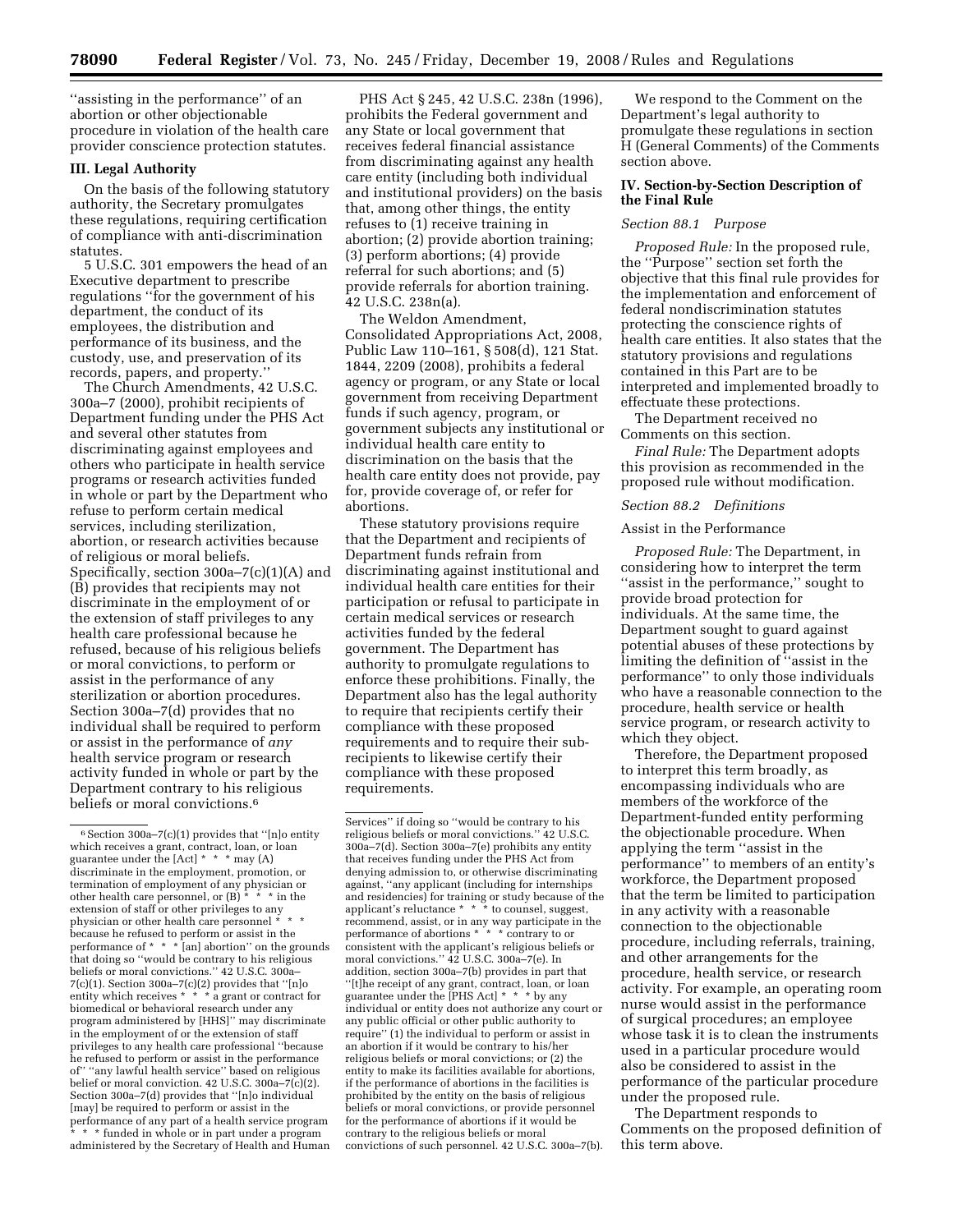*Final Rule:* The Department adopts the above definition as proposed.

# Health Care Entity/Entity

*Proposed Rule:* While both PHS Act § 245 and the Weldon Amendment provide examples of specific types of protected individuals and health care organizations, neither statute provides an exhaustive list of such health care entities. PHS Act § 245 defines ''health care entity'' as ''includ[ing] an individual physician, a postgraduate physician training program, and a participant in a program of training in the health professions.'' As a matter of statutory construction as well as longstanding Departmental interpretation, the definition of ''health care entity'' in PHS Act § 245 also encompasses institutional entities, such as hospitals and other entities. The Weldon Amendment defines the term ''health care entity'' as ''includ[ing] an individual physician or other health care professional, a hospital, a providersponsored organization, a health maintenance organization, a health insurance plan, or any other kind of health care facility, organization, or plan.'' The Church Amendment does not define the term ''entity,'' and does not use the term ''health care entity.''

In keeping with the definitions in PHS Act § 245 and the Weldon Amendment, the Department proposed to define ''health care entity'' to include the specifically mentioned types of individuals and organizations from the two statutes, as well as other types of entities referenced in the Church Amendments.

The Department responds to Comments on the proposed definition of this term above.

*Final Rule:* The Department adopts the proposed definition without modification. It is important to note that the Department does not intend for this to be a comprehensive list of relevant types of individuals and organizations for purposes of the regulation, but merely a list of examples.

# Health Service/Health Service Program

*Proposed Rule:* One of the provisions in the Church Amendments uses the term ''health service,'' another uses the term ''health service program.'' The Church Amendments do not define these terms, nor does the Public Health Service Act define ''health service program.'' In developing an appropriate definition for ''health service program,'' the proposed rule looked at the Social Security Act. Section 1128B(f)(1) of the Social Security Act, 42 U.S.C. 1320a– 7b(f)(1), defines a similar term, ''federal health care program'', as ''any plan or

program that provides health benefits, whether directly, through insurance, or otherwise, which is funded directly, in whole or in part, by the United States Government.''

Building on this broad definition, it was proposed that the term ''health service program'' should be understood to include an activity related in any way to providing medicine, health care, or any other service related to health or wellness, including programs where the Department provides care directly (*e.g.*, Indian Health Service); programs where grants pay for the provision of health services (*e.g.*, Administration for Children and Families programs such as the Unaccompanied Refugee Minor and the Division of Unaccompanied Children Services programs and HRSA programs such as community health centers); programs where the Department reimburses another entity that provides care (*e.g.*, Medicare); and health benefit programs where federal funds are used to provide access to health coverage (*e.g.*, SCHIP, Medicaid, and Medicare Advantage).

The Department responds to Comments on the proposed definition of this term above.

*Final Rule:* Upon further reflection, the Department has determined that the meaning of the term ''health service'' is self-evident, and so we do not adopt a definition for ''health service'' in this final rule.

*Final Rule:* The Department adopts the above definition without modification.

# Individual

*Proposed Rule:* For the purposes of the new proposed part, the proposed rule defined ''individual'' to mean a member of the workforce (see definition of ''workforce'' below) of an entity or health care entity. One conscience clause of the Church Amendments, 42 U.S.C. 300a–7(d), provides that ''[n]o *individual* shall be required to perform or assist in the performance of any part of a health service program or research activity funded in whole or in part under a program administered by the Secretary of Health, Education and Welfare [Secretary of Health and Human Services] if his performance or assistance in the performance of such part of such program or activity would be contrary to his religious beliefs or moral convictions.'' (Emphasis added.)

The Department responds to Comments on the proposed definition of this term above.

*Final Rule:* The Department adopts the above definition as proposed.

### Instrument

*Proposed Rule:* The proposed rule uses the term ''instrument'' to mean the variety of means by which the Department conveys funding and resources to organizations, including: grants, cooperative agreements, contracts, grants under a contract, and memoranda of understanding. The proposed definition of ''instrument'' was intended to include all means by which the Department conveys funding and resources.

No Comments were received on the definition of this term.

*Final Rule:* The Department adopts the above definition without modification.

#### Recipient

*Proposed Rule:* The proposed rule defined this term to mean any entity that receives Department funds directly.

The Department responds to Comments on the proposed definition of this term above.

*Final Rule:* The Department adopts this definition as proposed.

#### Sub-recipient

*Proposed Rule:* The proposed rule defined this term to mean any entity that receives Department funds indirectly through a recipient or subrecipient.

The Department responds to Comments on the proposed definition of this term above.

*Final Rule:* The Department adopts this definition as proposed.

### **Workforce**

*Proposed Rule:* In the proposed rule we defined the term ''workforce'' as including employees, volunteers, trainees, and other persons whose conduct, in the performance of work for an entity, is under the control or authority of such entity, whether or not they are paid by the Department-funded entity. The definition was drawn from the ''Administrative Data Standards and Related Requirements'' rules implementing the Health Insurance Portability and Accountability Act (HIPAA), 45 CFR parts 160, 162, and 164 (2006) at 45 CFR 160.103. In keeping with this definition, persons and organizations under contract with an entity, if they are under the control or authority of the entity, would be considered members of the entity's workforce.

The Department responds to Comments on the proposed definition of this term above.

*Final Rule:* In response to public Comments on this issue, we have provided an exclusive definition of the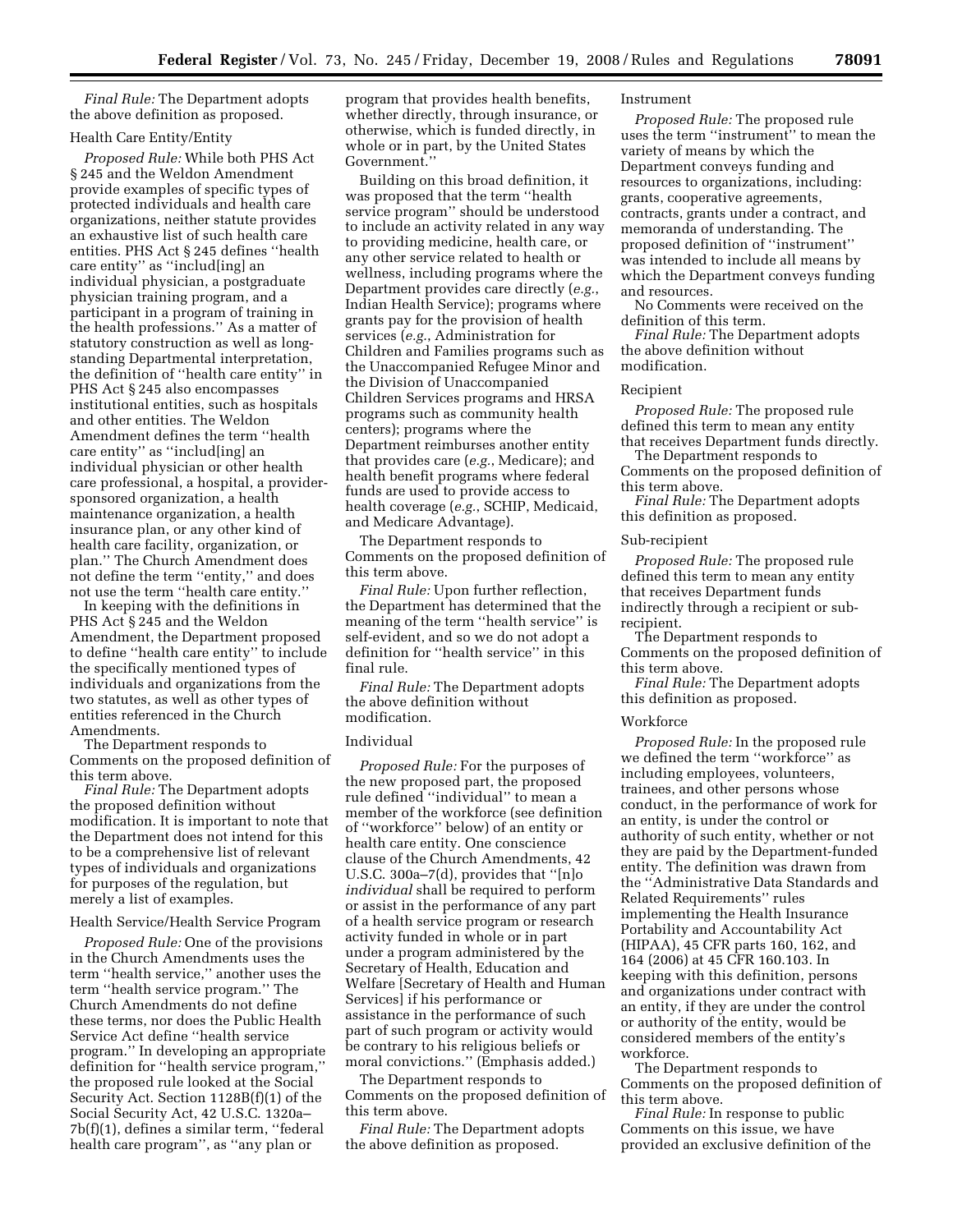term ''workforce'' by changing ''includes'' to ''means'' in the definition. In defining both ''individual'' and ''workforce,'' the Department promulgates definitions that provide a reasonable scope for the natural persons protected by 42 U.S.C. 300a–7(d) and the corresponding provisions of these regulations. By limiting the scope of persons protected by these regulations to those who are under the control or authority of an entity that implements a health service program or research activity funded in whole or in part under a program administered by the Department, we provide the bright line necessary for Department-funded entities subject to the applicable Church Amendment provisions to set policies or otherwise take steps to secure conscience protections within the workplace and, thus, to comply with the Church Amendment and these regulations.

As indicated in the proposed rule and consistent with the scope of the Church Amendments, which include physicians and other health care providers that have privileges with an entity receiving funding from the Department—we intended the concept of ''workforce'' to include physicians and other health care providers who have privileges at the entity funded by the Department. After publication of the proposed rule, it came to the Department's attention that the language of the ''workforce'' definition may not be clear on this issue. Accordingly, to ensure clarity on this point, we are revising the definition of ''workforce'' by adding at the end ''or health care providers holding privileges with the entity''.

### *Section 88.3 Applicability*

*Proposed Rule:* The ''Applicability'' section of the proposed rule directs individuals and entities receiving funds from the Department to the appropriate sections of proposed section 88.4 that set forth the relevant requirements, drawn from the three statutes that form the basis of this regulation, that are applicable to them and also directed to the provisions regarding certifications that the various recipients of federal monies must provide.

*Final Rule:* In this final rule, we have included a technical correction in section 88.3 clarifying that educational institutions, teaching hospitals, and programs for the training of health care professionals or health care workers shall comply with section 88.4(c)(2), which prohibits discrimination against or denial of admission to applicants ''because of reluctance or willingness to counsel, suggest, recommend, assist, or

in any way participate in the performance of abortions or sterilizations contrary to or consistent with the applicant's religious beliefs or moral convictions'' in accordance with PHS Act § 245. 42 U.S.C. 300a–7(e). Apart from this change, we have adopted this provision as recommended in the proposed rule.

## *Section 88.4 Requirements and Prohibitions*

*Proposed Rule:* The ''Requirements and Prohibitions'' section in the proposed rule explains the obligations that the Church Amendments, PHS Act § 245, and the Weldon Amendment impose on entities which receive funding from the Department, depending on the type of entity and the program or statute under which the funding is received. These provisions are taken from the relevant statutory language and make up the elements of the certification provided by the entities. The proposed rule states that we intend for the requirements and prohibitions to be interpreted using the definitions contained in section 88.2.

*Final Rule:* The final rule adopts this provision without change.

## *Section 88.5 Written Certification of Compliance*

*Proposed Rule:* In the ''Written Certification of Compliance'' section of the proposed rule, the Department proposed to require certain recipients and sub-recipients of Department funds to certify compliance with the Church Amendments, PHS Act § 245, and the Weldon Amendment, as applicable, and to provide for the affected recipients and sub-recipients requirements for collecting, maintaining, and submitting written certifications.

We are concerned that there is a lack of knowledge on the part of States, local governments, and the health care industry of the rights of health care entities created by, and the corresponding obligations imposed on the recipients of certain federal funding by, the nondiscrimination provisions. Under the proposed rule, recipients of federal funds would be required to submit their certifications directly to the Department as part of the instrument or in a separate writing signed by the recipients' officer or other person authorized to bind the recipient. They would also be required to collect and maintain certifications by sub-recipients who receive Department funds through them.

The proposed regulation would require that entities certify in writing that they will operate in compliance with the Church Amendments, PHS Act

§ 245, and the Weldon Amendment as applicable. Certification provides a demonstrable way of ensuring that the recipients of such funding know of, and attest that they will comply with, the applicable nondiscrimination provisions. Sub-recipients of federal funds—entities that will receive federal funds indirectly through another entity (a recipient or other sub-recipient) would be required to provide certification as set out in the ''Subrecipient'' subsection of the ''Certification of Compliance'' section, and submit them to the recipients through which they receive Department funds for maintenance. Although it would be collected and maintained by the recipient, this certification by subrecipients would be a certification addressed to the Department, not to the recipients collecting the certification. Recipients would be expected to comply with requirements for retention of and access to records set forth in 45 CFR 74.53.

While all recipients and subrecipients of Department funds are required to comply with the Church Amendments, PHS Act § 245, and the Weldon Amendment, as applicable, section 88.5(e), as proposed, would contain several important exceptions to the proposed requirement to provide the written certification, including individual physicians, physician offices, other health care practitioners, and other participants in Part B of the Medicare program; (2) physicians, physician offices, or other health care practitioners participating in Part C of the Medicare program, when such individuals or organizations are subrecipients of Department funds through a Medicare Advantage plan; and (3) subrecipients of State Medicaid programs (*i.e.*, any entity that is paid for services by the State Medicaid program).

While other providers participating in the Medicare program as well as State Medicaid programs would be required to submit written certification of compliance to the Department, the large number of entities included in the categories of providers listed above (*e.g.*, individual physicians, physician offices, other health care practitioners, and subrecipients of State Medicaid programs) would have posed significant implementation hurdles for Departmental components and programs. Furthermore, the Department believed that, due primarily to their generally smaller size, the excepted categories of recipients and subrecipients of Department funds in the above categories would be less likely to encounter the types of issues sought to be addressed in this regulation.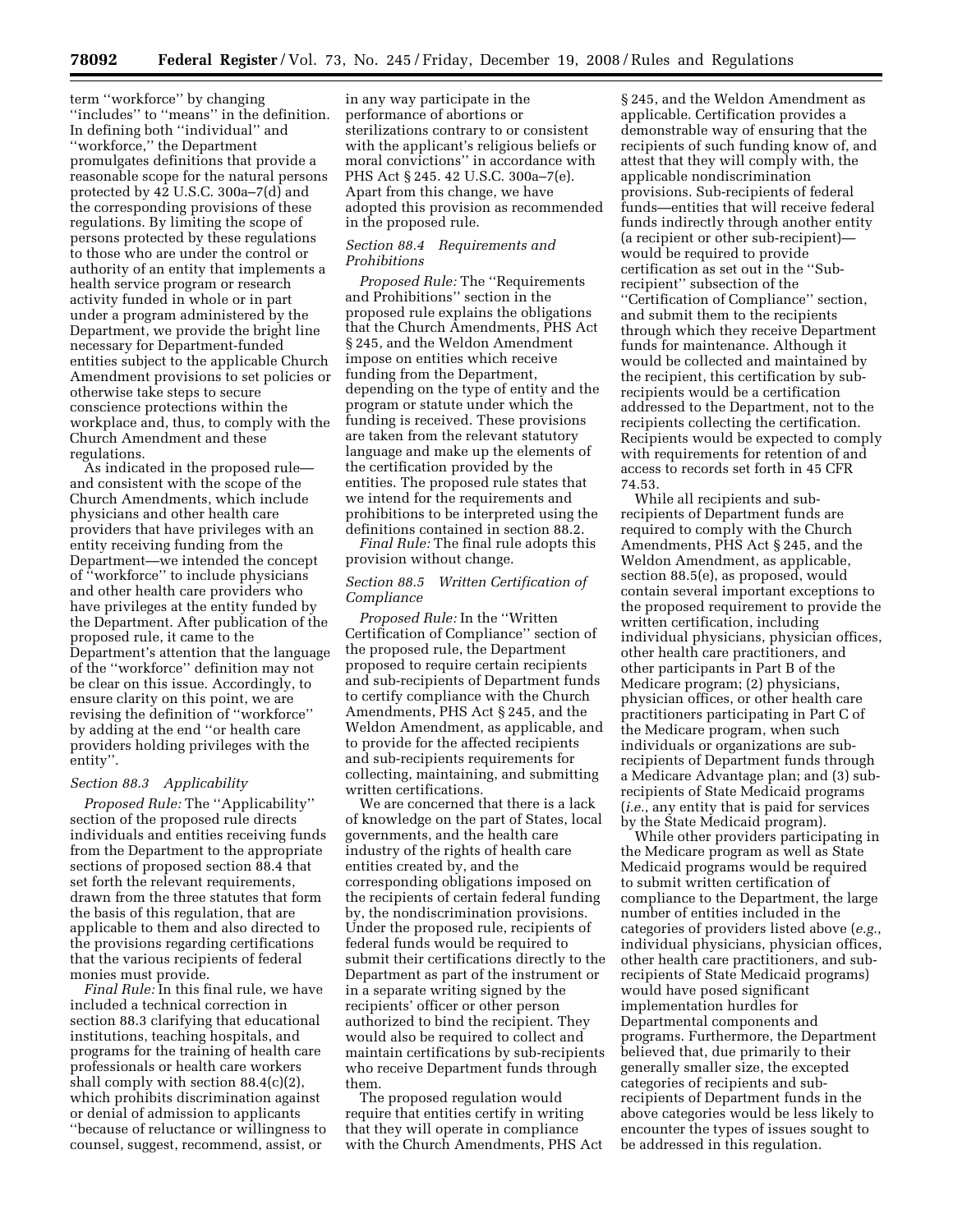However, we noted in the proposed rule that excepted providers may become subject to the proposed written certification requirement by receiving Department funds under a separate agency or program. For example, under the proposed rule, a physician office participating in Medicare Part B may become subject to the proposed written certification requirement by receiving Department funds to conduct clinical research. We noted, however, that the State Medicaid programs would be responsible for ensuring the compliance of their sub-recipients as part of ensuring that the State Medicaid program is operated consistent with applicable nondiscrimination provisions.

*Final Rule:* Partly in Response to suggestions received in Response to solicitation of public Comment on this issue (see the Department Responses to the Comments on the proposed certification requirement above), HHS has determined to make further exceptions to the certification requirements in section 88.5 in the final rule. Exceptions from the written certification requirement are included for Departmental grant programs whose purpose is unrelated to health care provision, including economic assistance, and which do not involve medical research or the involvement of health care providers, and which are unlikely to involve referral for provision of health care. These programs often involve funding to States and other governments for non-health care purposes, and/or cash assistance or vouchers, rather than direct services by a funded entity, to individuals. These programs are unlikely to involve Department funds being used for medical research, the participation of health care providers or referral to health care providers. As a consequence, these programs are also unlikely to encounter the circumstances contemplated by this regulation, and therefore the assurance of compliance represented by a certification is not considered necessary by the Department for such programs. Programs excepted under this provision include certain current programs administered by the Administration for Children and Families, including Low-Income Home Energy Assistance Program, Assets for Independence, the Child Care and Development Fund, Job Opportunities for Low-Income Individuals, Mentoring Children of Prisoners, and programs overseen by the Office of Child Support Enforcement, as well as certain current programs administered by the Administration on Aging. Finally, an

exception to the written certification requirement of section 88.5 has been included for Indian Tribes and Tribal Organizations when contracting with the Indian Health Service under the Indian Self-Determination and Education Assistance Act.

As stated in the proposed rule, individual Department components have been tasked with determining how best to implement the written certification requirements set out in this regulation in a way that ensures efficient program operation. To this end, Department components have been given discretion to phase in the written certification requirement by no later than the beginning of the next federal fiscal year following the effective date of the regulation.

Finally, we have reorganized the wording of the written certifications in section 88.5 for purposes of clarity and to more closely track the language of the health care conscience protection laws. Recipients are expected to comply with the records retention and access requirements in 45 CFR 74.53, 45 CFR 92.42, 45 CFR 96.30, and any other applicable requirements.

## *Section 88.6 Complaint Handling and Investigating*

*Proposed Rule:* This section did not appear in the proposed rule.

*Final Rule:* We have included a new section 88.6 to clarify, as was stated in the preamble to the proposed rule, that the HHS Office for Civil Rights (OCR) has been designated to receive complaints of discrimination and coercion based on the health care conscience protection statutes and this regulation. OCR will coordinate handling of complaints with the staff of the Departmental programs from which the entity, with respect to which a complaint has been filed, receives funding (*i.e.*, Department funding component).

## **IV. Analysis of Economic Impacts**

## *Executive Order 12866—Regulatory Planning and Review*

HHS has examined the economic implications of this final rule as required by Executive Order 12866. Executive Order 12866 directs agencies to assess all costs and benefits of available regulatory alternatives and, when regulation is necessary, to select regulatory approaches that maximize net benefits (including potential economic, environmental, public health and safety, and other advantages; distributive impacts; and equity). Executive Order 12866 classifies a rule as significant if it meets any one of a

number of specified conditions, including: having an annual effect on the economy of \$100 million, adversely affecting a sector of the economy in a material way, adversely affecting competition, or adversely affecting jobs. A regulation is also considered a significant regulatory action if it raises novel legal or policy issues. HHS has determined that, although this final rule is not economically significant, it is a significant regulatory action as defined by Executive Order 12866.

*Comment:* One Comment stated that HHS did not provide an adequate costbenefit analysis as required by E.O. 12866. The Comment pointed out that the Department concluded that the rule is a significant regulatory action but did not undertake a more formal analysis.

*Response:* HHS disagrees. Our conclusion, based on the analysis of impacts of the proposed rule, was that the rule was not economically significant. Therefore, the assessment of potential costs and benefits provided was sufficient to meet the requirements of the Executive Order.

*Comment:* Two Comments stated HHS's analysis was inadequate in that it did not consider the costs of additional health care or other impacts on patients and employers because various definitions had been broadened. Another Comment stated that HHS did not asses the effects on public health resulting from a decrease in access to care.

*Response:* HHS disagrees. As stated previously, the Department does not agree that the interpretation of the terms used in this rule have been broadened or that the scope of the laws were expanded. Nor does HHS agree that this rule would cause changes in staffing or other processes beyond those changes entities have already incurred in order to comply with existing statutes. This final rule does not limit patient access to health care, but rather implements existing federal laws. Thus, we have not changed our analysis in Response to this Comment.

An underlying assumption of this regulation is that the health care industry, including entities receiving Department funds, will benefit from more diverse and inclusive workforces by informing health care workers of their rights and fostering an environment in which individuals from many different faiths and philosophical backgrounds are encouraged to participate. As a result, we cannot accurately account for all of the regulation's future benefits, but the Department is confident that the future benefits will exceed the costs of complying with the regulation.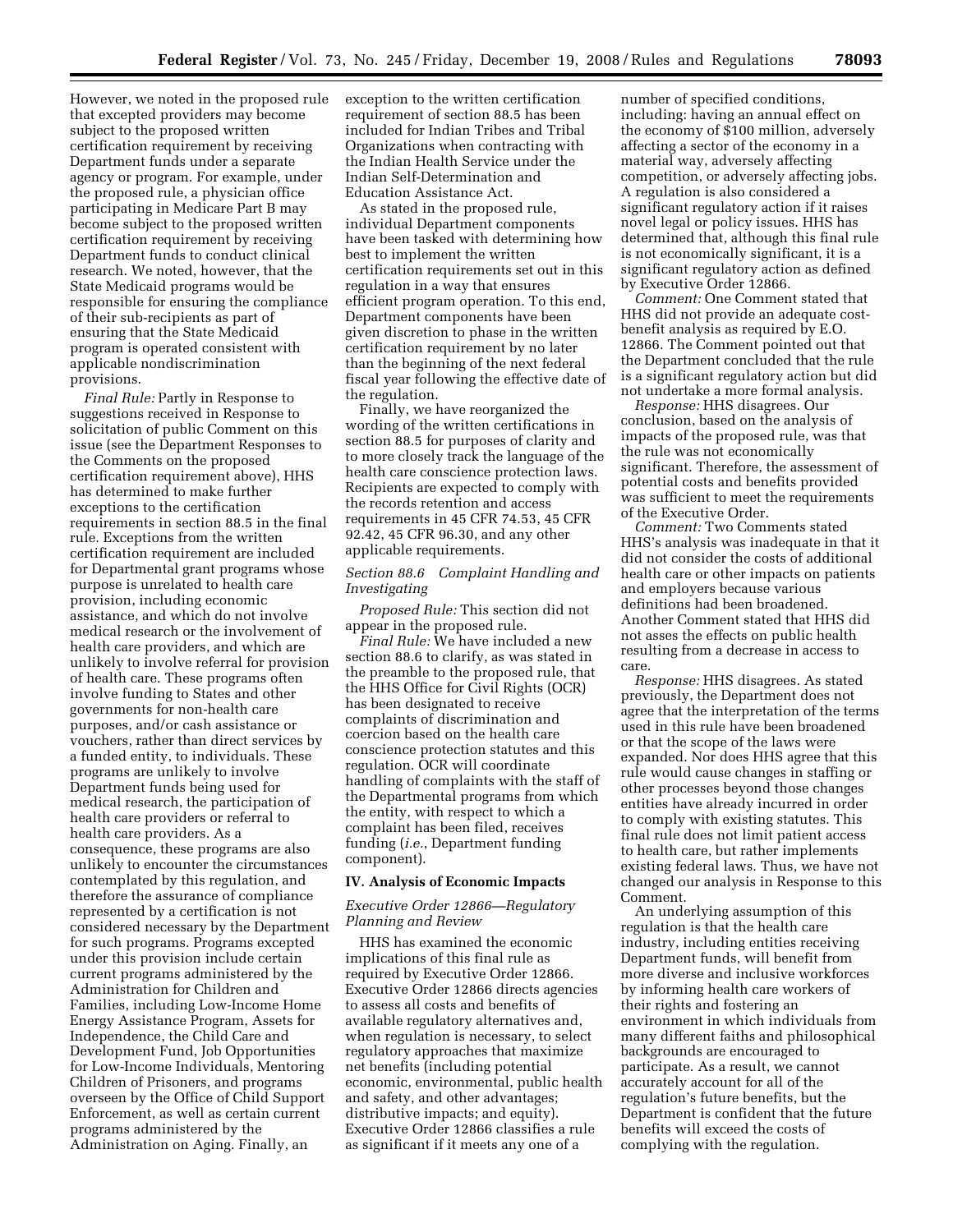*Comment:* One Comment suggested that the number of affected entities suggests that the benefits will not exceed the costs of complying with the regulation. The Commenter provided no clarification and no data to support this statement.

*Response:* The Department has not revised its analysis in Response to this Comment.

The statutes mandating the requirements for protecting health care workers as discussed in this rule have been in effect for a number of years. Therefore, the regulatory burden associated with this rule is largely associated with the incremental costs of certifying to the Federal government and the cost of collecting and maintaining records of certification statements from sub-recipients. We

estimate the universe and number of entities that would be required to certify to be 571,947 (see Table I). This estimate has been revised from the proposal to reflect new exceptions to the certification requirement for recipients of ACF, AOA, and IHS funds. We do not distinguish between recipients and subrecipients of HHS funding. Each entity could be a recipient, a sub-recipient, or both.

# TABLE—AFFECTED ENTITIES

| Health care entity                            | Number of<br>entities |
|-----------------------------------------------|-----------------------|
|                                               | 2.403                 |
|                                               | 1,129                 |
|                                               | 1,160                 |
|                                               | 244                   |
|                                               | 2.388                 |
|                                               | 5.819                 |
|                                               | 6,877                 |
|                                               | 1,037                 |
|                                               | 234.200               |
|                                               | 115,378               |
|                                               | 26,901                |
|                                               | 11,856                |
|                                               | 20,184                |
|                                               | 58,109                |
|                                               | 56                    |
|                                               | 125                   |
|                                               | 20                    |
|                                               | 1,138                 |
|                                               | 550                   |
|                                               | 885                   |
|                                               | 78                    |
|                                               | 142                   |
|                                               | 17                    |
|                                               | 92                    |
|                                               | $\overline{7}$        |
|                                               | 37                    |
|                                               | 8,494                 |
|                                               | 4,578                 |
|                                               | 63,741                |
| $\textbf{Contractors}\texttt{^{18}}\texttt{}$ | 4,245                 |
|                                               | 57                    |
|                                               | 571,947               |

The Department envisions three subcategories of potential costs for

<sup>8</sup> Nursing Home Data Compendium, 2007 edition. U.S. Dept. of Health and Human Services, Centers

<sup>9</sup> See HIPAA Administrative Simplification NPRM: Modification to Medical Data Code Set Standards Toto Adopt ICD–10–CM and ICD–10– PCS; Proposed Rule, 73 FR 49796–49872, August

<sup>10</sup> From the NAICS Code 6213-Office of Other Health Care Practitioners (including Chiropractors, Optometrists, non-Physician Mental Health Practitioners, Physical Occupational and Speech Therapists, Podiatrists, and all other Miscellaneous

<sup>11</sup> From the NAICS Code 6214—Outpatient Care Centers (including Family Planning Centers, Outpatient Mental Health and Substance Abuse

Centers, Other Outpatient Care Centers, HMO Medical Centers, Kidney Dialysis Centers, Freestanding Ambulatory Surgical and Emergency Centers, and all Other Outpatient Care Centers.

12 2005 NCPA-Pfizer Digest: Total, Prescription Sales Increase At Nation's Independent Pharmacies. National Community Pharmacies Association Press Release, May 12, 2005.

13 Dental Education At-A-Glance, 2004. American Dental Education Association. Available at: *http:// www.adea.org/CEPR/Documents/2004*\_*Dental*\_ *Ed*\_*At*\_*A*\_*Glance.pdf.* 

14National Center for Health Workforce Analysis: U.S. Health Workforce Personnel Factbook. U.S. Dept. of Health and Human Services, Health Resources and Services Administration.

15Number of Accredited Programs by Academic Year (7/1/2007–6/30/2008). Accreditation Council for Graduate Medical Education. Available at: *http://www.acgme.org/adspublic/reports/ accredited*\_*programs.asp*.

16U.S. Department of Labor, Bureau of Labor Statistics, National Occupational Employment and Wage Estimates, May 2007.

recipients and sub-recipients of Department funds: (1) Direct costs associated with the act of certification; (2) Direct costs associated with collecting and maintaining certifications made by sub-recipients; and (3) indirect costs associated with certification.

In the analysis to the proposed rule, we explained that indirect costs associated with the certification requirement might include costs for such actions as staffing/scheduling changes and internal reviews to assess compliance. We further explained that there is insufficient data to estimate the number of funding recipients not

<sup>7</sup>Health, United States, 2007. U.S. Dept. of Health and Human Services, Centers for Disease Control and Prevention, National Center for Health

<sup>17</sup>HHS Grants Statistics, 2007. Available at *http:// www.hhs.gov/grantsnet.* 

<sup>18</sup> General Services Administration (estimated).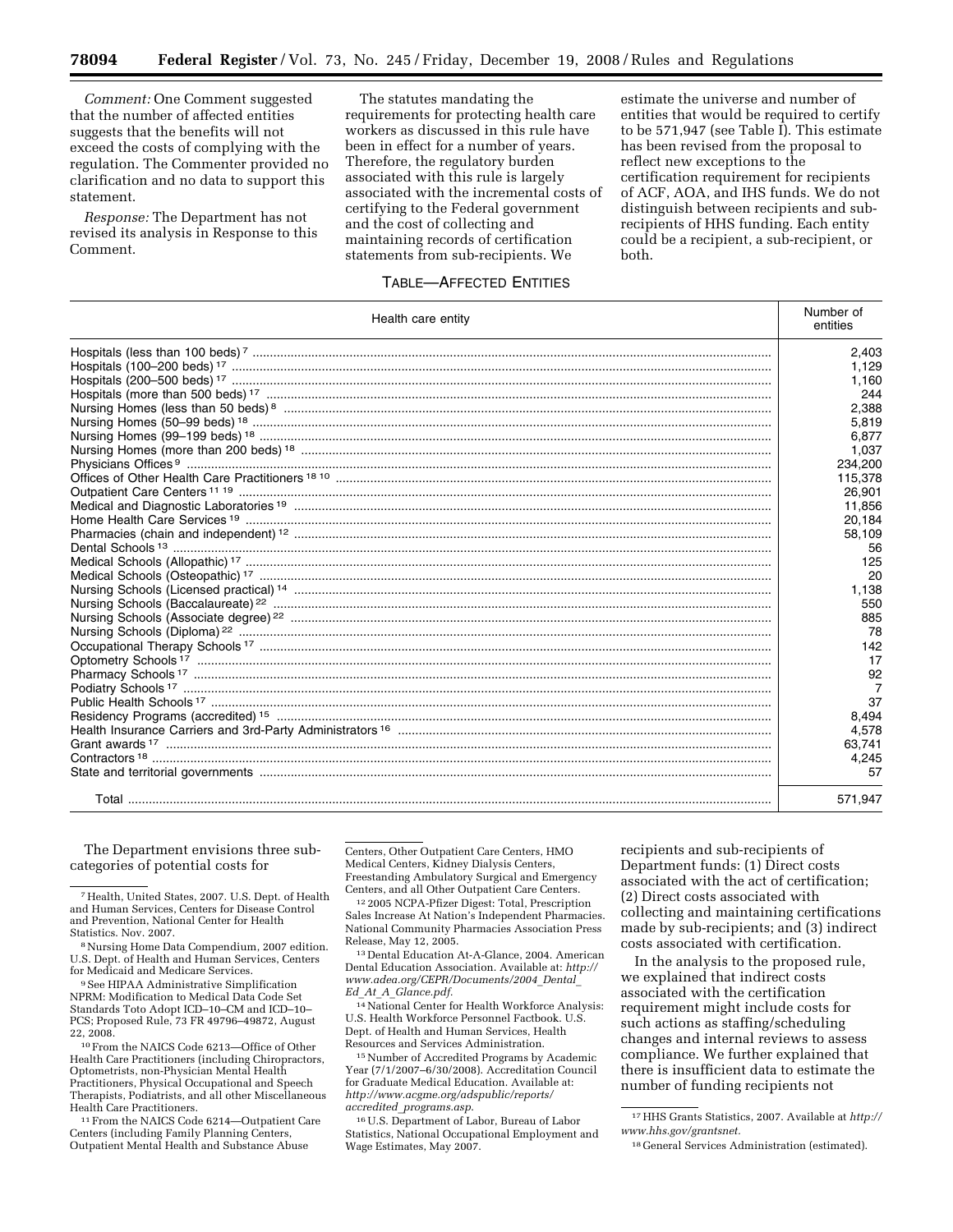currently compliant with the Church Amendments, PHS Act § 245, or the Weldon Amendment. We received no Comments indicating that there were any funding recipients not currently compliant. Therefore, we continue to assume that, because together these three federal statutes have been in existence for many years, the incremental indirect costs of certification will be minimal for Department funding recipients.

*Comment:* Four Commenters argued against our administrative cost estimates associated with the certification process. These Comments stated that the analysis of the proposed rule did not sufficiently account for the cost of collecting, maintaining, and submitting written certifications. However, the Comments provided no new information or data.

*Response:* HHS disagrees. In determining the costs associated with collecting and maintaining the certification, we reviewed the analysis and regulatory costs associated with or conducted for several other similar certification requirements for HHS programs. The Comments did not provide any new information or data nor did they suggest any activities for which we did not already account in the analysis. Thus, we have not changed the analysis in Response to these Comments.

The direct cost of certification is the cost of reviewing the certification language, reviewing relevant entity policies and procedures, and reviewing files before signing. We estimate that each of the 571,947 entities will spend an average of 30 minutes on these activities. Although some entities may need to sign a certification statement more than once, we assume that the entity will only carefully review the language, procedures and their files before signing the initial statement each year. We assume the cost of signing subsequent statements to be small. Some existing HHS certification forms specify the certification statement should be signed by the CEO, CFO, direct owner, or Chairman of the Board. According to Bureau of Labor Statistics wage data, the mean hourly wage for occupation code 11–1011, Chief Executives, is \$72.77. We estimate the loaded rate to be \$145.54. Thus, the cost associated with the act of certification is \$41.6 million  $(571,947 \times .5 \times $145.54)$ .

The direct cost of collecting and maintaining certifications made by subrecipients is estimated as the labor cost. We assume that each of the 63,741 grant awardees and 4,245 contractors doing business with HHS have at least one sub-recipient. We also assume that, on average, each grant awardee and

contractor will spend one hour collecting and maintaining certifications made by sub-recipients. The mean hourly wage for office and administrative support occupations, occupation code 43–0000, is \$15.00, or \$30 loaded. Thus the cost of collecting and maintaining records is estimated to be \$2 million (67,986 entities  $\times$  1 hour  $\times$  \$30).

*Comment:* One Comment suggested the analysis should consider the legal fees likely to flow from litigation over the proposed regulations.

*Response:* HHS disagrees. In assessing the costs and benefits of regulations, the government assumes compliance. Thus, the amount of litigation is assumed to be minimal and very difficult to predict.

The total quantifiable costs of the regulation are estimated to be \$43.6 million each year.

### *Congressional Review Act*

The Congressional Review Act defines a ''major rule'' as ''any rule that the Administrator of the Office of Information and Regulatory Affairs (OIRA) of the Office of Management and Budget finds has resulted in or is likely to result in—(A) an annual effect on the economy of \$100,000,000 or more; (B) a major increase in costs or prices for consumers, individual industries, federal, State, or local government agencies, or geographic regions; or (C) significant adverse effects on competition, employment, investment, productivity, innovation, or on the ability of United States-based enterprises to compete with foreignbased enterprises in domestic and export markets.'' 5 U.S.C. 804(2). Based on OMB's review of the rule under Executive Order 12866, the Administrator of OIRA has determined that this rule is not a major rule for purposes of the Congressional Review Act. This finding of the Administrator is not subject to judicial review. 5 U.S.C. 805.

### *Regulatory Flexibility Act*

HHS has examined the economic implications of this final rule as required by the Regulatory Flexibility Act (5 U.S.C. 601–612). If a rule has a significant economic impact on a substantial number of small entities, the Regulatory Flexibility Act requires agencies to analyze regulatory options that would lessen the economic effect of the rule on small entities. This will not impose significant costs on small entities. Therefore, the Secretary certifies that this rule will not result in a significant impact on a substantial number of small entities.

*Comment:* One Comment suggested HHS should assess the impact on small entities who will incur costs to hire new staff and make staffing changes to accommodate objections by workforce members.

*Response:* HHS acknowledges that there may be indirect costs associated with the certification requirement including costs for such actions as staffing/scheduling changes and internal reviews to assess compliance. As stated in the proposed rule, there continues to be insufficient data to estimate the number of funding recipients not currently compliant with the Church Amendments, PHS Act § 245, or the Weldon Amendment. Because together these three federal statutes have been in existence for many years, we expect the incremental and indirect costs of certification to be minimal for Department funding recipients. HHS received no Comments on this assumption. Therefore, we continue to conclude that these indirect costs of certification will be minimal.

### *Unfunded Mandates Reform Act of 1995*

Title II of the Unfunded Mandates Reform Act of 1995 (Pub. L. 104–4) requires cost-benefit and other analyses before any rulemaking if the rule would include a ''Federal mandate that may result in the expenditure by State, local, and tribal governments, in the aggregate, or by the private sector, of \$100,000,000 or more (adjusted annually for inflation) in any 1 year.'' The current inflationadjusted statutory threshold is about \$115 million. HHS has determined that this final rule would not constitute a significant rule under the Unfunded Mandates Reform Act.

#### *Federalism*

Executive Order 13132 establishes certain requirements that an agency must meet when it promulgates a final rule that imposes substantial direct requirement costs on state and local governments, preempts State law, or otherwise has federalism implications.

All three statutes implemented through this regulation—the Church Amendments, PHS Act § 245, and the Weldon Amendment—impose restrictions on States, local governments, and public entities receiving funds from the Department, including under certain Departmentimplemented statutes. Insofar as these regulations impact State and local governments in addition to those impacts caused by the statutory provisions, they do so only to the extent that States and local governments are required to submit certifications of compliance with the statutes and this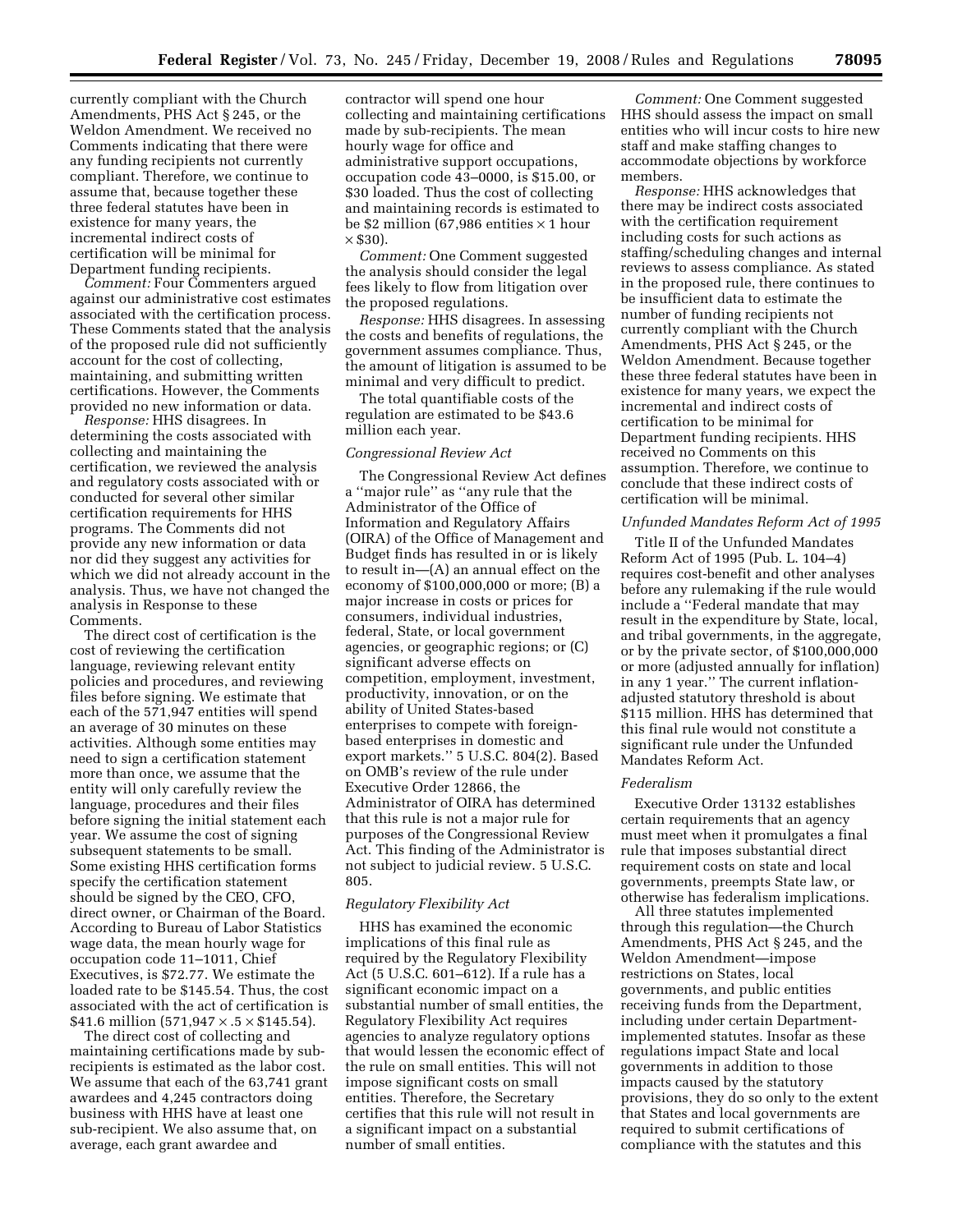regulation, as applicable. Since we expect the recipients of Department funds to comply with existing federal law, we anticipate the impact on States and local governments of the certification requirement to be negligible.

The Department received Comments from a number of States, State officials, or components of State governments on the proposed rule. The Department considered those Comments in finalizing the rule.

## *Assessment of Federal Regulation and Policies on Families*

Section 654 of the Treasury and General Government Appropriations Act of 1999 requires federal departments and agencies to determine whether a proposed policy or regulation could affect family well-being. If the determination is affirmative, then the Department or agency must prepare an impact assessment to address criteria specified in the law.

*Comment:* Several Comments disagreed with the Department's assertion in the proposed rule that the regulation will not have an impact on family well-being. Another Commenter stated that the Treasury and General Government Appropriations Act of 1999 requires the Department to determine if the proposed rule would affect family well-being. The Commenter stated that if family well-being is affected, the Department must provide an impact assessment of these effects. The Commenter also stated that the proposed rule does not adequately address the impact on family wellbeing.

*Response:* The Department disagrees. This final rule defines certain key terms, ensures that recipients of Department funds know about their legal obligations under existing federal health care provider conscience protection provisions, and requires written certification by certain recipients that they will comply with such provisions, as applicable. As stated above, the rule does not expand the scope of existing federal health care conscience protection laws, nor does it create new barriers to health care access that might have an impact on family well-being. The Department finds that this rule does not affect family well-being within the meaning of meaning of section 654 of the Treasury and General Government Appropriations Act, 1999, enacted as part of the Omnibus Consolidated and Emergency Supplemental Appropriations Act, 1999 (Pub. L. 105– 277, 112 Stat. 2681).

### **V. Paperwork Reduction Act of 1995**

HHS received Comments on the burden associated with the written certification requirements contained in sections 88.5(a), (c) and (d) of this final rule and are therefore soliciting Comments on the information collection requirements associated with this rule, consistent with the Paperwork Reduction Act of 1995.

To obtain or retain federal funding for various activities, the Department requires the certification of all recipients and sub-recipients of Department funding. The certification and associated documents are necessary to ensure that recipients and subrecipients of federal funds comply with federal anti-discrimination law.

Likely respondents to this certification requirement include all entities required to certify as estimated in the EO 12866 analysis listed above, which provides a high estimate of 571,947 recipients and sub-recipients. As outlined above, it will take an estimated 30 minutes for each recipient and sub-recipient to review the relevant language and provide the relevant certifications as well as, in the case of recipients, to collect and maintain certifications by sub-recipients, as applicable. The Department therefore estimates the annual aggregate burden to collect the information to be as follows:

The Department is seeking public Comments on the proposed data collection associated with this final rule through a 60-day **Federal Register**  notice. Interested persons are invited to send Comments regarding this burden estimate or any other aspect of this collection of information, including any of the following subjects: (1) The necessity and utility of the proposed information collection for the proper performance of the agency's functions; (2) the accuracy of the estimated burden; (3) ways to enhance the quality, utility, and clarity of the information to be collected; and (4) the use of automated collection techniques or other forms of information technology to minimize the information collection burden.

This final rule becomes effective 30 days after publication. However, affected parties do not have to comply with the information collection requirements in the final rule until the Department of Health and Human Services publishes in the **Federal Register** the control numbers assigned by the Office of Management and Budget (OMB). Publication of the control numbers notifies the public that OMB has approved these information

collection requirements under the Paperwork Reduction Act of 1995.

## **List of Subjects in 45 CFR Part 88**

Abortion, Civil rights, Colleges and universities, Employment, Government contracts, Government employees, Grant programs, Grants administration, Health care, Health insurance, Health professions, Hospitals, Insurance companies, Laboratories, Medicaid, Medical and dental schools, Medical research, Medicare, Mental health programs, Nursing homes, Public health, Religious discrimination, Religious liberties, Reporting and recordkeeping requirements, Rights of conscience, Scientists, State and local governments, Sterilization, Students.

■ Therefore, under the Church Amendments, 42 U.S.C. 300a–7, Public Health Service Act § 245, 42 U.S.C. 238n, the Weldon Amendment, Consolidated Appropriations Act, 2008, Public Law 110–161, Div. G, § 508(d), 121 Stat. 1844, 2209, and 5 U.S.C. 301, and for the reasons set forth in the preamble, the Department of Health and Human Services is amending 45 CFR Subtitle A, Subchapter A by adding Part 88 to read as follows:

# **PART 88—ENSURING THAT DEPARTMENT OF HEALTH AND HUMAN SERVICES FUNDS DO NOT SUPPORT COERCIVE OR DISCRIMINATORY POLICIES OR PRACTICES**

Sec.

- 88.1 Purpose.
- 88.2 Definitions.
- 88.3 Applicability.<br>88.4 Requirements
- 88.4 Requirements and prohibitions.<br>88.5 Written certification of compliation
- 88.5 Written certification of compliance.<br>88.6 Complaint handling and investigation
- Complaint handling and investigating.

**Authority:** 42 U.S.C. 300a–7, 42 U.S.C. 238n, Public Law 110–161, Div. G, § 508(d), 121 Stat. 1884, 2209, 31, 42 U.S.C. 1395w– 22(j)(3)(B), 42 U.S.C. 1396u–2(b)(3), and 5 U.S.C. 301.

# **§ 88.1 Purpose.**

The purpose of this Part is to provide for the implementation and enforcement of the Church Amendments, 42 U.S.C. 300a–7, section 245 of the Public Health Service Act, 42 U.S.C. 238n, and the Weldon Amendment, Consolidated Appropriations Act, 2008, Public Law 110–161, Div. G, § 508(d), 121 Stat. 1844, 2209 (collectively referred to as the federal healthcare conscience protection statutes). These statutory provisions protect the rights of health care entities/entities, both individuals and institutions, to refuse to perform health care services and research activities to which they may object for religious, moral, ethical, or other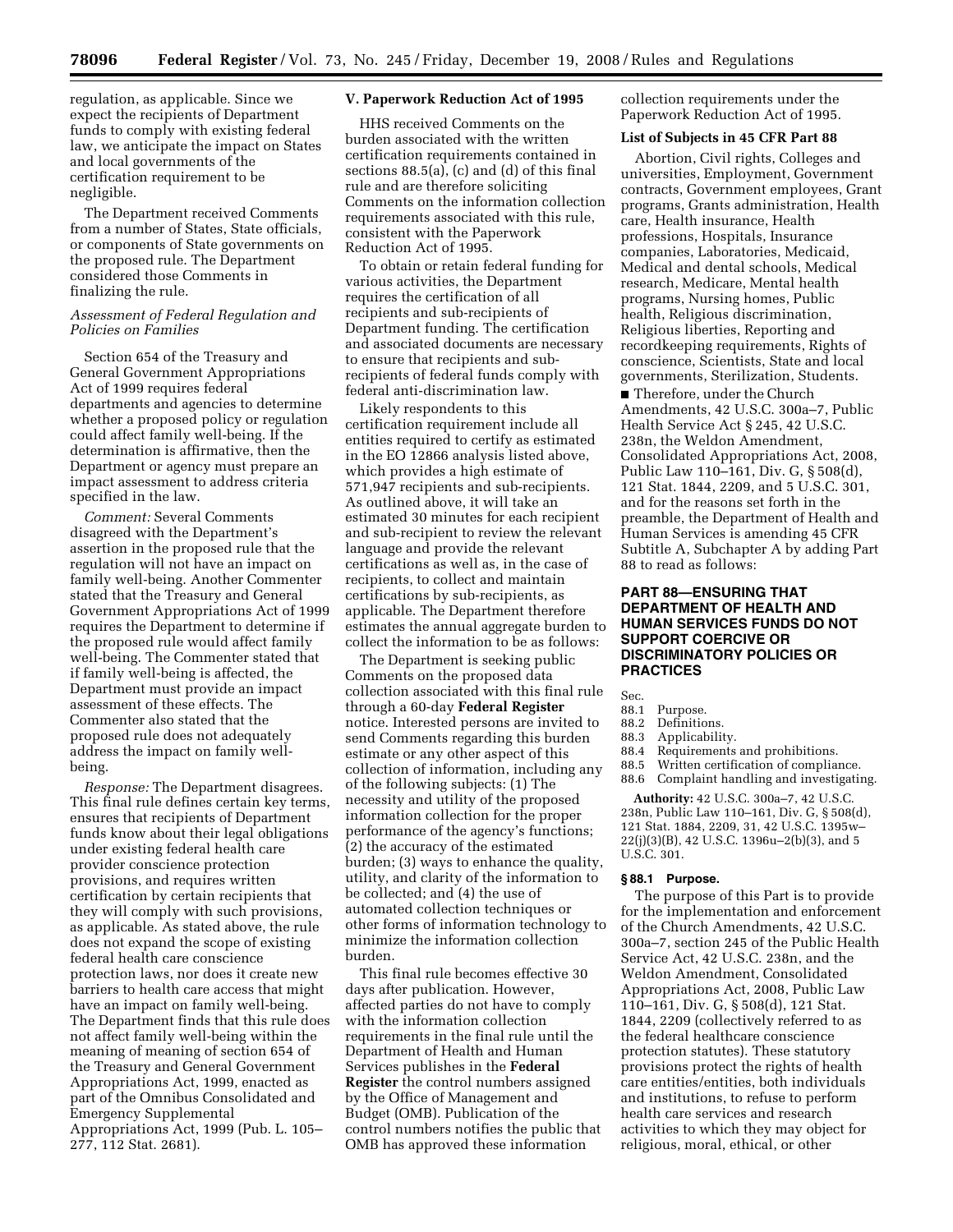reasons. Consistent with this objective to protect the conscience rights of health care entities/entities, the provisions in the Church Amendments, section 245 of the Public Health Service Act and the Weldon Amendment, and the implementing regulations contained in this Part are to be interpreted and implemented broadly to effectuate their protective purposes.

#### **§ 88.2 Definitions.**

For the purposes of this part: *Assist in the Performance* means to participate in any activity with a reasonable connection to a procedure, health service or health service program, or research activity, so long as the individual involved is a part of the workforce of a Department-funded entity. This includes counseling, referral, training, and other arrangements for the procedure, health service, or research activity.

*Entity* includes an individual physician or other health care professional, health care personnel, a participant in a program of training in the health professions, an applicant for training or study in the health professions, a post graduate physician training program, a hospital, a providersponsored organization, a health maintenance organization, a health insurance plan, laboratory or any other kind of health care organization or facility. It may also include components of State or local governments.

*Health Care Entity* includes an individual physician or other health care professional, health care personnel, a participant in a program of training in the health professions, an applicant for training or study in the health professions, a post graduate physician training program, a hospital, a providersponsored organization, a health maintenance organization, a health insurance plan, laboratory or any other kind of health care organization or facility. It may also include components of State or local governments.

*Health Service Program* includes any plan or program that provides health benefits, whether directly, through insurance, or otherwise, which is funded, in whole or in part, by the Department. It may also include components of State or local governments.

*Individual* means a member of the workforce of an entity/health care entity.

*Instrument* is the means by which federal funds are conveyed to a recipient, and includes grants, cooperative agreements, contracts, grants under a contract, memoranda of understanding, and any other funding or employment instrument or contract.

*Recipient* means an organization or individual receiving funds directly from the Department or component of the Department to carry out a project or program. The term includes State and local governments, public and private institutions of higher education, public and private hospitals, commercial organizations, and other quasi-public and private nonprofit organizations such as, but not limited to, community action agencies, research institutes, educational associations, and health centers. The term may include foreign or international organizations (such as agencies of the United Nations) which are recipients, sub-recipients, or contractors or subcontractors of recipients or sub-recipients at the discretion of the Department awarding agency.

*Sub-recipient* means an organization or individual receiving funds indirectly from the Department or component of the Department through a recipient or another sub-recipient to carry out a project or program. The term includes State and local governments, public and private institutions of higher education, public and private hospitals, commercial organizations, and other quasi-public and private nonprofit organizations such as, but not limited to, community action agencies, research institutes, educational associations, and health centers. The term may include foreign or international organizations (such as agencies of the United Nations) which are recipients, sub-recipients, or contractors or subcontractors of recipients or sub-recipients at the discretion of the Department awarding agency.

*Workforce* means employees, volunteers, trainees, contractors, and other persons whose conduct, in the performance of work for a Departmentfunded entity, is under the control or authority of such entity, whether or not they are paid by the Department-funded entity, or health care providers holding privileges with the entity.

#### **§ 88.3 Applicability.**

(a) The Department of Health and Human Services is required to comply with sections  $\S$ § 88.4(a), (b)(1), and (d)(1) of this part.

(b) Any State or local government that receives federal funds appropriated through the appropriations act for the Department of Health and Human Services is required to comply with §§ 88.4(b)(1) and 88.5 of this part.

(c) Any entity that receives federal funds appropriated through the appropriations act for the Department of Health and Human Services to implement any part of any federal program is required to comply with §§ 88.4(b)(2) and 88.5 of this part.

(d) Any State or local government that receives federal financial assistance is required to comply with §§ 88.4(a) and 88.5 of this part.

(e) Any State or local government, any part of any State or local government, or any other public entity must comply with § 88.4(e) of this part.

(f)(1) Any entity, including a State or local government, that receives a grant, contract, loan, or loan guarantee under the Public Health Service Act, the Community Mental Health Centers Act, or the Developmental Disabilities Assistance and Bill of Rights Act of 2000, must comply with §§ 88.4(c)(1) and 88.5 of this part.

(2) In addition to complying with the provisions set forth in § 88.4(c)(1) of this part, any such entity that is an educational institution, teaching hospital, or program for the training of health care professionals or health care workers shall also comply with § 88.4(c)(2) of this part.

(g)(1) Any entity, including a State or local government, that carries out any part of any health service program or research activity funded in whole or in part under a program administered by the Secretary of Health and Human Services must comply with §§ 88.4(d)(1) and 88.5 of this part.

(2) In addition to complying with the provisions set forth in (g)(1) of this section, any such entity that receives grants or contracts for biomedical or behavioral research under any program administered by the Secretary of Health and Human Services shall also comply with  $\S$ § 88.4(d)(2) of this part.

### **§ 88.4 Requirements and prohibitions.**

(a) Entities to whom this paragraph (a) applies shall not:

(1) Subject any institutional or individual health care entity to discrimination for refusing:

(i) To undergo training in the performance of abortions, or to require, provide, refer for, or make arrangements for training in the performance of abortions;

(ii) To perform, refer for, or make other arrangements for, abortions; or (iii) To refer for abortions;

(2) Subject any institutional or individual health care entity to discrimination for attending or having attended a post-graduate physician training program, or any other program of training in the health professions, that does not or did not require attendees to perform induced abortions or require, provide, or refer for training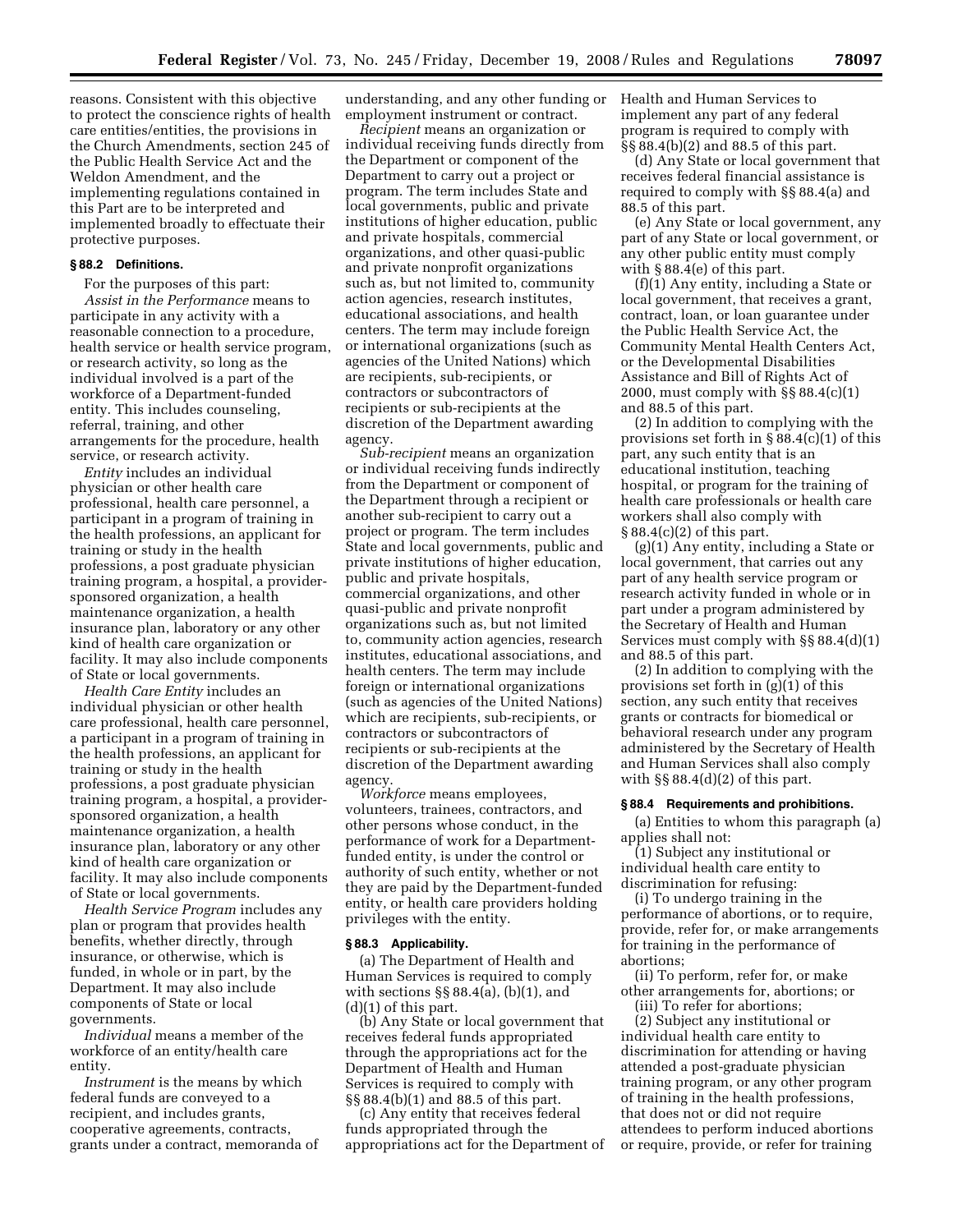in the performance of induced abortions, or make arrangements for the provision of such training;

(3) For the purposes of granting a legal status to a health care entity (including a license or certificate), or providing such entity with financial assistance, services or benefits, fail to deem accredited any postgraduate physician training program that would be accredited but for the accrediting agency's reliance upon an accreditation standard or standards that require an entity to perform an induced abortion or require, provide, or refer for training in the performance of induced abortions, or make arrangements for such training, regardless of whether such standard provides exceptions or exemptions;

(b)(1) Any entity to whom this paragraph (b)(1) applies shall not subject any institutional or individual health care entity to discrimination on the basis that the health care entity does not provide, pay for, provide coverage of, or refer for, abortion.

(2) Entities to whom this paragraph (b)(2) applies shall not subject any institutional or individual health care entity to discrimination on the basis that the health care entity does not provide, pay for, provide coverage of, or refer for abortion, as part of the federal program for which it receives funding.

(c) Entities to whom this paragraph (c) applies shall not:

(1) Discriminate against any physician or other health care professional in the employment, promotion, termination, or extension of staff or other privileges because he performed or assisted in the performance, or refused to perform or assist in the performance of a lawful sterilization procedure or abortion on the grounds that doing so would be contrary to his religious beliefs or moral convictions, or because of his religious beliefs or moral convictions concerning abortions or sterilization procedures themselves;

(2) Discriminate against or deny admission to any applicant for training or study because of reluctance or willingness to counsel, suggest, recommend, assist, or in any way participate in the performance of abortions or sterilizations contrary to or consistent with the applicant's religious beliefs or moral convictions.

(d) Entities to whom this paragraph (d) applies shall not:

(1) Require any individual to perform or assist in the performance of any part of a health service program or research activity funded by the Department if such service or activity would be contrary to his religious beliefs or moral convictions.

(2) Discriminate in the employment, promotion, termination, or the extension of staff or other privileges to any physician or other health care personnel because he performed, assisted in the performance, refused to perform, or refused to assist in the performance of any lawful health service or research activity on the grounds that his performance or assistance in performance of such service or activity would be contrary to his religious beliefs or moral convictions, or because of the religious beliefs or moral convictions concerning such activity themselves.

(e) Entities to whom this paragraph (e) applies shall not, on the basis that the individual or entity has received a grant, contract, loan, or loan guarantee under the Public Health Service Act, the Community Mental Health Centers Act, or the Developmental Disabilities Assistance and Bill of Rights Act of 2000, require:

(1) Such individual to perform or assist in the performance of any sterilization procedure or abortion if his performance or assistance in the performance of such procedure or abortion would be contrary to his religious beliefs or moral convictions, or

(2) Such entity to: (i) Make its facilities available for the performance of any sterilization procedure or abortion if the performance of such procedure or

abortion in such facilities is prohibited by the entity on the basis of religious beliefs or moral convictions, or

(ii) provide any personnel for the performance or assistance in the performance of any sterilization procedure or abortion if the performance or assistance in the performance of such procedure or abortion by such personnel would be contrary to the religious beliefs or moral convictions of such personnel.

## **§ 88.5 Written certification of compliance.**

(a) *Certification Requirement.* Except as provided in paragraph (e) of this section, recipients shall include the written certifications as set forth in paragraph (c)(4) of this section in the application for the grant, cooperative agreement, contract, grant under a contract, memorandum of understanding or other funding or employment instrument or contract, as applicable. Except as provided in paragraph (e) of this section, subrecipients must provide the Certification of Compliance as set out in paragraph (d)(3) of this section, submitted as part of the sub-recipient's original agreement with the recipient in the execution of its grant, cooperative agreement, contract,

grant under a contract, memorandum of understanding or other funding instrument or contract, or in a separate writing, signed by the sub-recipient's officer or other person authorized to bind the sub-recipient. All certifications shall be addressed directly to the Department; recipients are required to submit their certifications directly to the Department. Recipients and subrecipients shall be required to be in full compliance with all applicable certification requirements by no later than the beginning of the federal fiscal year following the effective date of this regulation.

(b) *Notification of Certification Requirement.* The Department shall notify recipients of funding of the certification requirement at the time of award through the Request for Proposal, Request for Agreement, Provider Agreement, contract, guidance, or other public announcement of the availability of funding. Recipients shall not construe anything in this paragraph to mean that an entity or organization is in any way exempt from providing the certification in the event the Department should fail to provide notification.

(c) *Certification by recipients.* (1) Except as provided in paragraph (e) of this section, all recipients through any instrument must provide the Certification of Compliance as set out in paragraph (c)(4) of this section, submitted as part of the recipient's application for the grant, cooperative agreement, contract, grant under a contract, memorandum of understanding or other funding instrument or contract or in a separate writing signed by the recipients' officer or other person authorized to bind the recipient.

(2) Recipients must file with the Department a renewed certification upon any renewal, extension, amendment, or modification of the grant, cooperative agreement, contract, grant under a contract, memorandum of understanding or other funding or employment instrument or contract that extends the term of such instrument or adds additional funds to it. Recipients that are already recipients as of the effective date of this regulation must file a certification upon any extension, amendment, or modification of the grant, cooperative agreement, contract, grant under a contract, memorandum of understanding or other funding instrument or contract that extends the term of such instrument or adds additional funds to it.

(3) Recipients shall require certifications and re-certifications by all sub-recipients that receive funding through their association with the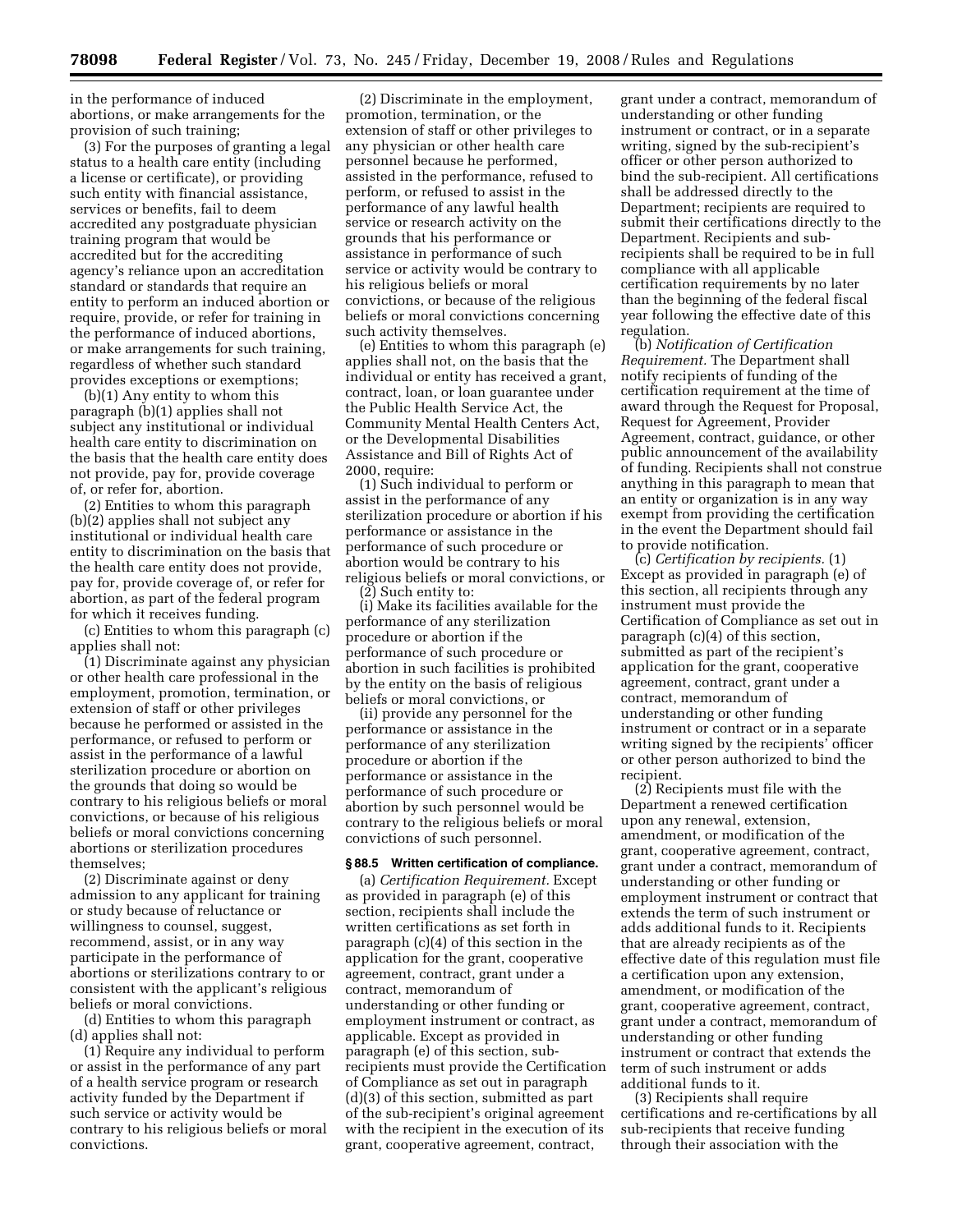recipient. Recipients shall require these certifications and re-certifications as often as recipients are required to sign or amend the instrument, for as long as the relationship between the recipient and the sub-recipient lasts. Recipients shall collect and maintain sub-recipient certifications for as long as the relationship between the recipient and the sub-recipient lasts, and for a reasonable time after the relationship ends, for the purpose of investigations, litigation, or other purposes.

(4) Except as provided in paragraph (e) of this section, all recipients shall provide the following certification:

''As the duly authorized representative of the recipient I certify that the recipient of funds made available through this [instrument] will not [check all that are appropriate]:

- [if recipient is a state or local government receiving federal funds appropriated through the appropriations act for the U.S. Department of Health and Human Services] subject any institutional or individual health care entity to discrimination on the basis that the health care entity does not provide, pay for, provide coverage of, or refer for, abortion.
- [if recipient is an entity receiving federal funds appropriated through the appropriations act for the U.S. Department of Health and Human Services to implement any part of any federal program] subject any institutional or individual health care entity to discrimination on the basis that the health care entity does not provide, pay for, provide coverage of, or refer for abortion as part of the federal program for which it receives funding.
- [if recipient is a State or local government that receives federal financial assistance]

(1) Subject any institutional or individual health care entity to discrimination for refusing: (a) To undergo training in the performance of abortions, or to require, provide, refer for, or make arrangements for training in the performance of abortions; (b) to perform, refer for, or make other arrangements for, abortions; or (c) to refer for abortions.

(2) subject any institutional or individual health care entity to discrimination for attending or having attended a post-graduate physician training program, or any other program of training in the health professions, that does not or did not require attendees to perform induced abortions or require, provide, or refer for training in the performance of induced abortions, or make arrangements for the provision of such training.

(3) for the purposes of granting a legal status to a health care entity (including a license or certificate), or providing such entity with financial assistance, services or benefits, fail to deem

accredited any postgraduate physician training program that would be accredited but for the accrediting agency's reliance upon an accreditation standard or standards that require an entity to perform an induced abortion or require, provide, or refer for training in the performance of induced abortions, or make arrangements for such training, regardless of whether such standard provides exceptions or exemptions.

- l[if recipient is a State or local government, any part of any State or local government, or any other public entity] on the basis that the individual or entity has received a grant, contract, loan, or loan guarantee under the Public Health Service Act, the Community Mental Health Centers Act, or the Developmental Disabilities Assistance and Bill of Rights Act of 2000, require such individual to perform or assist in the performance of any sterilization procedure or abortion if his performance or assistance in the performance of such procedure or abortion would be contrary to his religious beliefs or moral convictions, or such entity to make its facilities available for the performance of any sterilization procedure or abortion if the performance of such procedure or abortion in such facilities is prohibited by the entity on the basis of religious beliefs or moral convictions, or provide any personnel for the performance or assistance in the performance of any sterilization procedure or abortion if the performance or assistance in the performance of such procedure or abortion by such personnel would be contrary to the religious beliefs or moral convictions of such personnel.
- lif recipient is any entity (including a state or local government) that receives a grant, contract, loan, or loan guarantee under the Public Health Service Act, the Community Mental Health Centers Act, or the Developmental Disabilities Assistance and Bill of Rights Act of 2000] discriminate against any physician or other health care professional in the employment, promotion, termination, or extension of staff or other privileges because he performed or assisted in the performance, or refused to perform or assist in the performance of a lawful sterilization procedure or abortion on the grounds that doing so would be contrary to his religious beliefs or moral convictions, or because of his religious beliefs or moral convictions concerning abortions or sterilization procedures themselves.

l[if recipient is any entity (including a state or local government) that receives a grant, contract, loan, or loan guarantee under the Public Health Service Act, the Community Mental Health Centers Act, or the Developmental Disabilities Assistance and Bill of Rights Act of 2000 that is an educational institution, teaching hospital, or program for the training of health care professionals or health care workers] discriminate against or deny admission to any applicant for training or study because of reluctance or willingness to counsel, suggest, recommend, assist, or in any way participate in the performance of abortions or sterilizations contrary to or consistent with the applicant's religious beliefs or moral convictions.

l[if recipient is an entity, including a State or local government, that carries out any part of any health service program or research activity funded in whole or in part under a program administered by the U.S. Secretary of Health and Human Services] require any individual to perform or assist in the performance of any part of a health service program or research activity funded by the U.S. Department of Health and Human Services if such service or activity would be contrary to his religious beliefs or moral convictions.

lif recipient is an entity that receives grants or contracts for biomedical or behavioral research under any program administered by the U.S. Secretary of Health and Human Services] discriminate in the employment, promotion, termination, or the extension of staff or other privileges to any physician or other health care personnel because he performed, assisted in the performance, refused to perform, or refused to assist in the performance of any lawful health service or research activity on the grounds that his performance or assistance in performance of such service or activity would be contrary to his religious beliefs or moral convictions, or because of the religious beliefs or moral convictions concerning such activity themselves.'' [All recipients] I further certify that the recipient acknowledges that any violation of these certifications may result in termination by the Department of any grant, cooperative agreement, contract, grant under a contract, memorandum of understanding or other funding or employment instrument or contract prior to the end of its term and recovery of appropriated funds expended prior to termination, and may be used as such at the Department's discretion. I further certify that, except as provided in 45 CFR 88.5(e), the recipient will include this certification requirement in any [instrument] to a sub-recipient of funds made available under this instrument, and will require, except as provided in 45 CFR 88.5(e), such sub-recipient to provide the same certification that the recipient organization or entity provided. I further certify the recipient organization will collect and maintain sub-recipient certifications for as long as the relationship between the recipient and the sub-recipient lasts, and for a reasonable time after the relationship ends, for the purpose of investigations, litigation, or other purposes.''

(d) *Certification by Sub-recipients*. (1) Except as provided in paragraph (e) of this section, organizations or entities that are sub-recipients of the organization or entity providing the initial Certification of Compliance must submit to the recipient for maintenance by the recipient through which the subrecipient receives Department funds Certification of Compliance as set out in paragraph (d)(3) of this section, as part of the grant, cooperative agreement,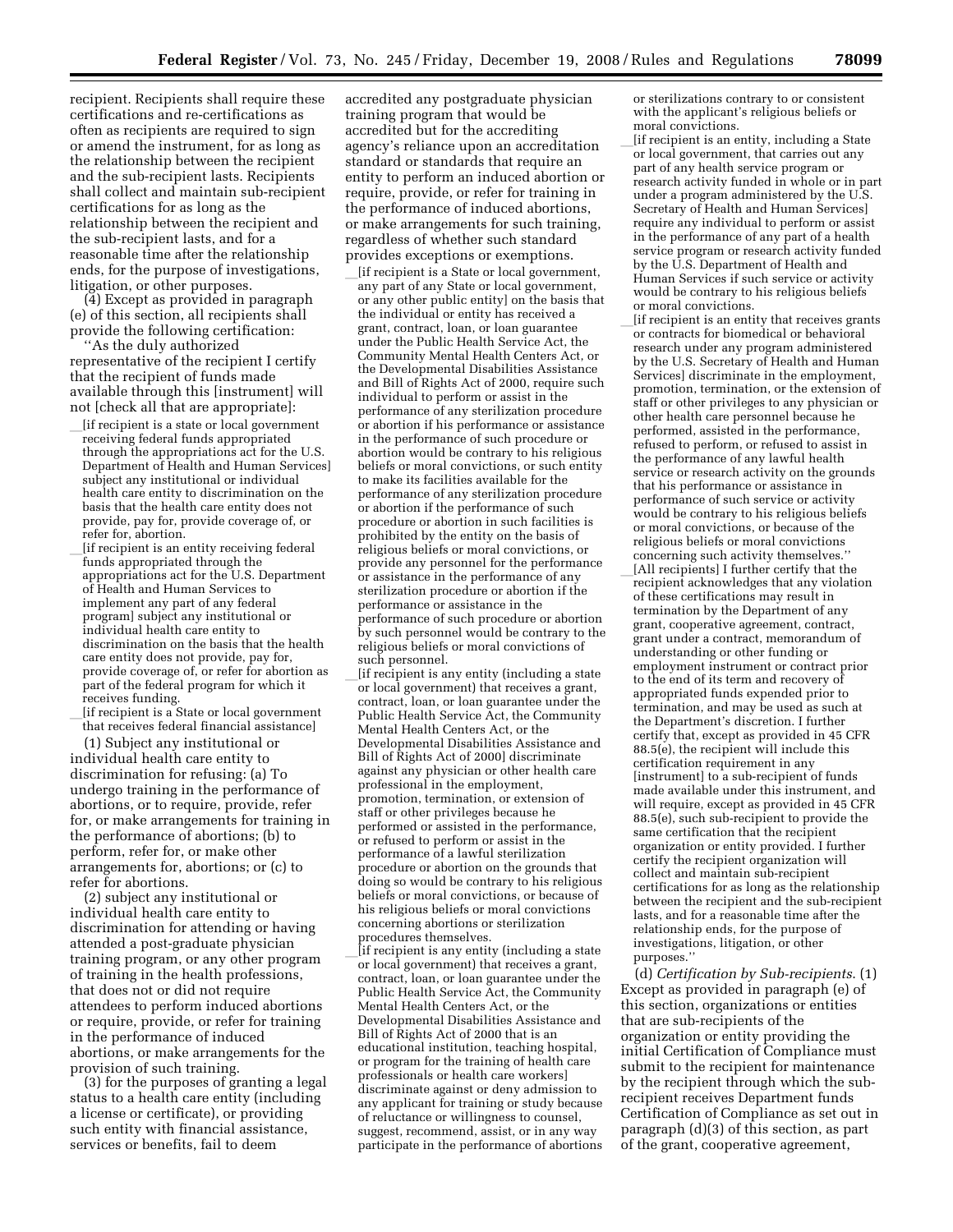contract, grant under a contract, memorandum of understanding or other funding instrument or contract between the recipient and the sub-recipient or in a separate writing signed by the subrecipients' officer or other person authorized to bind the sub-recipient.

(2) Except as provided in paragraph (e) of this section, sub-recipients of funds shall renew certification to the recipient through which it receives Department funds upon any renewal, extension, amendment, or modification of the grant, cooperative agreement, contract, grant under a contract, memorandum of understanding or other funding or employment instrument or contract that extends the term of such instrument or adds additional funds to it. Sub-recipients shall submit such renewals to the recipient entities through which they receive Department funding. Entities that are already subrecipients as of the effective date of this regulation must certify upon any extension, amendment, or modification of the grant, cooperative agreement, contract, grant under a contract, memorandum of understanding or other funding instrument or contract that extends the term of such instrument or adds additional funds to it, and shall submit such certifications to the recipient entity through which they receive Department funding.

(3) Except as provided in paragraph (e) of this section, all sub-recipients of Department funds shall provide the following certification:

''As the duly authorized representative of the sub-recipient I certify that the sub-recipient of funds made available through this [instrument] will not [check all that are appropriate]:

- l[if sub-recipient is a State or local government receiving federal funds appropriated through the appropriations act for the U.S. Department of Health and Human Services] subject any institutional or individual health care entity to discrimination on the basis that the health care entity does not provide, pay for, provide coverage of, or refer for, abortion. lif sub-recipient is an entity receiving<br>federal funds appropriated through the appropriations act for the U.S. Department of Health and Human Services to implement any part of any federal program] subject any institutional or individual health care entity to discrimination on the basis that the health care entity does not provide, pay for, provide coverage of, or refer for abortion as part of the federal program for which it receives funding.
- lif sub-recipient is a State or local government that receives federal financial assistance]
- (1) Subject any institutional or individual health care entity to

discrimination for refusing: (a) To undergo training in the performance of abortions, or to require, provide, refer for, or make arrangements for training in the performance of abortions; (b) to perform, refer for, or make other arrangements for, abortions; or (c) to refer for abortions.

(2) subject any institutional or individual health care entity to discrimination for attending or having attended a post-graduate physician training program, or any other program of training in the health professions, that does not or did not require attendees to perform induced abortions or require, provide, or refer for training in the performance of induced abortions, or make arrangements for the provision of such training.

(3) for the purposes of granting a legal status to a health care entity (including a license or certificate), or providing such entity with financial assistance, services or benefits, the recipient will not fail to deem accredited any postgraduate physician training program that would be accredited but for the accrediting agency's reliance upon an accreditation standard or standards that require an entity to perform an induced abortion or require, provide, or refer for training in the performance of induced abortions, or make arrangements for such training, regardless of whether such standard provides exceptions or exemptions.

- [if sub-recipient is a State or local government, any part of any State or local government, or any other public entity] on the basis that the individual or entity has received a grant, contract, loan, or loan guarantee under the Public Health Service Act, the Community Mental Health Centers Act, or the Developmental Disabilities Assistance and Bill of Rights Act of 2000, require such individual to perform or assist in the performance of any sterilization procedure or abortion if his performance or assistance in the performance of such procedure or abortion would be contrary to his religious beliefs or moral convictions, or such entity to make its facilities available for the performance of any sterilization procedure or abortion if the performance of such procedure or abortion in such facilities is prohibited by the entity on the basis of religious beliefs or moral convictions, or provide any personnel for the performance or assistance in the performance of any sterilization procedure or abortion if the performance or assistance in the performance of such procedure or abortion by such personnel would be contrary to the religious beliefs or moral convictions of such personnel. [if sub-recipient is any entity (including a state or local government) that receives
- these funds through a recipient which received them through a grant, contract, loan, or loan guarantee under the Public Health Service Act, the Community Mental

Health Centers Act, or the Developmental Disabilities Assistance and Bill of Rights Act of 2000] discriminate against any physician or other health care professional in the employment, promotion, termination, or extension of staff or other privileges because he performed or assisted in the performance, or refused to perform or assist in the performance of a lawful sterilization procedure or abortion on the grounds that doing so would be contrary to his religious beliefs or moral convictions, or because of his religious beliefs or moral convictions concerning abortions or sterilization procedures themselves. l[if sub-recipient is any entity (including a

State or local government) that receives these funds through a recipient which received them through a grant, contract, loan, or loan guarantee under the Public Health Service Act, the Community Mental Health Centers Act, or the Developmental Disabilities Assistance and Bill of Rights Act of 2000 that is an educational institution, teaching hospital, or program for the training of health care professionals or health care workers] discriminate against or deny admission to any applicant for training or study because of reluctance or willingness to counsel, suggest, recommend, assist, or in any way participate in the performance of abortions or sterilizations contrary to or consistent with the applicant's religious beliefs or moral convictions.

lif sub-recipient is an entity (including a State or local government) that carries out any part of any health service program or research activity funded in whole or in part under a program administered by the U.S. Secretary of Health and Human Services] require any individual to perform or assist in the performance of any part of a health service program or research activity funded by the U.S. Department of Health & Human Services if such service or activity would be contrary to his religious beliefs or moral convictions.<br>[if sub-recipient is an entity that these

 $\[\]$ [if sub-recipient is an entity that these funds through a recipient which received them through receives grants or contracts for biomedical or behavioral research under any program administered by the U.S. Secretary of Health and Human Services] discriminate in the employment, promotion, termination, or the extension of staff or other privileges to any physician or other health care personnel because he performed, assisted in the performance, refused to perform, or refused to assist in the performance of any lawful health service or research activity on the grounds that his performance or assistance in performance of such service or activity would be contrary to his religious beliefs or moral convictions, or because of the religious beliefs or moral convictions concerning such activity themselves.'' [All sub-recipients] I further certify that the sub-recipient acknowledges that these certifications by the sub-recipient of funds are certifications made directly to the Department and that any violation of these certifications may result in termination by the Department of the recipient's grant, cooperative agreement, contract, grant